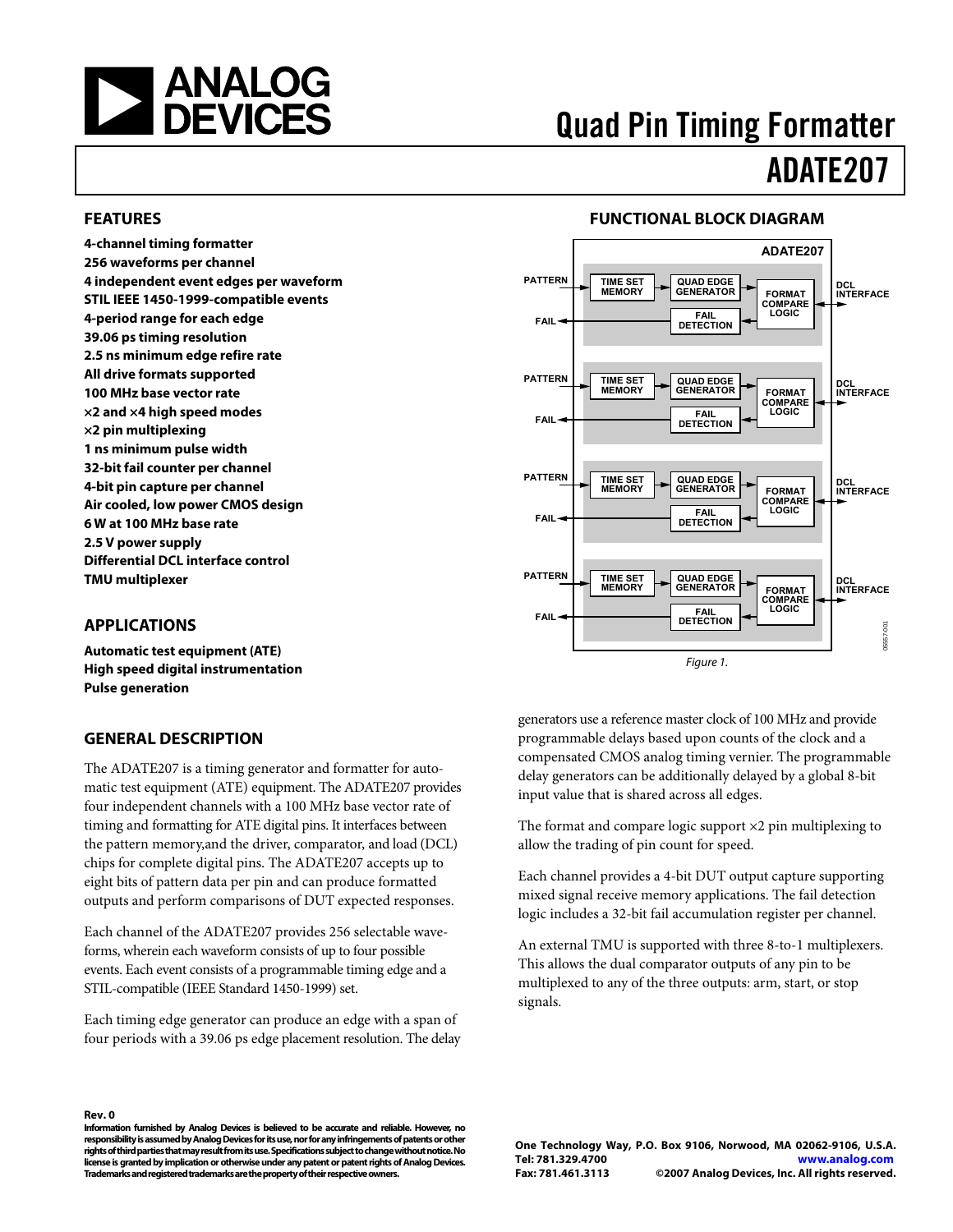## **TABLE OF CONTENTS**

### **REVISION HISTORY**

5/07-Revision 0: Initial Version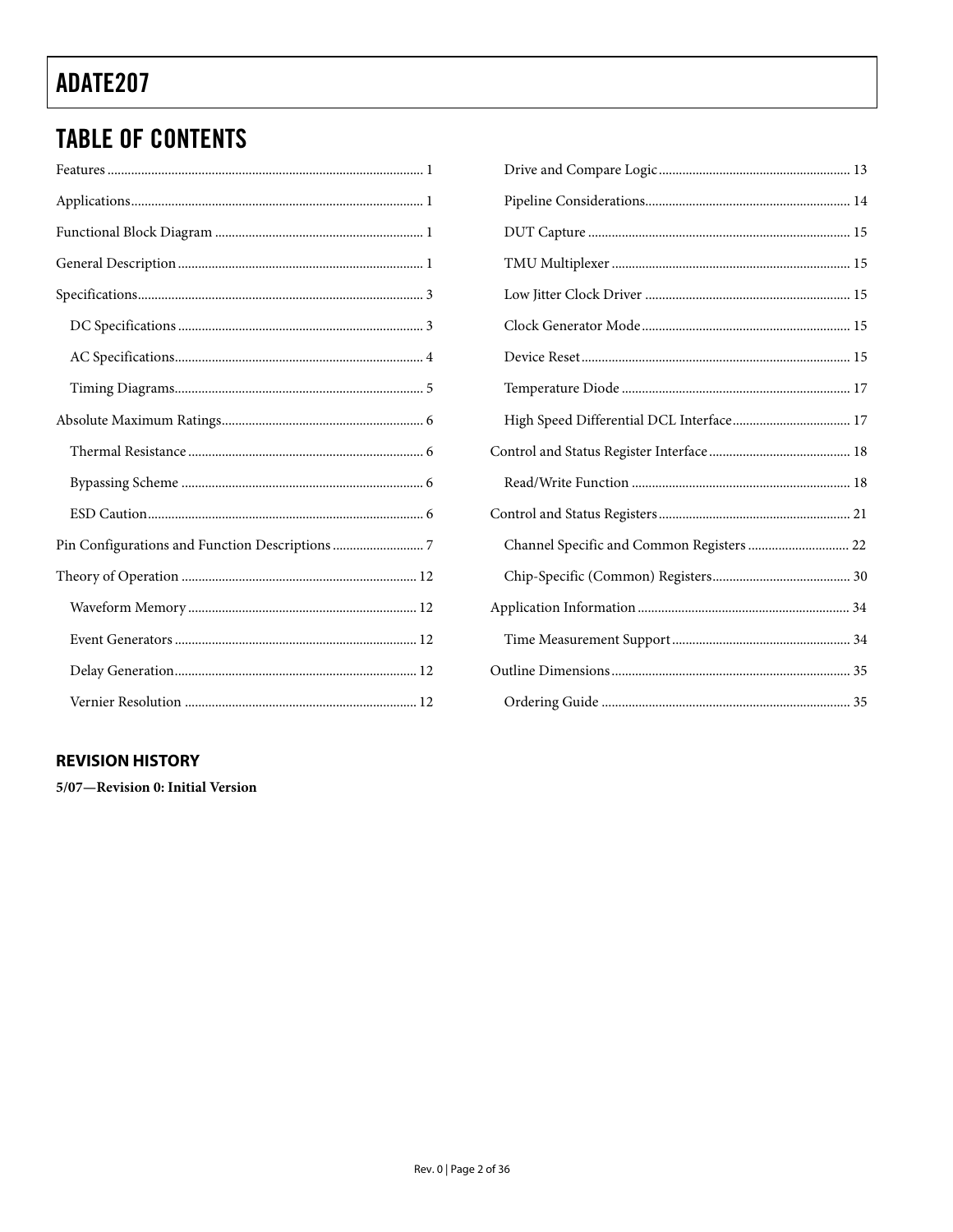## <span id="page-2-0"></span>**SPECIFICATIONS**

### **DC SPECIFICATIONS**

 $T_C = 85^{\circ}\text{C} \pm 5^{\circ}\text{C}$ , VDD = 2.5 V, unless otherwise noted.

### **Table 1.**

l,

| <b>Parameter</b>                         | <b>Conditions</b>                                                                 | Min         | <b>Typ</b>   | <b>Max</b> | Unit   |
|------------------------------------------|-----------------------------------------------------------------------------------|-------------|--------------|------------|--------|
| <b>POWER SUPPLY</b>                      |                                                                                   |             |              |            |        |
| <b>Operating Supply Current, IDD</b>     | All channels repeating pattern of 1/H/0/L across<br>D0/D1/D2/D3 edges every 20 ns |             | 2.5          | 2.7        | Α      |
| Power Dissipation <sup>1</sup>           | All channels repeating pattern of 1/H/0/L across<br>D0/D1/D2/D3 edges every 20 ns |             | 6.3          | 7.1        | W      |
|                                          | All channels repeating pattern of H/L/H/L across<br>D0/D1/D2/D3 edges every 10 ns |             | 6.85         |            | W      |
|                                          | Idle mode; no patterns bursting                                                   |             | 5.7          |            | W      |
| <b>Operating Supply Current, IDD</b>     | All channels repeating pattern of 1/0/1/0 across<br>D0/D1/D2/D3 edges every 10 ns |             | 2.7          |            | A      |
|                                          | Idle mode; no patterns bursting                                                   |             | 2.2          |            | Α      |
| <b>DIGITAL INPUTS</b>                    |                                                                                   |             |              |            |        |
| LVCMOS25                                 |                                                                                   |             |              |            |        |
| $V_{IL}$                                 |                                                                                   |             |              | 0.7        | V      |
| Iц.                                      | $V_{II} = 0 V$                                                                    |             |              | 1          | μA     |
| V <sub>IH</sub>                          |                                                                                   | 1.7         |              |            | V      |
| Iн                                       | $V_{IH} = 2.5 V$                                                                  |             |              | 1          | μA     |
| Pin Capacitance                          | Guaranteed by simulation                                                          |             | 3.5          |            | pF     |
| Differential Inputs with Internal        |                                                                                   |             |              |            |        |
| Termination                              |                                                                                   |             |              |            |        |
| <b>V</b> DIFF                            |                                                                                   | 200         |              |            | mV     |
| Input Voltage Range                      |                                                                                   | 1.0         |              | <b>VDD</b> | V      |
| Differential inputs with External        |                                                                                   |             |              |            |        |
| Termination                              |                                                                                   |             |              |            |        |
| <b>VDIFF</b>                             |                                                                                   | 200         |              |            | mV     |
| Input Voltage Range                      |                                                                                   | 1.0         |              | <b>VDD</b> | V      |
| <b>R</b> Termination                     |                                                                                   |             | $50 \pm 15%$ |            | Ω      |
| <b>DIGITAL BIDIRECTIONALS</b>            |                                                                                   |             |              |            |        |
| LVCMOS25                                 |                                                                                   |             |              |            |        |
| $V_{IL}$                                 |                                                                                   |             |              | 0.7        | V      |
| $I_{\rm IL}$                             | $V_{\parallel} = 0 V$                                                             |             |              | 1          | μA     |
| V <sub>IH</sub>                          |                                                                                   | 1.7         |              |            | V      |
| $I_{\rm IH}$                             | $V_{IH} = 2.5 V$                                                                  |             |              | 1          | μA     |
| <b>DIGITAL OUTPUTS</b>                   |                                                                                   |             |              |            |        |
| LVCMOS25                                 |                                                                                   |             |              |            |        |
| $V_{OL}$                                 | $I_{OL} = 8 \text{ mA}$                                                           |             |              | 0.4        | v      |
| $V_{OH}$                                 | $I_{OH} = 8 \text{ mA}$                                                           | $VDD - 0.4$ |              |            | $\vee$ |
| Open Drain Differential Outputs          | $REF_1K > 100 k\Omega$ to GND                                                     |             |              |            |        |
| <b>V</b> DIFF                            | $V_{\text{TERM}} = 50 \Omega$ to VDD                                              | 200         | 300          |            | mV     |
| V <sub>OL</sub> (Individual Leg of Pair) | $V_{\text{TERM}} = 50 \Omega$ to VDD                                              |             |              | 2.49       | V      |
| V <sub>OH</sub> (Individual Leg of Pair) | $V_{\text{TERM}} = 50 \Omega$ to VDD                                              | $2.2$       |              |            | V      |
| <b>Ambient Potential</b>                 | $I_{DIODE} = 100 \mu A$                                                           |             | 715          |            | mV     |
| <b>Operating Potential</b>               | $I_{DIODE} = 100 \mu A$                                                           | 600         |              | 630        | mV     |
| <b>Temperature Coefficient</b>           | $I_{DIODE} = 100 \mu A$                                                           |             | 1.4          |            | mV/°C  |
|                                          |                                                                                   |             |              |            |        |

<sup>1</sup> Power dissipation specifically indicates part dissipation and does not include power dissipated in external terminations.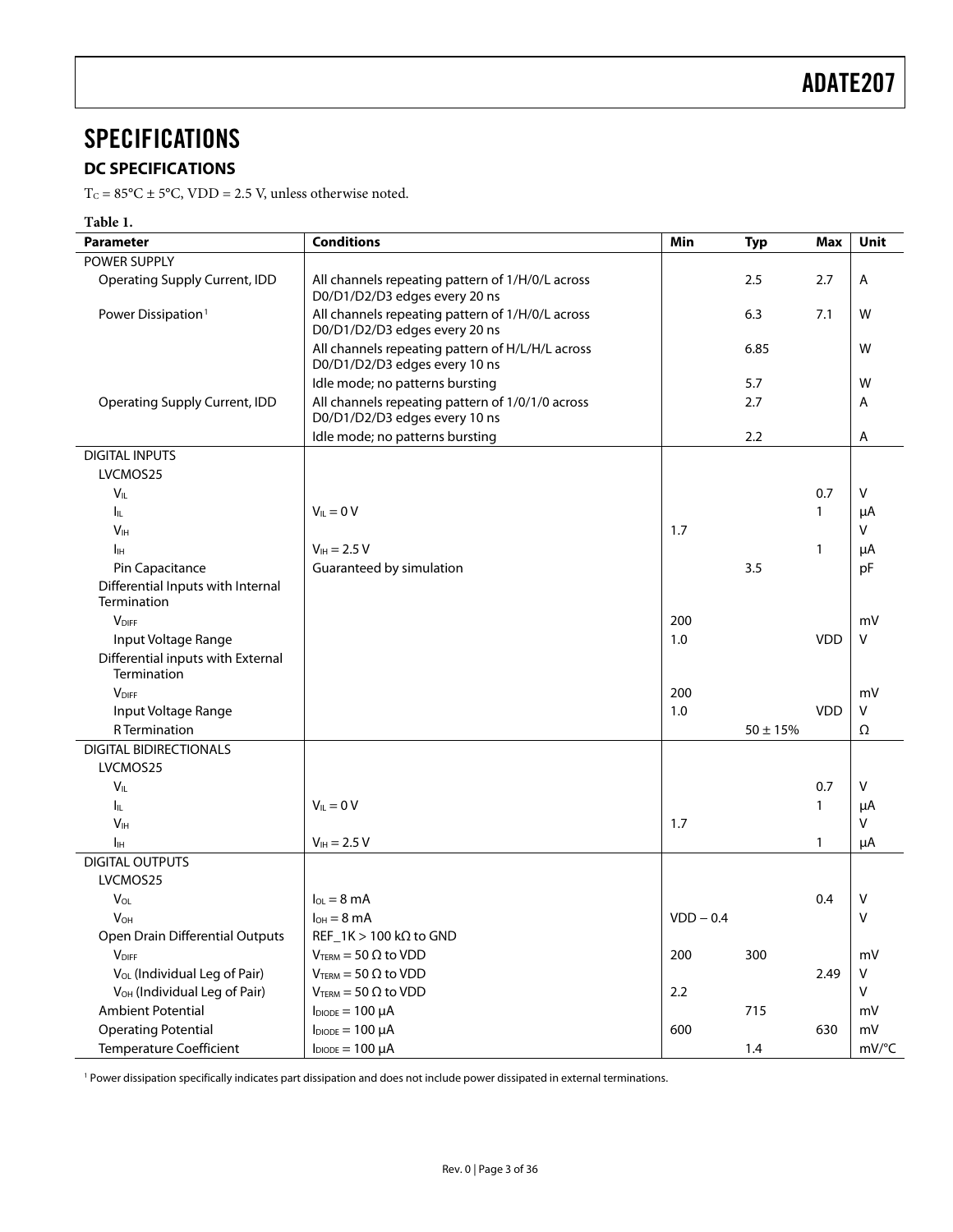### <span id="page-3-0"></span>**AC SPECIFICATIONS**

 $\mathrm{T_{C}}$  = 85°C  $\pm$  5°C, VDD = 2.5 V, unless otherwise noted.

#### **Table 2.**

| <b>Parameter</b>                            | <b>Conditions</b>           | Min          | <b>Typ</b> | <b>Max</b>                           | Unit          |
|---------------------------------------------|-----------------------------|--------------|------------|--------------------------------------|---------------|
| <b>CLOCK INPUTS</b>                         |                             |              |            |                                      |               |
| Master Clock (MCLK) Frequency               |                             |              | 100        |                                      | <b>MHz</b>    |
| <b>MCLK Duty Cycle</b>                      |                             | 46           | 50         | 54                                   | $\frac{0}{0}$ |
| <b>DRIVE OUTPUTS</b>                        |                             |              |            |                                      |               |
| Output Pulse Width                          | Timing error $< \pm 125$ ps | $\mathbf{1}$ |            |                                      | ns            |
| <b>COMPARE INPUTS</b>                       |                             |              |            |                                      |               |
| Minimum Comparison Window Width             |                             |              | 1.25       |                                      | ns            |
| Minimum Detectable Glitch Width             |                             | 1.25         |            |                                      | ns            |
| <b>EDGE PERFORMANCE</b>                     |                             |              |            |                                      |               |
| <b>Retrigger Time</b>                       |                             | 2.5          |            |                                      | ns            |
| <b>Edge Delay</b>                           |                             | 0            |            | Lesser of 4 T0 cycles<br>or 163.8 µs |               |
| <b>Vernier Resolution</b>                   |                             |              | 39.06      |                                      | ps            |
| Vernier Timing DNL                          |                             | $-150$       |            | $+150$                               | ps            |
| Vernier Timing INL                          |                             | $-150$       |            | $+150$                               | ps            |
| Vernier Temperature Coefficient             |                             |              | 4          |                                      | ps/C          |
| Edge Jitter                                 | MCLK jitter 5 ps rms        |              | 20         |                                      | ps rms        |
| CONTROL AND STATUS REGISTER (CSR) INTERFACE |                             |              |            |                                      |               |
| <b>Clock Period</b>                         |                             |              |            | 10                                   | ns            |
| Setup Time (tBSU)                           | <b>MCLK</b>                 | 1.1          |            |                                      | ns            |
| Hold Time (tBH)                             | <b>MCLK</b>                 | 0.5          |            |                                      | ns            |
| Clock to Output (tBCO)                      | <b>MCLK</b>                 | 2.5          |            | 7.0                                  | ns            |
| Clock to Tristate (t <sub>BCZ</sub> )       |                             | 2.3          |            | 4.2                                  | ns            |
| Clock to Data Valid from Tristate (tBCZV)   |                             | 0            |            | 7.0                                  | ns            |
| <b>DIGITAL INPUTS</b>                       |                             |              |            |                                      |               |
| Set Up (t <sub>ISU</sub> )                  | <b>MCLK</b>                 | 1.7          |            |                                      | ns            |
| Hold Time $(tIH)$                           | <b>MCLK</b>                 | 0.5          |            |                                      | ns            |
| <b>DIGITAL OUTPUTS</b>                      |                             |              |            |                                      |               |
| Clock to Output (toco)                      | <b>MCLK</b>                 | 0.7          |            | 1.6                                  | ns            |
| <b>JTAG PORTS</b>                           |                             |              |            |                                      |               |
| JTAG Clock Period                           |                             |              | 100        |                                      | ns            |
| Setup Time (tssu)                           | <b>JTAG CLOCK</b>           |              | 50         |                                      | ns            |
| Hold Time (t <sub>SH</sub> )                | <b>JTAG CLOCK</b>           |              | 50         |                                      | ns            |
| Clock to Output (tsco)                      | <b>JTAG CLOCK</b>           |              | 50         |                                      | ns            |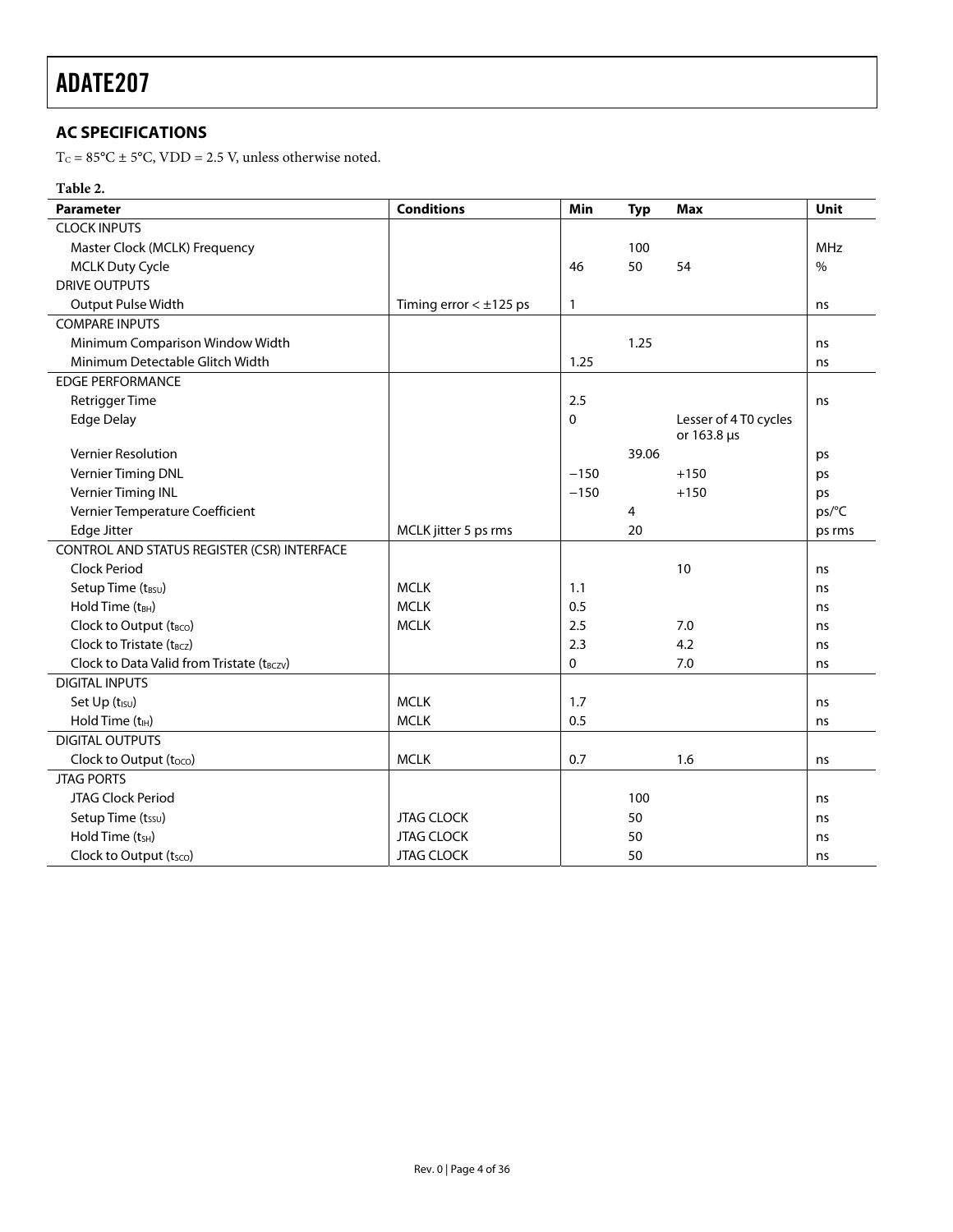#### <span id="page-4-0"></span>**TIMING DIAGRAMS**

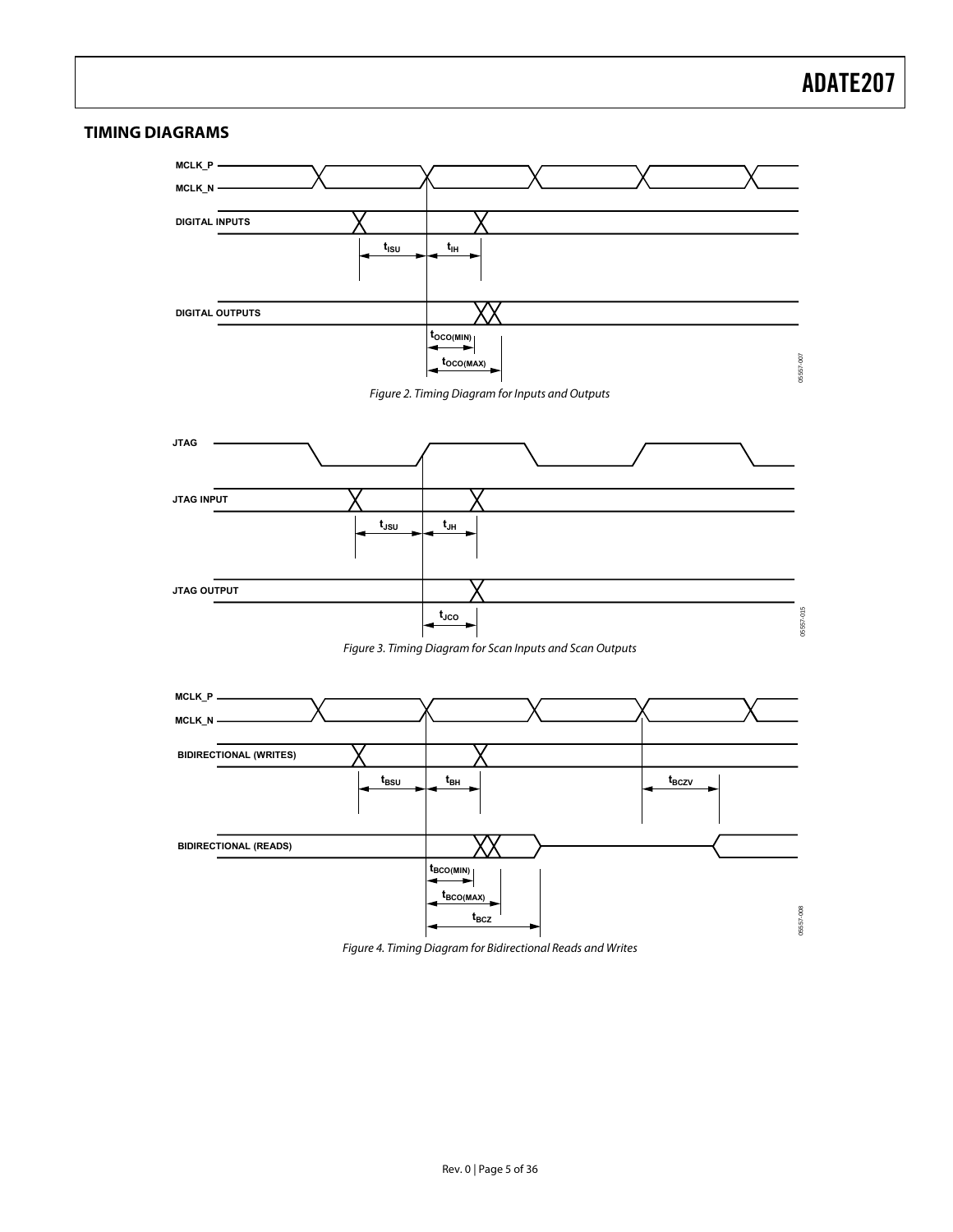### <span id="page-5-0"></span>ABSOLUTE MAXIMUM RATINGS

#### **Table 3.**

| <b>Parameter</b>                    | Rating                   |
|-------------------------------------|--------------------------|
| <b>VDD</b>                          | $-0.3$ V to $+2.8$ V     |
| Digital Inputs                      | $-0.3$ V to VDD + 0.3 V  |
| <b>Resistor Termination pins</b>    | $-0.3$ to VDD + 0.3 V    |
| <b>Resistor Termination Current</b> | 12 mA max                |
| <b>Termination Pad Current</b>      | 12 mA max                |
| Junction Temperature                | $125^{\circ}$ C          |
| Storage Temperature                 | $-40$ to 125 $\degree$ C |
|                                     |                          |

Stresses above those listed under Absolute Maximum Ratings may cause permanent damage to the device. This is a stress rating only; functional operation of the device at these or any other conditions above those indicated in the operational section of this specification is not implied. Exposure to absolute maximum rating conditions for extended periods may affect device reliability.

#### **Table 4. Recommended Operating/Environmental Conditions**

| <b>Parameter</b>         | Min   | Typ | Max   | Unit        |
|--------------------------|-------|-----|-------|-------------|
| VDD                      | 2.375 | 2.5 | 2.625 |             |
| Case Temperature $(T_c)$ |       | 85  |       | $^{\circ}C$ |
| Relative Humidity        |       |     | 85    | $\%$        |
| (Noncondensing)          |       |     |       |             |

### **THERMAL RESISTANCE**

#### **Table 5. Thermal Resistance**

| <b>Package Type</b> | $\theta_{JA}$ | $\theta_{\rm JC}$ | Unit               |  |  |
|---------------------|---------------|-------------------|--------------------|--|--|
| 256-Lead BGA ED     |               | 1.5               | °C/W               |  |  |
| In Still Air        | 14.3          |                   | °C/W               |  |  |
| 200 LFPM            | 12.0          |                   | $\rm ^{\circ}$ C/W |  |  |
| 400 LFPM            | 11 2          |                   | $\degree$ C/W      |  |  |

### **BYPASSING SCHEME**

For decoupling, best practice suggests that to preserve as much of the plane-to-plane capacitance as possible, do not perforate the planes for VSS and VDD. Secondly, it is advisable to decouple VDD to VSS by using 0.1 μF high frequency ceramic capacitors. The trace to the capacitor should be kept to an absolute minimum length. It is recommend that one capacitor be placed in the corner of the chip and one in the middle of each side for a total of eight capacitors for VDD to VSS. Furthermore, decouple IOVDD to IOVSS on each side of the device. It is recommended that 10 μF tantalum or ceramic capacitors be used for low frequency decoupling around the device. It is not important for these capacitors to be close to the device.

| Table 6. Data Table for 256-Lead Ball Grid Array, Thermally |
|-------------------------------------------------------------|
| Enhanced, $27 \text{ mm} \times 27 \text{ mm}$ Body         |

|                  | <b>Minimum</b> | <b>Nominal</b> | <b>Maximum</b> |
|------------------|----------------|----------------|----------------|
| <b>Dimension</b> | (mm)           | (mm)           | (mm)           |
| Α                |                |                | 1.70           |
| A <sub>1</sub>   | 0.50           | 0.60           | 0.70           |
| A2               | 0.60           | 0.80           | 1.00           |
| D                | 26.90          | 27.00          | 27.10          |
| D <sub>1</sub>   | 24.03          | 24.13          | 24.23          |
| E                | 26.90          | 27.00          | 27.10          |
| E <sub>1</sub>   | 24.03          | 24.13          | 24.23          |
| b                | 0.60           | 0.75           | 0.90           |
| e                |                | 1.27           |                |
| aaa              |                | 0.20           |                |
| bbb              |                | 0.25           |                |
| CCC              |                | 0.35           |                |
| ddd              |                | 0.20           |                |
| eee              |                | 0.30           |                |
| fff              |                | 0.15           |                |
| S                |                | 0.635          |                |

#### **ESD CAUTION**



ESD (electrostatic discharge) sensitive device. Charged devices and circuit boards can discharge without detection. Although this product features patented or proprietary protection circuitry, damage may occur on devices subjected to high energy ESD. Therefore, proper ESD precautions should be taken to avoid performance degradation or loss of functionality.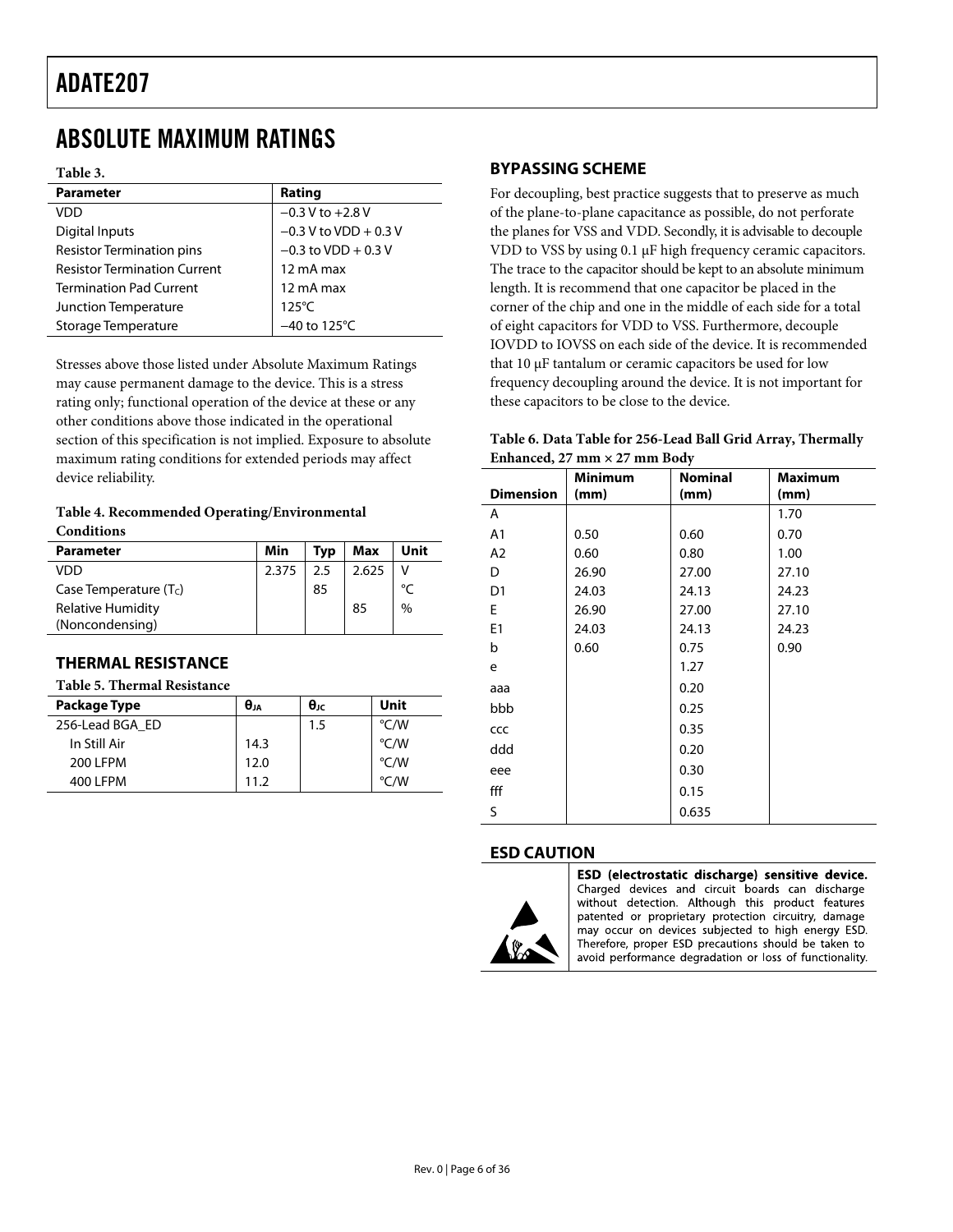### <span id="page-6-0"></span>PIN CONFIGURATIONS AND FUNCTION DESCRIPTIONS



Figure 5. Connection Overview Diagram

#### **1820 16 101214 2468 13151719 11 13579 A B**  $0000000000000000000000$  $0000000000000000000000$ **C** 0000000000000000000 **D**  $0000$  $0000$ **E**  $0000$  $0000$ **F**  $0000$  $0000$ **G**  $0000$ **H**  $0000$  $0000$ **ADATE207**  $0000$ **J**  $0000$  $0000$ **K BOTTOM**  $0000$ **VIEW**  $0000$ **L (Not to Scale)**  $0000$  $0000$ **M**  $0000$  $0000$ **N**  $0000$  $0000$ **P R**  $0000$  $0000$  $0000$  $0000$ **T**  $0000000000000000000000$ **U**  $0000000000000000000000$ **V** 0000000000000000000 **W** 6557-014 05557-014 **Y**

Figure 6. Ball Grid Array

| <b>Table 7. Pin Function Descriptions</b>  |                    |                           |             |                                                                                                                    |  |  |
|--------------------------------------------|--------------------|---------------------------|-------------|--------------------------------------------------------------------------------------------------------------------|--|--|
| Pin No.                                    | <b>Mnemonic</b>    | Input/Output <sup>1</sup> | <b>Type</b> | <b>Description</b>                                                                                                 |  |  |
| B4, A4, C5, D6                             | PAT_MASK[3:0]      |                           | LVCMOS25    | Mask Failures. Used to mask failures on D3,<br>D2, D1 and D0 edges, respectively. Clocked<br>by MCLK.              |  |  |
| T3, U1, U2, T4, U3, V4, U5, W4             | PAT_PATDATA_0[7:0] | I.                        | LVCMOS25    | Channel 0 Waveform Memory Address. Use<br>these pins to address waveform memory for<br>Channel 0. Clocked by MCLK. |  |  |
| B5, A5, C6, B6, A6, C7, B7, D8             | PAT_PATDATA_1[7:0] | I.                        | LVCMOS25    | Channel 1 Waveform Memory Address. Use<br>these pins to address waveform memory for<br>Channel 1. Clocked by MCLK. |  |  |
| W212, V12, Y13, U12, W13,<br>V13, Y14, W14 | PAT_PATDATA_2[7:0] | $\mathbf{I}$              | LVCMOS25    | Channel 2 Waveform Memory Address. Use<br>these pins to address waveform memory for<br>Channel 2. Clocked by MCLK. |  |  |
| A16, B16, D15, C16, A17,<br>B17, D16, C17  | PAT_PATDATA_3[7:0] | I.                        | LVCMOS25    | Channel 3 Waveform Memory Address. Use<br>these pins to address waveform memory for<br>Channel 3. Clocked by MCLK. |  |  |
| Y4, W5, V6                                 | PAT_FAIL_0[3:0]    | $\circ$                   | LVCMOS25    | Fails on D3, D2, D1 and D0 Edges for Channel 0.<br>Clocked by MCLK.                                                |  |  |
| B8, A8, B9, B10                            | PAT_FAIL_1[3:0]    | O                         | LVCMOS25    | Fails on D3, D2, D1 and D0 Edges for Channel 1.<br>Clocked by MCLK.                                                |  |  |
| V8, W8, W9, Y9                             | PAT_FAIL_2[3:0]    | O                         | LVCMOS25    | Fails on D3, D2, D1 and D0 Edges for Channel 2.<br>Clocked by MCLK.                                                |  |  |
| B12, C12, B13, A14                         | PAT_FAIL_3[3:0]    | $\circ$                   | LVCMOS25    | Fails on D3, D2, D1 and D0 Edges for Channel 3.<br>Clocked by MCLK.                                                |  |  |
| W6, Y6, W7, Y7                             | PAT_DUTDATA_0[3:0] | O                         | LVCMOS25    | DUT Capture Data from Channel 0. Clocked<br>by MCLK.                                                               |  |  |
| C10, A11, B11, A12                         | PAT_DUTDATA_1[3:0] | O                         | LVCMOS25    | DUT Capture Data from Channel 1. Clocked<br>by MCLK.                                                               |  |  |
| V10, W10, Y10, W11                         | PAT_DUTDATA_2[3:0] | O                         | LVCMOS25    | DUT Capture Data from Channel 2. Clocked<br>by MCLK.                                                               |  |  |
| B14, C14, A15, B15                         | PAT_DUTDATA_3[3:0] | O                         | LVCMOS25    | DUT Capture Data from Channel 3. Clocked<br>by MCLK.                                                               |  |  |

Rev. 0 | Page 7 of 36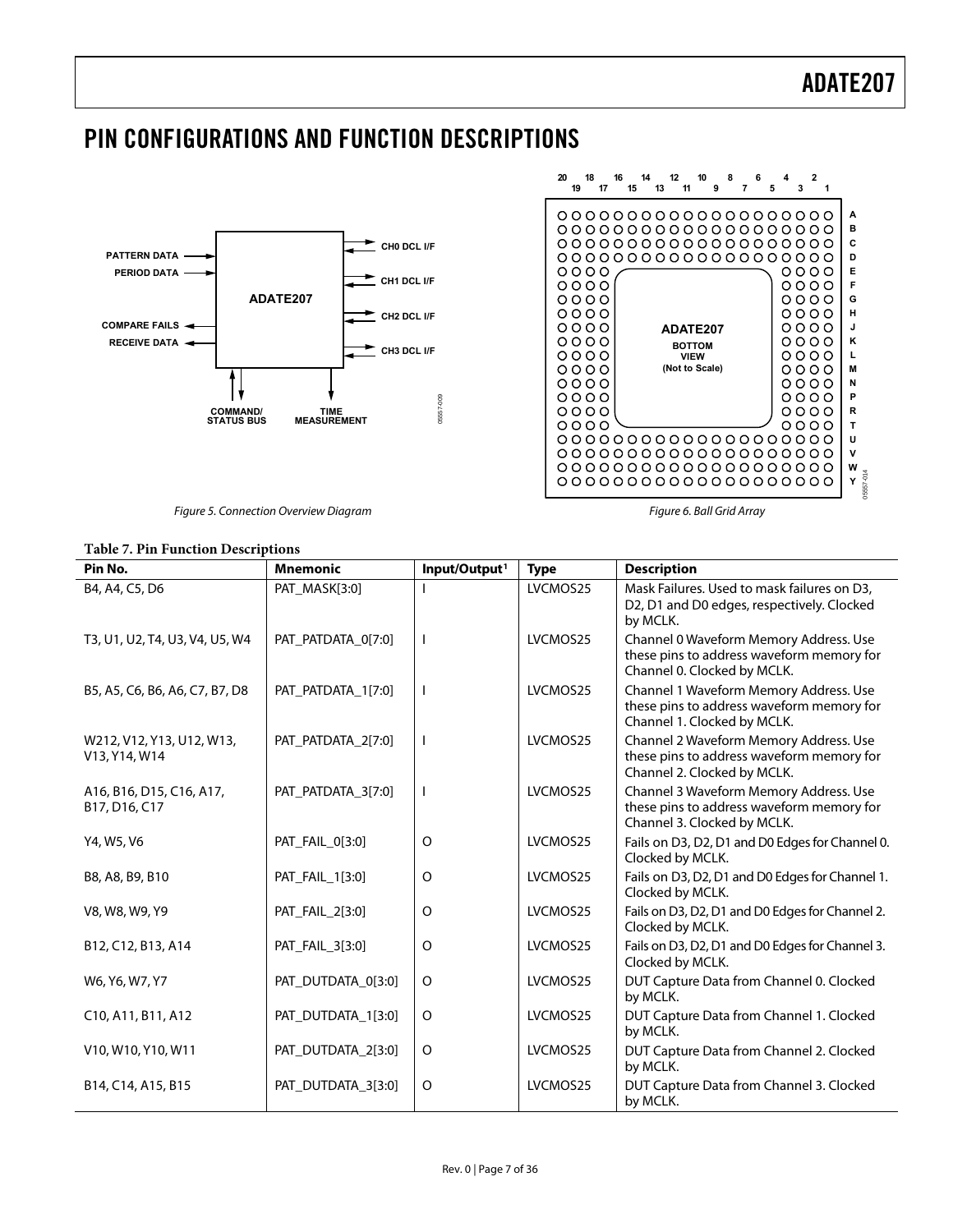| Pin No.                        | <b>Mnemonic</b>  | Input/Output <sup>1</sup> | <b>Type</b>                              | <b>Description</b>                                                                                                                       |
|--------------------------------|------------------|---------------------------|------------------------------------------|------------------------------------------------------------------------------------------------------------------------------------------|
| D <sub>5</sub>                 | PAT_DATA_VALID   |                           | LVCMOS25                                 | Indicates Pattern Bursting. When not<br>asserted, edges are disabled and the drive<br>and expect signals are static. Clocked by<br>MCLK. |
| F <sub>3</sub>                 | PER_EARLY_TOEN   | T                         | LVCMOS25                                 | Indicates the Start of a T0 Period. Clocked<br>by MCLK.                                                                                  |
| E <sub>1</sub>                 | PER_EARLY_COEN   | I                         | LVCMOS25                                 | Indicates the Start of a C0 Period. Clocked<br>by MCLK.                                                                                  |
| C4, D3, E4, D2, D1, E3, F4, E2 | INPUT_DELAY[7:0] | $\mathsf{I}$              | LVCMOS25                                 | Global Delay Input For All Edges. Clocked<br>by MCLK.                                                                                    |
| F18                            | TMU_ARM_P        | D, O                      | Differential<br>open-drain               | Differential Tristate Output. Noninverted TMU<br>ARM multiplexer output. High-Z when not<br>enabled.                                     |
| E20                            | TMU_ARM_N        | D, O                      | Differential<br>open-drain               | Differential Tristate Output. Inverted TMU<br>ARM multiplexer output. High-Z when not<br>enabled.                                        |
| E19                            | TMU_START_P      | D, O                      | Differential<br>open-drain               | Differential Tristate Output. Noninverted TMU<br>START multiplexer output. High-Z when not<br>enabled.                                   |
| F17                            | TMU_START_N      | D, O                      | Differential<br>open-drain               | Differential Tristate Output. Inverted TMU<br>START multiplexer output. High-Z when not<br>enabled.                                      |
| E18                            | TMU_STOP_P       | D, O                      | Differential<br>open-drain               | Noninverted TMU STOP Multiplexer Output.<br>Differential tristate output. High-Z when not<br>enabled.                                    |
| D <sub>20</sub>                | TMU_STOP_N       | D, O                      | Differential<br>open-drain               | Inverted TMU STOP Multiplexer Output.<br>Differential tristate output. High-Z when not<br>enabled.                                       |
| P <sub>2</sub>                 | DR_DATA_CH0_P    | D, O                      | Differential<br>open-drain               | Noninverted DCL Drive Data Signal for<br>Channel 0.                                                                                      |
| P <sub>1</sub>                 | DR_DATA_CH0_N    | D, O                      | Differential<br>open-drain               | Inverted DCL Drive Data Signal for Channel 0.                                                                                            |
| G <sub>3</sub>                 | DR_DATA_CH1_P    | D, O                      | Differential<br>open-drain               | Noninverted DCL Drive Data Signal for<br>Channel 1.                                                                                      |
| H <sub>4</sub>                 | DR_DATA_CH1_N    | D, O                      | Differential<br>open-drain               | Inverted DCL Drive Data Signal for Channel 1.                                                                                            |
| P19                            | DR_DATA_CH2_P    | D, O                      | Differential<br>open-drain               | Noninverted DCL Drive Data Signal for<br>Channel 2.                                                                                      |
| P <sub>20</sub>                | DR_DATA_CH2_N    | DO                        | Differential<br>open-drain               | Inverted DCL Drive Data Signal for Channel 2.                                                                                            |
| G18                            | DR_DATA_CH3_P    | D, O                      | Differential<br>open-drain               | Noninverted DCL Drive Data Signal for<br>Channel 3.                                                                                      |
| H17                            | DR_DATA_CH3_N    | D, O                      | Differential<br>open-drain               | Inverted DCL Drive Data Signal for Channel 3.                                                                                            |
| N <sub>3</sub>                 | DR_EN_CHO_P      | D, O                      | Differential<br>open-drain               | Noninverted DCL Drive Enable Signal for<br>Channel 0.                                                                                    |
| N <sub>2</sub>                 | DR_EN_CHO_N      | D, O                      | Differential<br>open-drain               | Inverted DCL Drive Enable Signal for Channel 0.                                                                                          |
| G <sub>2</sub>                 | DR_EN_CH1_P      | D, O                      | Differential<br>open-drain               | Noninverted DCL Drive Enable Signal for<br>Channel 1.                                                                                    |
| G1                             | DR_EN_CH1_N      | D, O                      | Differential<br>open-drain               | Inverted DCL Drive Enable Signal for Channel 1.                                                                                          |
| N18                            | DR_EN_CH2_P      | D, O                      | Differential                             | Noninverted DCL Drive Enable Signal for<br>Channel 2.                                                                                    |
| N <sub>19</sub>                | DR_EN_CH2_N      | D, O                      | open-drain<br>Differential               | Inverted DCL Drive Enable Signal for Channel 2.                                                                                          |
| G19                            | DR_EN_CH3_P      | D, O                      | open-drain<br>Differential<br>open-drain | Noninverted DCL Drive Enable Signal for<br>Channel 3.                                                                                    |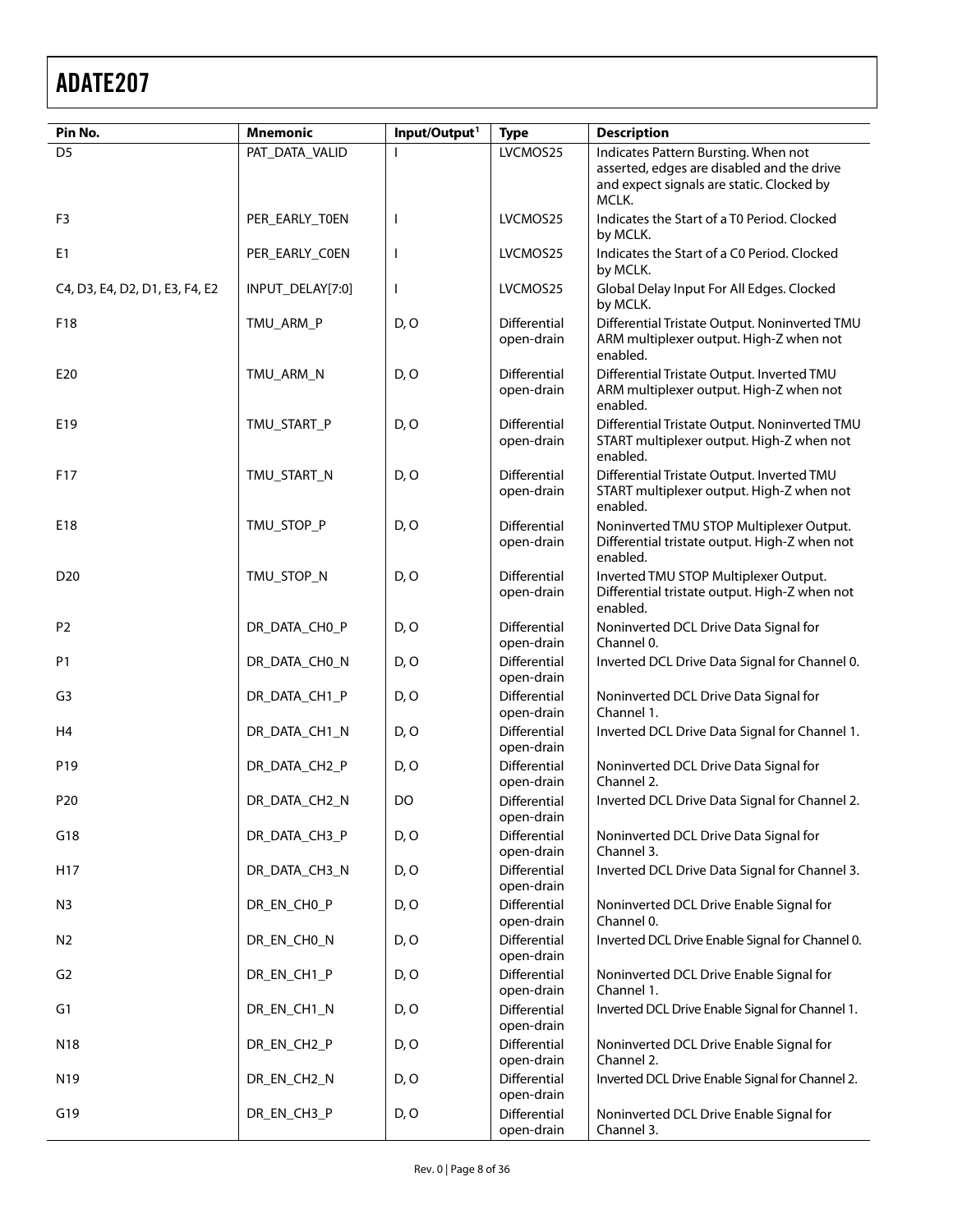| Pin No.         | <b>Mnemonic</b> | Input/Output <sup>1</sup> | <b>Type</b>                                | <b>Description</b>                                                                                                                              |
|-----------------|-----------------|---------------------------|--------------------------------------------|-------------------------------------------------------------------------------------------------------------------------------------------------|
| G20             | DR_EN_CH3_N     | D, O                      | Differential<br>open-drain                 | Inverted DCL Drive Enable Signal for Channel 3.                                                                                                 |
| L20             | LJ_CLK_P        | D, I                      | Differential<br>input                      | Noninverted Low Jitter Clock Input. This pin<br>can be multiplexed onto DR_DATA outputs<br>for Channel 2 and Channel 3.                         |
| K19             | LJ_CLK_N        | D, I                      | Differential<br>Input                      | Inverted Low Jitter Clock Input. This pin can<br>be multiplexed onto DR_DATA outputs for<br>Channel 2 and Channel 3.                            |
| M <sub>3</sub>  | COMP_H_CH0_P    | D, I                      | Differential<br>input<br>terminated        | Noninverted DCL High Comparator Signal for<br>Channel 0. Differential signal is Logic 1 when<br>the DUT output is higher than V <sub>OH</sub> . |
| M <sub>2</sub>  | COMP_H_CH0_N    | D, I                      | Differential<br>input<br>terminated        | Inverted DCL High Comparator Signal for<br>Channel 0.                                                                                           |
| J4              | COMP_H_CH1_P    | D, I                      | Differential<br>input<br>terminated        | Noninverted DCL High Comparator Signal for<br>Channel 1. Differential signal is Logic 1 when<br>the DUT output is higher than V <sub>OH</sub> . |
| J3              | COMP_H_CH1_N    | D, I                      | Differential<br>input<br>terminated        | Inverted DCL High Comparator Signal for<br>Channel 1.                                                                                           |
| M18             | COMP_H_CH2_P    | D, I                      | Differential<br>input<br>terminated        | Noninverted DCL High Comparator Signal for<br>Channel 2. Differential signal is Logic 1 when<br>the DUT output is higher than V <sub>OH</sub> . |
| M19             | COMP_H_CH2_N    | D, I                      | Differential<br>input<br>terminated        | Inverted DCL High Comparator Signal for<br>Channel 2.                                                                                           |
| J17             | COMP_H_CH3_P    | D, I                      | Differential<br>input<br>terminated        | Noninverted DCL High Comparator Signal for<br>Channel 3. Differential signal is Logic 1 when<br>the DUT output is higher than V <sub>OH</sub> . |
| J18             | COMP_H_CH3_N    | D, I                      | Differential<br>input<br>terminated        | Inverted DCL High Comparator Signal for<br>Channel 3.                                                                                           |
| L <sub>3</sub>  | COMP_L_CH0_P    | D, I                      | Differential<br>input<br>terminated        | Noninverted DCL Low Comparator Signal for<br>Channel 0. Differential signal is Logic 1 when<br>the DUT output is higher than Vol.               |
| L4              | COMP_L_CH0_N    | D, I                      | Differential<br>input<br>terminated        | Inverted Low Comparator Signal for Channel 0.                                                                                                   |
| H1              | COMP_L_CH1_P    | D, I                      | Differential<br>input<br>terminated        | Noninverted DCL Low Comparator Signal for<br>Channel 1. Differential signal is Logic 1 when<br>the DUT output is higher than Vol.               |
| J2              | COMP_L_CH1_N    | D, I                      | Differential<br>input<br>terminated        | Inverted Low Comparator Signal for Channel 1.                                                                                                   |
| L <sub>18</sub> | COMP_L_CH2_P    | D, I                      | Differential<br>input<br>terminated        | Noninverted DCL Low Comparator Signal for<br>Channel 2. Differential signal is Logic 1 when<br>the DUT output is higher than V <sub>OL</sub> .  |
| L17             | COMP_L_CH2_N    | D, I                      | Differential<br>Input<br>terminated        | Inverted Low Comparator Signal for Channel 2.                                                                                                   |
| H <sub>20</sub> | COMP_L_CH3_P    | D, I                      | Differential<br>input<br>terminated        | Noninverted DCL Low Comparator Signal for<br>Channel 3. Differential signal is Logic 1 when<br>the DUT output is higher than Vol.               |
| J19             | COMP_L_CH3_N    | D, I                      | <b>Differential</b><br>input<br>terminated | Inverted Low Comparator Signal for Channel 3.                                                                                                   |
| M1              | COMP_L_CH0_T    | A, I, O                   | Analog                                     | Center Tap. Center tap of two 50 $\Omega$ resistor<br>terminations for the low comparator<br>differential inputs of Channel 0.                  |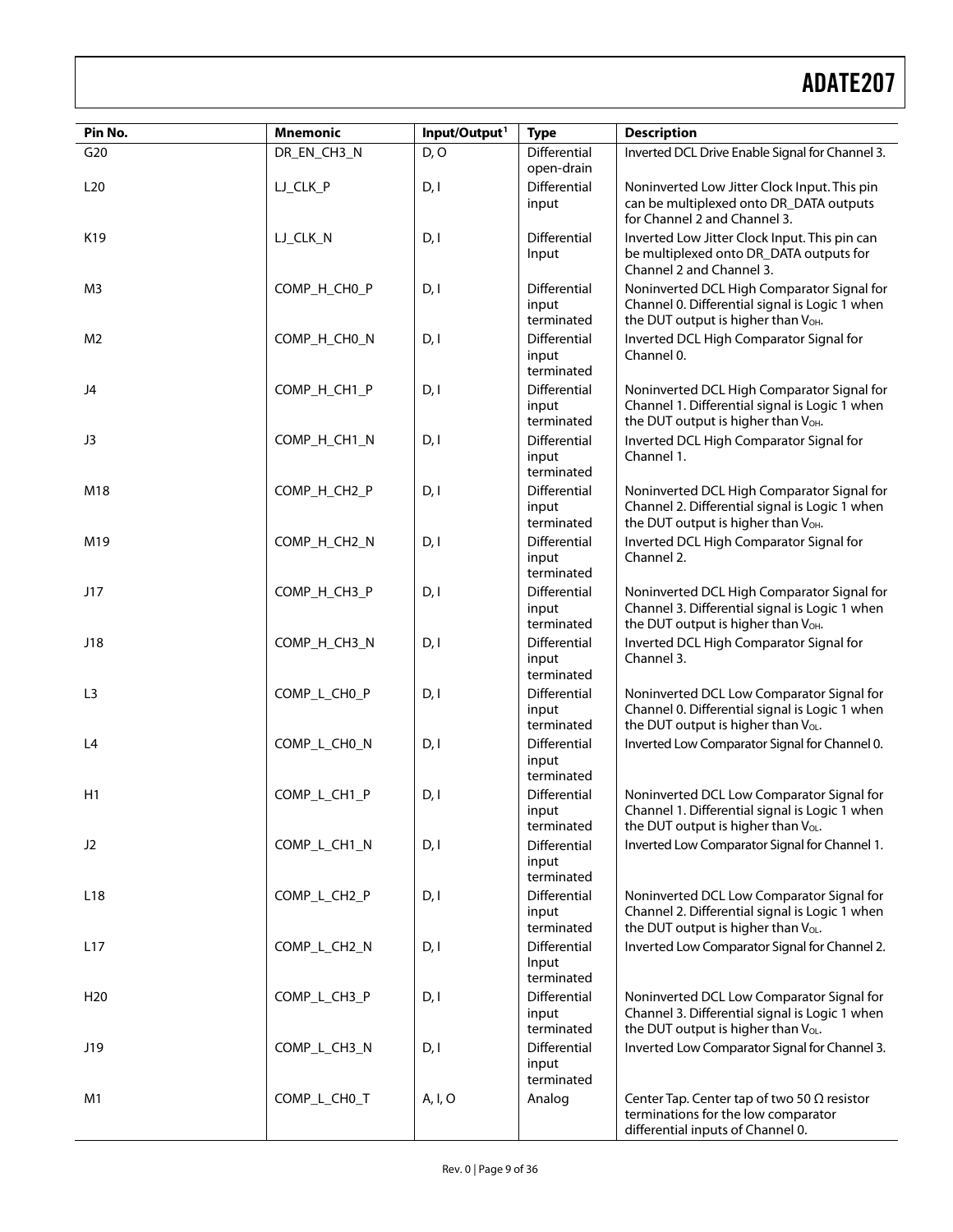| Pin No.                                                                              | <b>Mnemonic</b> | Input/Output <sup>1</sup> | <b>Type</b> | <b>Description</b>                                                                                                              |
|--------------------------------------------------------------------------------------|-----------------|---------------------------|-------------|---------------------------------------------------------------------------------------------------------------------------------|
| H <sub>2</sub>                                                                       | COMP_L_CH1_T    | A, I, O                   | Analog      | Center Tap. Center tap of two 50 $\Omega$ resistor<br>terminations for the low comparator<br>differential inputs of Channel 1.  |
| M20                                                                                  | COMP_L_CH2_T    | A, I, O                   | Analog      | Center Tap. Center tap of two 50 $\Omega$ resistor<br>terminations for the low comparator<br>differential Inputs of Channel 2.  |
| H <sub>19</sub>                                                                      | COMP_L_CH3_T    | A, I, O                   | Analog      | Center Tap. Center tap of two 50 $\Omega$ resistor<br>terminations for the low comparator<br>differential inputs of Channel 3.  |
| M4                                                                                   | COMP_H_CH0_T    | A, I, O                   | Analog      | Center Tap. Center tap of two 50 $\Omega$ resistor<br>terminations for the high comparator<br>differential inputs of Channel 0. |
| H <sub>3</sub>                                                                       | COMP_H_CH1_T    | A, I, O                   | Analog      | Center Tap. Center tap of two 50 $\Omega$ resistor<br>terminations for the high comparator<br>differential inputs of Channel 1. |
| M17                                                                                  | COMP_H_CH2_T    | A, I, O                   | Analog      | Center Tap. Center tap of two 50 $\Omega$ resistor<br>terminations for the high comparator<br>differential inputs of Channel 2. |
| H18                                                                                  | COMP_H_CH3_T    | A, I, O                   | Analog      | Center Tap. Center tap of two 50 $\Omega$ resistor<br>terminations for the high comparator<br>differential inputs of Channel 3. |
| W15, V15, Y16, W16, Y17,<br>W17, U16, V17, U18, T17,<br>U19, U20, T19, T20, R18, R19 | CS_AD[15:0]     | I, O                      | LVCMOS25    | Bidirectional Multiplexed Address/Data Bus<br>for CSR Register Access. Clocked by MCLK.                                         |
| U13                                                                                  | CS <sub>A</sub> | $\mathbf{I}$              | LVCMOS25    | Address Strobe for the Address/Data Bus.<br>Clocked by MCLK.                                                                    |
| V14                                                                                  | $CS_RW_B$       | ı                         | LVCMOS25    | Read/Write Bar Signal for the Address Data<br>Bus. High for reads. Clocked by MCLK.                                             |
| Y15                                                                                  | CLKGEN_MD_EN    | I                         | LVCMOS25    | Mode Pin for Clock Generation. Tie to Logic<br>low for normal operation.                                                        |
| L1                                                                                   | MCLK_P          | D, I                      | LVCMOS25    | Positive Portion of the Master Clock Signal.                                                                                    |
| K <sub>2</sub>                                                                       | MCLK_N          | D, I                      | LVCMOS25    | Negative Portion of the Master Clock Signal.                                                                                    |
| R <sub>4</sub>                                                                       | RESET_B         |                           | LVCMOS25    | Reset Bar. Active low power-on reset signal.                                                                                    |
| D19                                                                                  | <b>TDI</b>      |                           | LVCMOS25    | Scan Chain Data In. Tie to Logic high for<br>normal operation.                                                                  |
| C <sub>8</sub>                                                                       | <b>TDO</b>      | O                         | LVCMOS25    | Scan Chain Data Out.                                                                                                            |
| A7                                                                                   | <b>TCK</b>      | ı                         | LVCMOS25    | Scan Chain Clock. Tie to Logic high for<br>normal operation.                                                                    |
| D18                                                                                  | <b>TMS</b>      |                           | LVCMOS25    | Scan Chain Mode. Tie to Logic high for<br>normal operation.                                                                     |
| E17                                                                                  | TRST_B          | ı                         | LVCMOS25    | Active Low Scan Chain Reset. Tie to Logic low<br>for normal operation.                                                          |
| R <sub>1</sub>                                                                       | REF_1K          | A, I, O                   | Analog      | Controls the output current of the differential<br>open drain outputs.                                                          |
| P <sub>3</sub>                                                                       | T_DIODE         | A, I, O                   | Analog      | Thermal Sensing Diode Anode. Force current<br>and measure voltage to measure die<br>temperature stability.                      |
| T <sub>2</sub>                                                                       | <b>TESTMODE</b> | ı                         | LVCMOS25    | Must be connected to VSS.                                                                                                       |
| F2, F1, F19, F20, T1, R3, R2,<br>R20, N4, N17, P18                                   | NC.             |                           |             | No Connect. Must be left unconnected.                                                                                           |
|                                                                                      | <b>SHIELD</b>   | A, I, O, P                | <b>GND</b>  | Connect to VSS.                                                                                                                 |
| R17, U15, D9, D11, D12, D13,<br>U10, U9, V7, V5                                      | <b>IOVSS</b>    | P                         | <b>GND</b>  | Power, 0.0 V.                                                                                                                   |
| U8, U6, T18, V16                                                                     | <b>IOVDD</b>    | P                         | <b>VDD</b>  | Power, 2.5 V.                                                                                                                   |
| C9, C11, C13, C15, V11, V9                                                           | <b>IOVDD</b>    | P                         |             | Power, 2.5 V.                                                                                                                   |
| A3 to A1                                                                             | VSS             | P                         |             | Power, 0.0 V                                                                                                                    |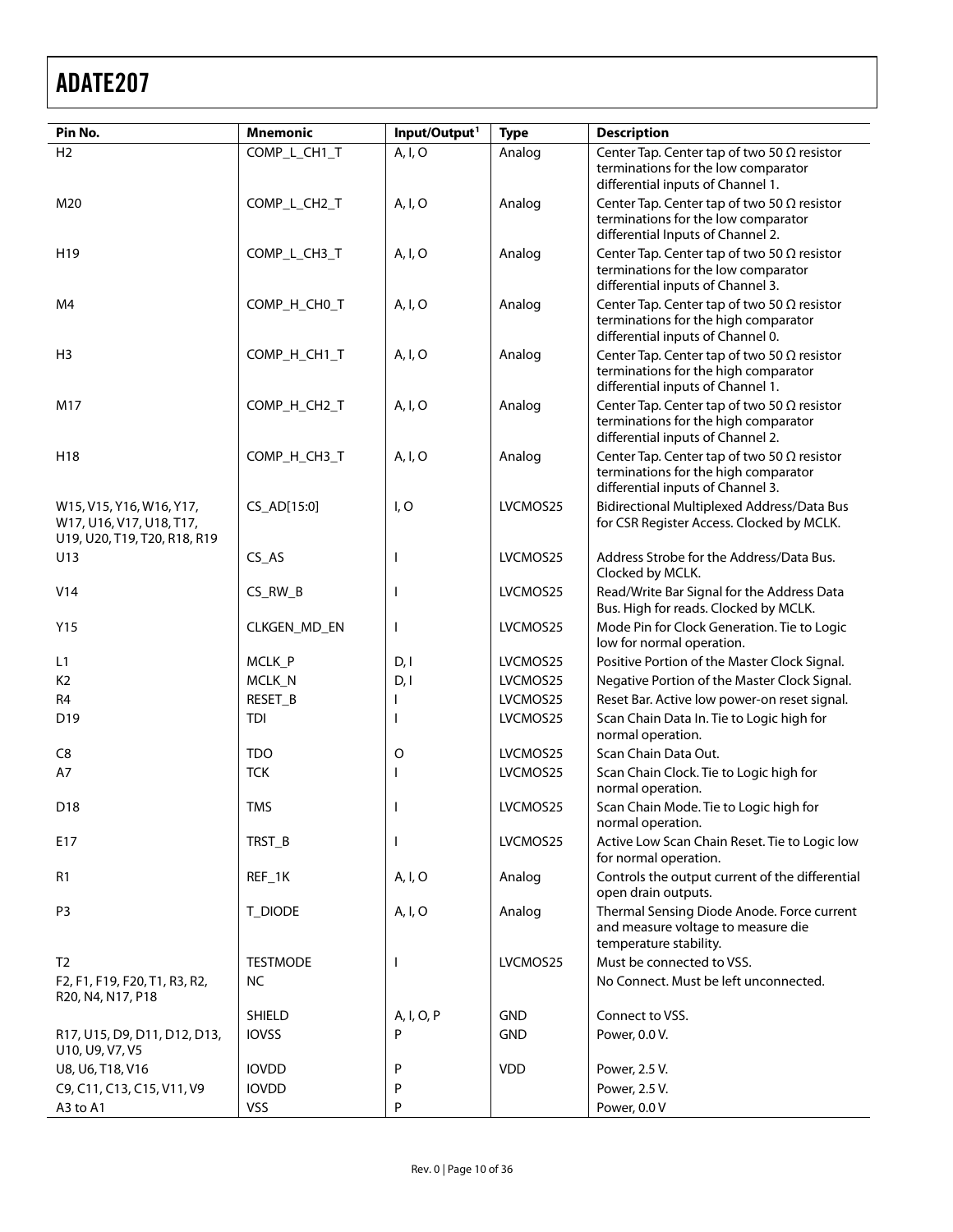| Pin No.                                                                                                                                                     | Mnemonic   | Input/Output <sup>1</sup> | <b>Type</b> | <b>Description</b> |
|-------------------------------------------------------------------------------------------------------------------------------------------------------------|------------|---------------------------|-------------|--------------------|
| Y20 to Y18, Y12, Y11, Y8, Y3 to<br>Y1, W20, W1, V20, V1, N20, N1,<br>K20, K1, J20, J1, C20, C1, B20,<br>B1, A20 to A18, A13, A10, A9                        | <b>VSS</b> | D                         | <b>GND</b>  | Power, 0.0 V.      |
| W19, W18, W3, W2, V19, V18,<br>V3, V2, U17, U14, U11, U7, U4,<br>P17, P4, K17, K4, G17, G4,<br>D17, D14, D10, D7, D4, C19,<br>C18, C3, C2, B19, B18, B3, B2 | <b>VDD</b> | D                         | <b>VDD</b>  | Power, 2.5 V.      |

 $1 A$  = analog, D = differential, I = input, O = output, P = power.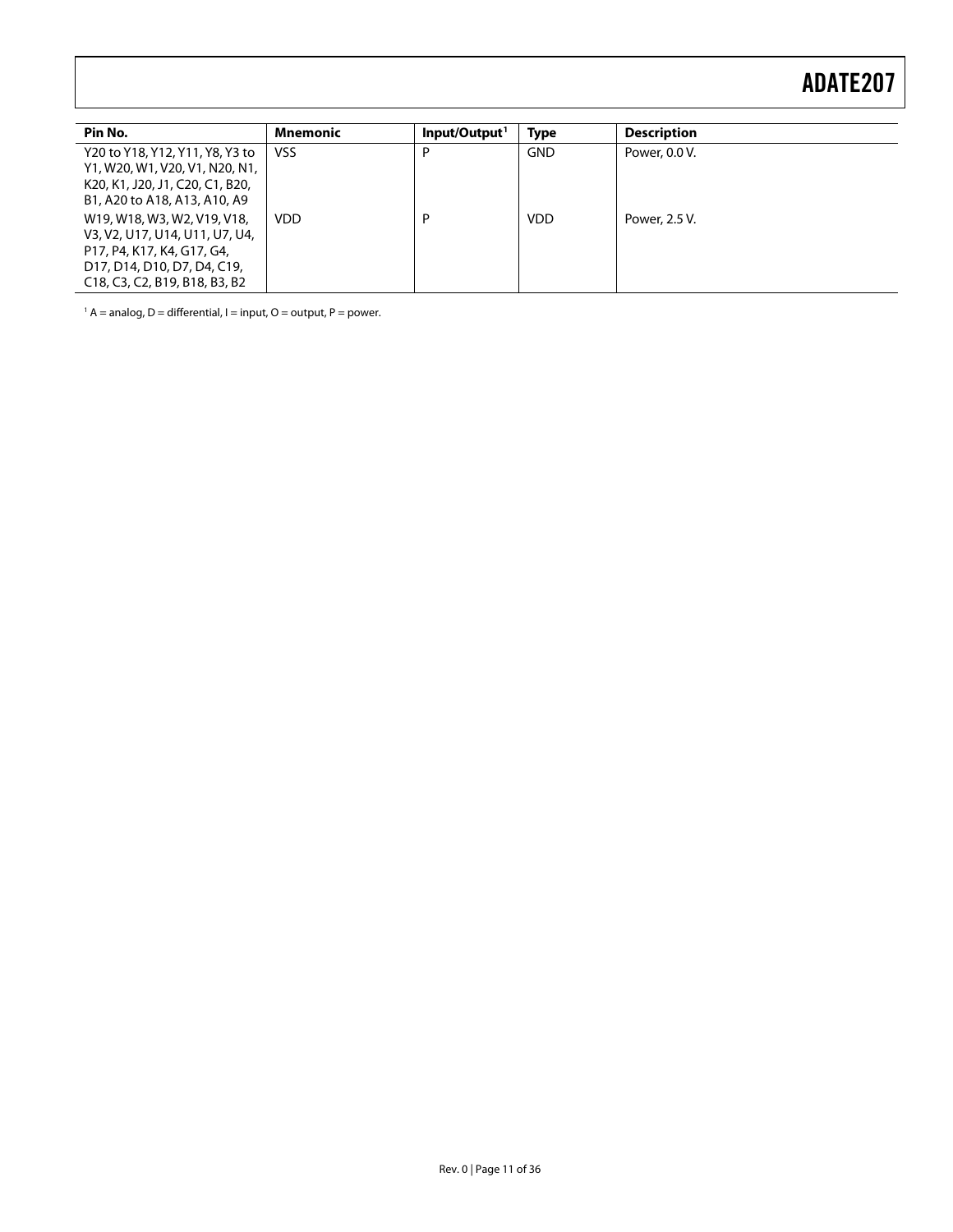### <span id="page-11-0"></span>THEORY OF OPERATION

### <span id="page-11-1"></span>**WAVEFORM MEMORY**

Pattern data is used to address the waveform memory and is eight bits wide per channel, supporting 256 unique waveforms. The data width of the waveform memory is 26 bits wide per event or 104 bits wide per pin. The waveform memory data bits are partitioned into two fields, a 22-bit wide delay field, and a 4-bit event code field. The waveform memory is dual port allowing CPU access during pattern bursting.

Pattern data is used as a pointer to one of the defined 256 waveforms, and can be partitioned into vector data and a time set pointer. Using three bits of vector data for the pin state, the other five bits can be used as 32 possible time sets. Supporting dual I/O per cycle, two sets of 3-bit vector data can be used in combination with two bits of a time set pointer providing four possible time sets. A straightforward trade off in time sets vs. device vectors per tester cycle is possible.

Pattern data is qualified with the input signal PAT\_DATA\_VALID. When asserted, the pattern data is evaluated. When not asserted, events and timing edges are disabled and the input pattern data is ignored.

### **EVENT GENERATORS**

Each channel has four programmable event generators. Each event generator inputs a delay, an event code from the waveform memory, and an 8-bit INPUT\_DELAY. The waveform delay and the 8-bit INPUT\_DELAY combine to produce programmable delays from T0 cycle starts. Each programmable delay can span up to 4 T0 periods and up to 163 μs with a nominal delay resolution of 39.06 ps. There are 16 possible events. These events are compatible with STIL waveform events, as shown in [Table 8](#page-11-1), to create all of the conventional drive and compare formats.

There is a programmable pipeline delay with 2.5 ns resolution between the drive events and the compare events allowing for round trip delay (RTD) compensation.

### **DELAY GENERATION**

Each of the four events per channel has an independent delay generator (D0, D1, D2, and D3). Each delay generator triggers from a period start using either T0 or C0 periods. A delay value is the sum of three values: the user programmed delay that is programmed in waveform memory, a calibration delay indexed by the selected event, and a global INPUT\_DELAY signal that is used across all channels. These delays are summed and triggered from the selected period start. The delays are generated using counts of 2.5 ns plus a 6-bit analog vernier delay. The analog vernier delay is expressed as a binary fractional value of 2.5 ns.

| Code | <b>Action</b>           | <b>Description</b>                                             |
|------|-------------------------|----------------------------------------------------------------|
| N    | No action               | Default.                                                       |
| 0    | Drive low               | Sets driver to low state.                                      |
| 1    | Drive high              | Sets driver to high state.                                     |
| 7    | Force off               | Disables the driver and enable<br>the load.                    |
| U    | Force up                | Force Logic high. Enables the<br>driver and disables the load. |
| D    | Force down              | Force Logic low. Enables the<br>driver and disables the load.  |
| P    | Force prior             | Enable the driver.                                             |
| L    | Compare low             | Edge compare low.                                              |
| н    | Compare high            | Edge compare high.                                             |
| x    | Compare<br>unknown      | Don't care. Can be used to close<br>window compare.            |
| Τ    | Compare off             | Edge compare midband.                                          |
| ٧    | Compare valid           | Edge compare valid logic level.                                |
|      | Compare low<br>window   | Start window compare against<br>Logic low.                     |
| h    | Compare high<br>window  | Start window compare against<br>Logic high.                    |
| t    | Compare off<br>window   | Start window compare against<br>midhand.                       |
| v    | Compare valid<br>window | Start window compare for valid<br>logic level.                 |

#### **Table 8. STIL-Compatible Events**

The delay generator uses a value expressed as the binary value bbbbbbbbbbbbbbbb.vvvvvv where there are 16 bits (b) left of the binary point and 6 bits (v) right of the binary point. The b bits represent an integer number of counts of 2.5 ns and the v bits represent a fractional value of 2.5 ns with a resolution of 2.5 ns/64 or 39.06 ps.

### **VERNIER RESOLUTION**

The analog vernier delays are implemented using a modulo 60 algorithm and dividing 2.5 ns into 60 even parts. Because the delays are expressed using a binary representation, an internal mapping algorithm generates the delays. Ignoring analog timing errors, the actual delay produced for the six bits of vernier value (vvvvvv) is expressed as

 $Delay = (2.5 \text{ ns}/60) \times INT (0.5 + (vvvv/v) \times 60/64)$ 

This mapping results in an inherent discontinuity in the linearity curve.

[Figure 7](#page-12-1) shows the linearity of a typical vernier. On certain delay codes, the vernier exhibits non-monotonicity. To obtain a monotonic delay curve, these code jumps should be ignored by the user.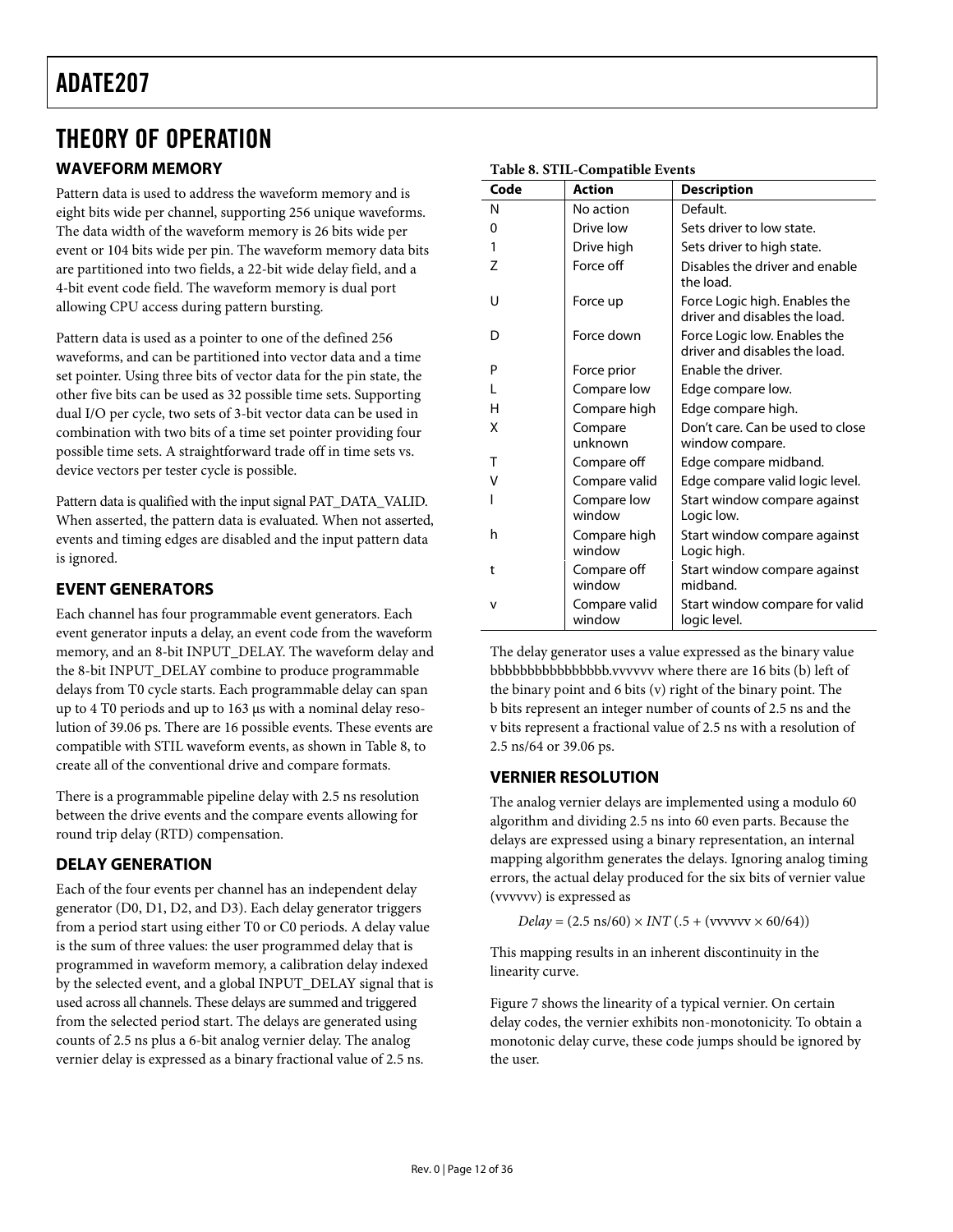<span id="page-12-0"></span>

### <span id="page-12-1"></span>**DRIVE AND COMPARE LOGIC**

<span id="page-12-2"></span>The drive logic consists of two high speed differential reset/set flip flops controlling the drive data and drive enable signals. They are controlled from the four events per channel, enabled via decode of the event code. In addition, the flip flops can be controlled from an adjacent channel event in a multiplex mode. The four-channel device can be multiplexed such that there are either four pins with four events each, or two pins with eight events each.

The compare logic supports dual level comparators for voltage comparisons against  $V_{OL}$  and  $V_{OH}$  levels. The comparator outputs are checked against four possible states, low (less than  $V_{OL}$ ), high (greater than  $V<sub>OH</sub>$ ), off or midband (between  $V<sub>OL</sub>$  and  $V<sub>OH</sub>$ ), and valid (either above V<sub>OH</sub> or below V<sub>OL</sub>). The high comparator inputs (COMP\_H) are Logic 1 when the DUT output is greater than  $V_{OH}$ . The low comparator inputs (COMP\_L) are Logic 1 when the DUT output is greater than  $V_{OL}$ .

The compare logic supports both single edge and window comparisons and can support up to four comparisons per cycle using the four events. Each comparison can generate a fail, accumulating

per pin with individual fail counters. Fail outputs are resynchronized to T0 and output for fail processing.

Fails can be masked on a per edge basis and match mode is supported. Masking of failures prevents incrementing of the fail counter and the setting of the accumulated fail registers. It does not prevent the fail signals from reflecting the comparison state of the expect edge. Strobe comparison fails are associated with the timing edge that generates the strobe.

A pair of timing edges can be used to create a window of time over which to check the DUT output levels. Timing Edge D0 and Timing Edge D1 form a window with D0 opening the window and D1 closing the window. Timing Edge D2 and Timing Edge D3 are similarly employed for window comparisons. Window comparison fails are associated with the timing edge that generates the window close strobe. Window failures only come out on D1 or D3 edges. [Table 9](#page-12-2) shows the relationship between the edges on which the fails are detected and the bit position on the PAT\_FAIL pins.

| Table 9. Edge and Window Fail Bit Descriptions |  |  |
|------------------------------------------------|--|--|
|------------------------------------------------|--|--|

| Bit          | Fail <sup>1</sup> | <b>Description</b>                                             | Fail<br><b>Mask Bit</b> |
|--------------|-------------------|----------------------------------------------------------------|-------------------------|
| 3            | PAT_FAIL_x[3]     | Edge D3 Fail and Window<br>D <sub>2</sub> /D <sub>3</sub> Fail | PAT MASK[3]             |
| 2            | PAT_FAIL_x[2]     | Edge D2 Fail                                                   | PAT MASK[2]             |
| $\mathbf{1}$ | PAT_FAIL_x[1]     | Edge D1 Fail and Window<br>D0/D1 Fail                          | PAT MASK[1]             |
| 0            | PAT_FAIL_x[0]     | Edge D0 Fail                                                   | PAT MASK[0]             |

<sup>1</sup> PAT\_FAIL\_x refers to Channel 0 to Channel 3.

PAT\_MASK inputs mask failures across the channels for four possible edges. Asserting PAT\_MASK[0] masks failures for Timing Edge D0. When failures are masked, the accumulated fail register is not asserted, and the fail counts are not incremented. The PAT\_FAIL\_x outputs remain asserted if the expected vector is not seen allowing for match mode applications.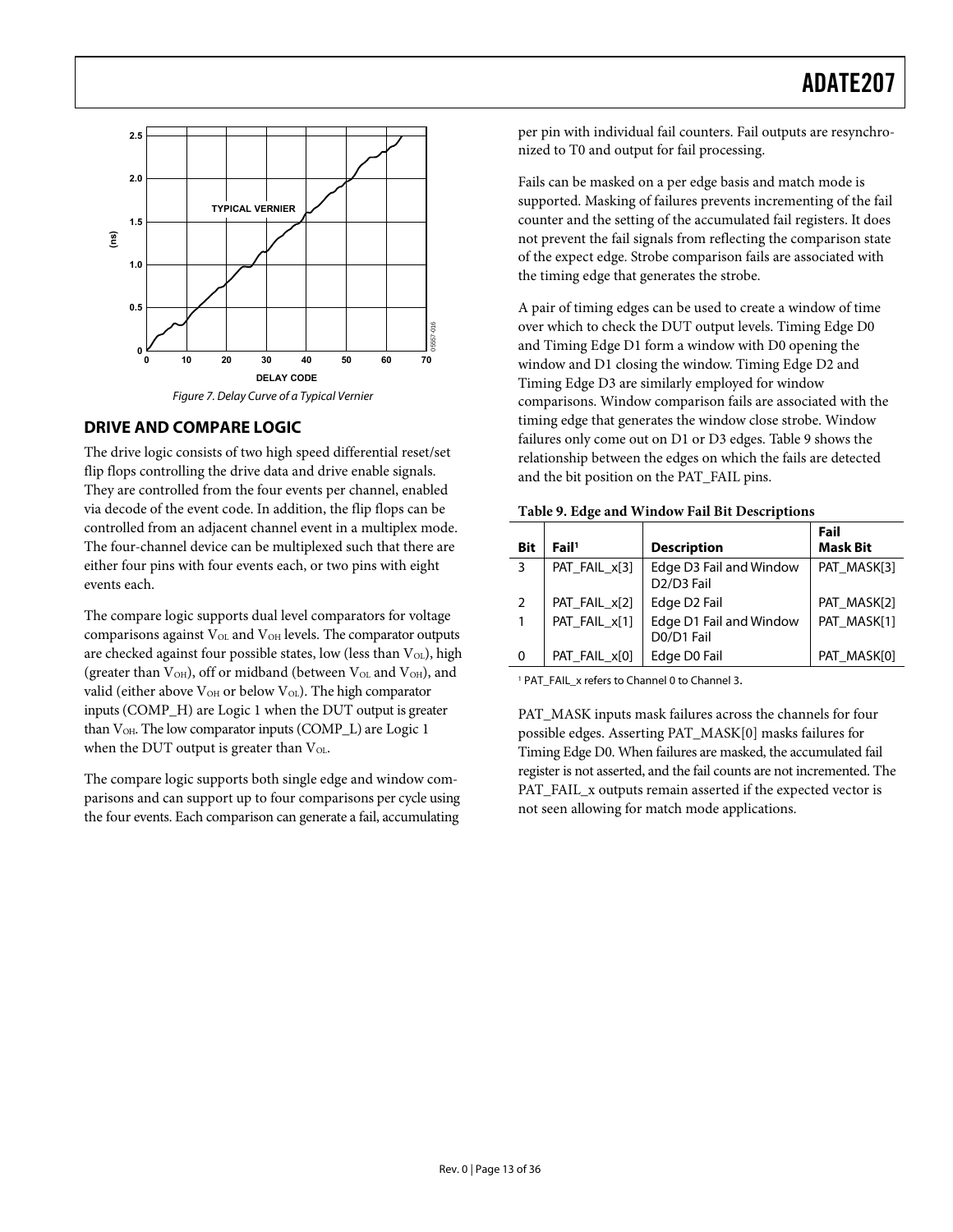<span id="page-13-0"></span>

<span id="page-13-1"></span>Dual comparator inputs of the even channels (0 and 2) are routed to the compare logic of adjacent channels to provide ×2 multiplexing. In ×2 multiplexing, Pin 0 and Pin 2 comparator inputs route to Pin 1 and Pin 3, respectively, providing up to eight compare events per cycle on the multiplexed channels.

### **PIPELINE CONSIDERATIONS**

<span id="page-13-3"></span>For proper functionality, drive actions, compare events, and fail accumulation mask requirements need to be coordinated within the device by adjusting the internal delay paths. The ADATE207 provides two programmable delay paths, the RTD pipeline and the T0 alignment pipeline, as shown in [Figure 8](#page-13-1). The pattern input and output signals are synchronous with the MCLK and pipelined on T0 periods.

[Figure 8](#page-13-1) shows the pipeline diagram of the ADATE207. The T0 delay pipeline is programmable. It must be sufficiently deep to cover the round trip delay compensation, yet no deeper than the FIFO depth of the fail logic.

The minimum T0 alignment pipeline depth needed is dependent on the programmed RTD compensation. The programmed T0 alignment pipeline depth must conform to the values listed in [Table 10](#page-13-2). The maximum number of 30 can be used in any circumstance. Depending upon the MCLK rate and the programmed RTD compensation, a smaller pipeline depth can be used.

#### <span id="page-13-2"></span>**Table 10. T0 Pipeline Requirements**

| <b>TO Alignment Pipelines</b> |         |  |
|-------------------------------|---------|--|
| <b>Minimum</b>                | Maximum |  |
| $10.5 + RTD/4$                | 30      |  |



[Figure 9](#page-13-3) shows the pipelining of PER\_EARLY\_T0EN (the period start signal). It is pipelined with MCLK to control the T0 pipelines within the chip. It uses two MCLK pipelines within the chip to distribute the PER\_EARLY\_T0EN signal to all of the T0 pipeline registers.

PER\_EARLY\_T0EN and PER\_EARLY\_C0EN, the period start signals, and the global INPUT\_DELAY signals are pipelined into the ADATE207 with different depths. The PER\_EARLY\_T0EN and PER\_EARLY\_C0EN are pipelined with two MCLK pipelines prior to the enable pins of the T0 clocked pipelines. The INPUT\_DELAY signals are not pipelined on T0 clock pipelines, but have only two MCLK pipelines prior to use by the timing generators.

[Figure 10](#page-14-1) shows the relative pipelines for INPUT\_DELAY and the period enables.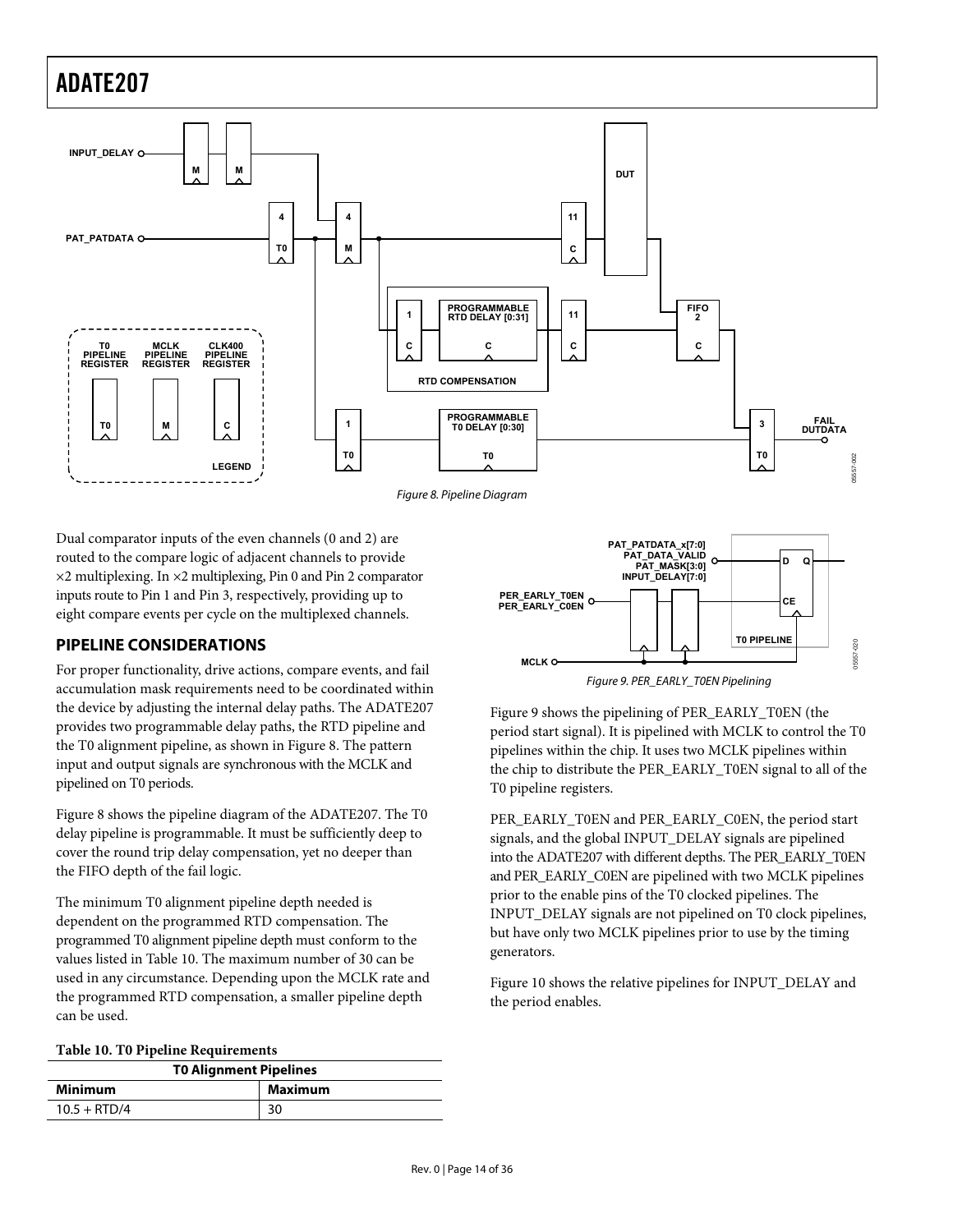<span id="page-14-0"></span>

Figure 10. INPUT\_DELAY Pipeline

<span id="page-14-1"></span>[Figure 11](#page-14-2) shows the timing of PER\_EARLY\_T0EN and the associated period delay offset, INPUT\_DELAY. The INPUT\_DELAY signal is added to each programmed delay across all channels. This input delay can change for each PER\_EARLY\_T0EN period.

The delay from the pattern inputs to the DUT is four T0 pipeline delays, plus four MCLK pipeline delays, plus approximately 27.5 ns of analog delay, plus any programmed delay as shown in [Figure 8](#page-13-1).

The delay from the pattern inputs to the fail outputs is eight PER\_EARLY\_T0EN periods plus the programmed T0 alignment pipeline depth.

### **DUT CAPTURE**

Each compare event can strobe the state of the dual comparators signals for each pin. These are resynchronized to T0 periods and output for use in mixed signal capture applications. There are four DUT capture pins per channel, PAT\_DUTDATA\_x and each can be configured to output the high or low comparators of each of the four possible compare events.

### **TMU MULTIPLEXER**

The ADATE207 supports time measurement via an external time measurement unit (TMU) in the following configurations:

- Connect the high comparator output of any pin to TMU\_ARM, TMU\_START, or TMU\_STOP.
- Connect the low comparator output of any pin to TMU\_ARM, TMU\_START, or TMU\_STOP.

<span id="page-14-2"></span>The time measurement unit select logic provides time and frequency measurement capability from the high or low comparator outputs of any digital pin. To accomplish this task, independent multiplexers direct the high and low

comparator outputs of the digital pins to the time measurement unit signals, TMU\_ARM, TMU\_START, and TMU\_STOP. Offchip control logic must select the appropriate TMU bus output signal from the ADATE207 and direct its selection to the TMU. The TMU outputs are high speed, differential 8 mA drivers and can be tristated for bus applications.

### **LOW JITTER CLOCK DRIVER**

The ADATE207 has 2-to-1 multiplexers in the DR\_DATA\_CH3 and DR\_DATA\_CH2 output drivers to allow an external low jitter clock signal to drive the DCL. This feature is not available on the DR\_DATA\_CH0 and DR\_DATA\_CH1 outputs*.*

### **CLOCK GENERATOR MODE**

The ADATE207 incorporates a clock generation mode to allow it to be used as a programmable clock generator. In this mode, it is possible for each of the four channels to produce an independently programmable clock.

To activate this mode, PER\_EARLY\_T0EN and the CLKGEN\_MD\_EN input need to be set high. In this mode, PAT\_DATA\_VALID has no effect. The pattern data signals (PAT\_PATDATA\_x) are interpreted as period offsets and the PAT  $MASK[x]$  inputs are used as period start enables. See [Table 11](#page-15-0) for details of signal mapping. The use model for this mode is

- Program drive high/drive low operations at Address 0 in the waveform memory. Depending on the delays, the value per edge, the duty cycle, and the start level can be adjusted per channel
- Four different clocks can be controlled by using PAT\_MASK[N] as equivalent period start signals for an individual Channel N.
- Skew/insertion delay of the clocks can be adjusted individually by using I\_PAT\_PATADATA\_N as an INPUT\_DELAY signal for Channel N.

### **DEVICE RESET**

The ADATE207 has an internal PLL and FIFO that require reset upon power up and changes to the MCLK input. The device has three reset controls.

- RESET\_B input pin for hard resets.
- CPU writeable control bit (Bit 00 in Register 0x19) for soft resets.
- CPU writeable control bit (Bit 03 in Register 0x19) to reset errors and internal FIFOs.

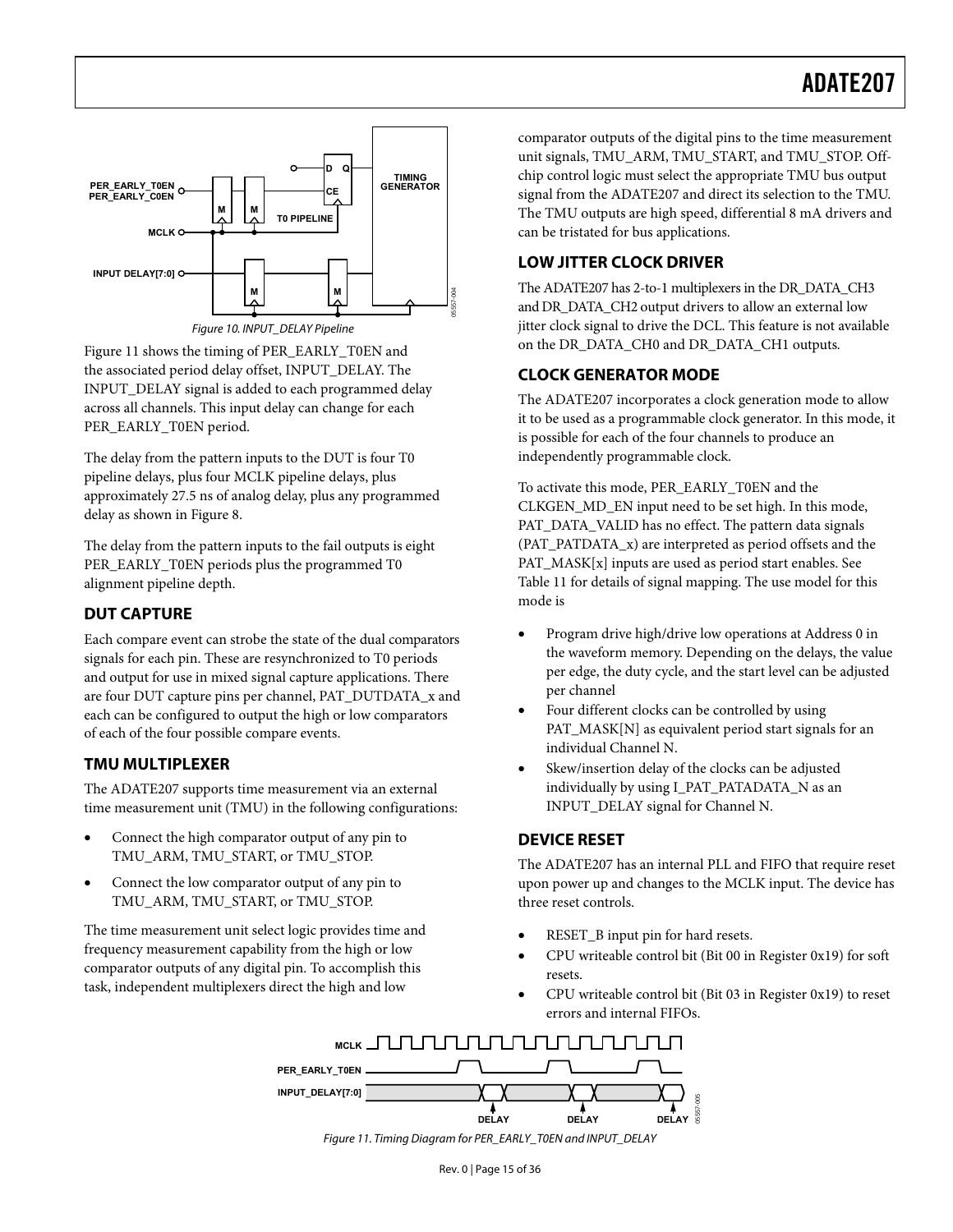| After the power and MCLK inputs are stable, the device must be      | Rule 3—after MCLK is stable, keep the hard reset pin           |
|---------------------------------------------------------------------|----------------------------------------------------------------|
| reset using the hard reset and error reset bits. The soft reset can | (RESET_B) asserted for at least 20 µs.                         |
| be used to initialize registers at any time and does not reset the  | Rule 4—after the 20 μs of Rule 3 has elapsed, assert the error |
| PLL or FIFOs.                                                       | reset bit (Bit 03 in Register 0x19).                           |
| There are six rules of reset.                                       | Rule 5-the hard reset signal (RESET_B) can be asserted         |
| Rule 1—on power up, keep the hard reset pin (RESET_B)               | asynchronously to MCLK, but upon deassertion, must make        |
| asserted.                                                           | setup and hold requirements upon the MCLK.                     |
| Rule 2—if MCLK is unstable, keep the hard reset pin                 | Rule 6-the minimum pulse width of RESET_B must be at least     |
| (RESET B) asserted.                                                 | three MCLK periods.                                            |

| Table 11. Comparison Between Normal Mode and Clock Generation Mode |  |  |  |
|--------------------------------------------------------------------|--|--|--|
|--------------------------------------------------------------------|--|--|--|

<span id="page-15-0"></span>

|                                     | Normal Mode (CLKGEN MD EN=0)                                                                        | Clock Generator Mode(CLKGEN MD EN=1)                                                                                        |  |  |  |
|-------------------------------------|-----------------------------------------------------------------------------------------------------|-----------------------------------------------------------------------------------------------------------------------------|--|--|--|
| <b>Period Start</b>                 | A single signal for all four channels, I_PER_EARLY_T0EN.                                            | Four signals, one per channel; PAT_MASK[N] operates<br>as a period start signal for channel N.                              |  |  |  |
| Waveform<br><b>Memory Selection</b> | Each channel N is selected via the I PAT PATDATA N vector<br>every rising edge of I_MCLK.           | Waveform memory location is fixed at Address 0.                                                                             |  |  |  |
| <b>Input Delay</b>                  | A single vector adjust input delay for all channels,<br>INPUT DELAY.                                | Four vectors are available, one per channel. For each<br>Channel N, PAT_PATDATA_N operates as<br>INPUT DELAY for Channel N. |  |  |  |
| <b>Fail Masking</b>                 | Edge N for all channels can mask the fail operation every<br>rising edge of I MCLK via PAT MASK[N]. | No masking of fail operations is available.                                                                                 |  |  |  |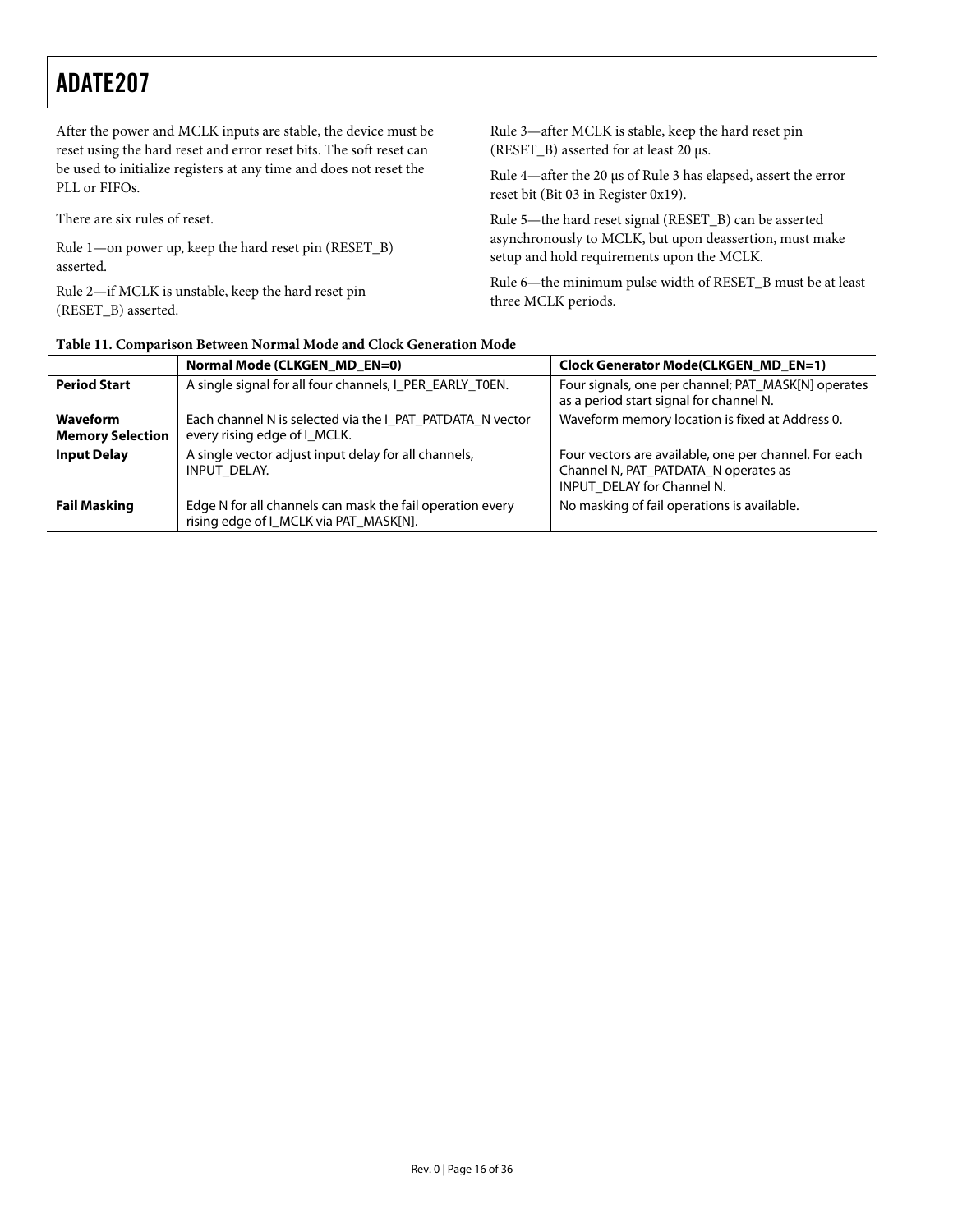<span id="page-16-1"></span><span id="page-16-0"></span>

<span id="page-16-2"></span>The block diagram of the temperature diode is shown in [Figure 12,](#page-16-1) and its Output Voltage  $V_s$  temperature characteristic is shown in [Figure 13](#page-16-2). Note in [Figure 12](#page-16-1) that 100 μA is forced into the diode.

### **HIGH SPEED DIFFERENTIAL DCL INTERFACE**

The ADATE207 uses a differential interface for connections to the DCL. The comparator inputs have on-chip 50  $\Omega$  resistors for termination, configured to support either 50  $\Omega$  parallel termination or 100 Ω differential termination. The comparator inputs are compatible with LVPECL, LVDS, and most CML outputs. For PECL termination, connect the termination pin to  $V_{CC}$  – 2.0 V or to an appropriate resistor to ground. For LVDS termination, do not connect the termination pin. For CML termination, either do not connect the termination pin or connect the termination pin to an appropriate supply.



Figure 14. Differential Input with Termination Resistors



Figure 15. Differential Open Drain Output

The driver outputs are differential open-drain outputs. The outputs require termination through an external resistor to a positive supply and can be configured to be compatible with most PECL, and CML inputs.

Their output currents can be programmed with a bias resistor to ground on the REF\_1K pin. If the REF\_1K pin is left open (>100 kΩ) then the drive current is a nominal 8 mA. If a resistor is tied from REF\_1K to ground, then the drive current is adjustable with the resistance value. A 1 k $\Omega$  resistor yields a nominal 8 mA output current swing. Less resistance results in greater current. The relationship of drive current to resistance is given approximately by

*Drive\_Current* = 8 V/*REXT*

Best practice suggests limiting the external resistance value between 800  $\Omega$  and 2500  $\Omega$ .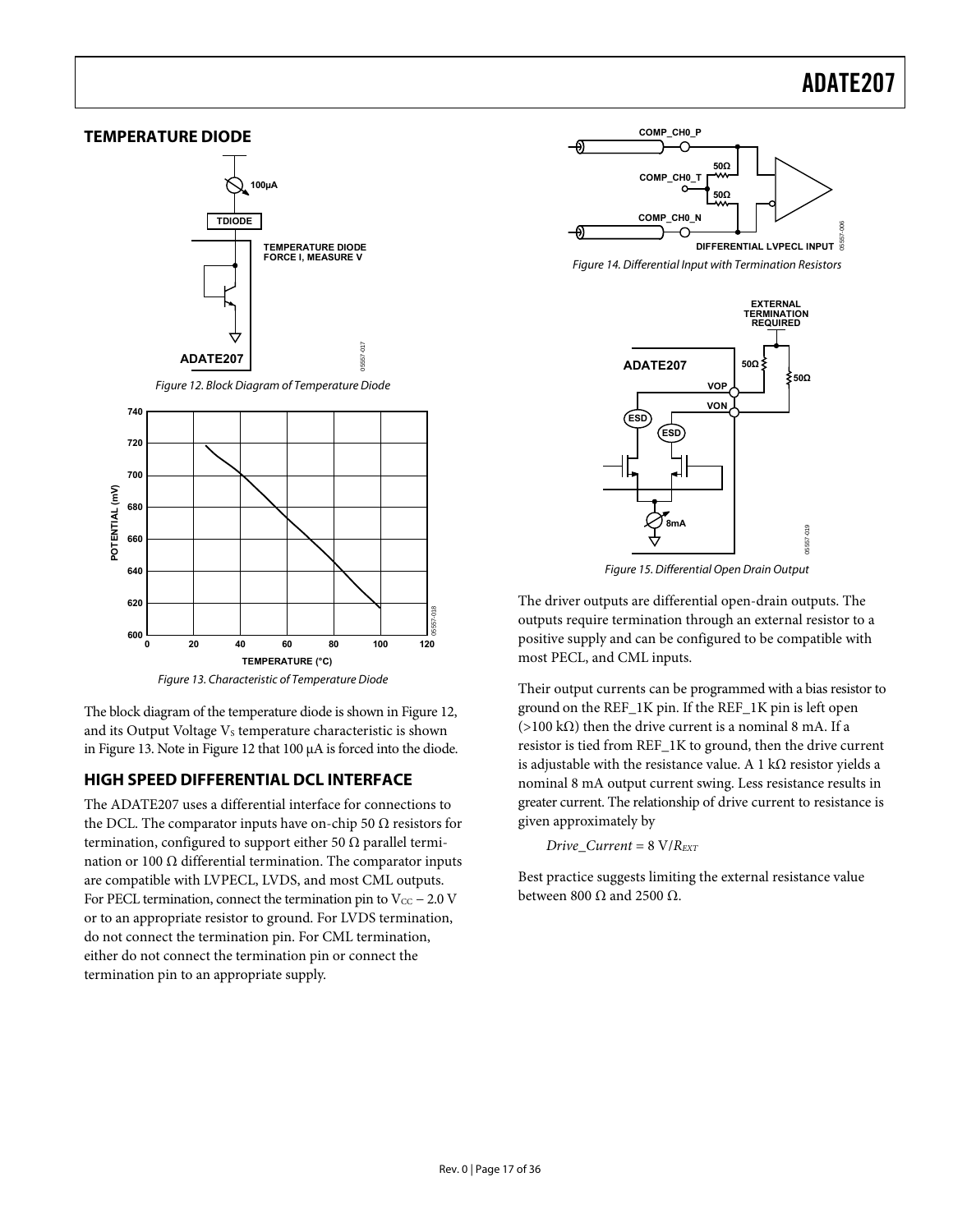## <span id="page-17-0"></span>CONTROL AND STATUS REGISTER INTERFACE

The ADATE207 uses a general-purpose, 16-bit bidirectional, multiplexed address data bus for computer access of the control and status registers of the part. All bus activity is registered at the interface synchronous to the master clock (MCLK), which is also used by the part for delay timing. Operations the bus supports include random access reads and writes, as well as the ability to access blocks of registers in burst.

A description of each register is contained in the [Control and](#page-20-1)  [Status Registers](#page-20-1) section of this document.

### **READ/WRITE FUNCTION**

The control and status register (CSR) bus interface supports the following functionalities:

- The ability to enable groups of channels for write operations, allowing simultaneous programming across all the designated channels.
- The ability to select any single channel, or group of channels, to poll (read) status (where the return value is the bitwise logical OR of the status returned from each of the designated channels).
- The ability to read or write in a single burst operation to a sequential block of registers significantly reducing the time required to program the internal memories.

In multiplexing the address and data on the bus, each operation takes at least two cycles to complete. In all cases, read or write, the first cycle provides the 16-bit address. This cycle is followed

by one or more data cycles. The quantity of data cycles is dependent on the activity on the CS\_AD and CS\_RW\_B lines, which determine the type of operation to perform.

The 16-bit address provided in the first cycle is comprised of two 5-bit address fields and an additional control field of 6-bits as shown in [Table 12](#page-17-1). The control field extends the associated 5-bit register address in use by steering the address and data to one or more banks of registers within the part.

Register address space consists of five identifiable banks or groups of register implementations. These include one set of registers for each of the four channels and a fifth or common register space. Five bits of addressing are available to all five address spaces. The bank of registers for each channel duplicates the other in function and address, allowing a single write operation to be steered to multiple channels for simultaneous programming. The fifth bank of registers provides shared functions, common to all four channels, whose address range is mapped outside of the register address space used by the individual channel functions.

All single register, random access operations are performed with the burst bit of the control field disabled. For these types of transactions, the 5-bit stop address field is ignored, and the 5-bit start address field is used as the register address of the operation.

<span id="page-17-1"></span>

| Table 12. Address bus Decounty |                                                                                                                                                                                                                                              |
|--------------------------------|----------------------------------------------------------------------------------------------------------------------------------------------------------------------------------------------------------------------------------------------|
| <b>Address Bits</b>            | <b>Description</b>                                                                                                                                                                                                                           |
| <b>Bit 15</b>                  | <b>Burst Enable.</b>                                                                                                                                                                                                                         |
|                                | $1 =$ initiate burst mode operation.                                                                                                                                                                                                         |
|                                | $0 =$ enable normal read or write transactions.                                                                                                                                                                                              |
| <b>Bit 14</b>                  | Common Enable. When set to 1, enables reads or writes to the common registers. This enable is valid in<br>either normal or burst modes.                                                                                                      |
| <b>Bit 13</b>                  | Channel 3 Enable. When set to 1, enables reads or writes to Channel 3. This enable is valid in either<br>normal or burst modes.                                                                                                              |
| <b>Bit 12</b>                  | Channel 2 Enable. When set to 1, enables reads or writes to Channel 2. This enable is valid in either<br>normal or burst modes.                                                                                                              |
| <b>Bit 11</b>                  | Channel 1 Enable. When set to 1, enables reads or writes to Channel 1. This enable is valid in either<br>normal or burst modes.                                                                                                              |
| <b>Bit 10</b>                  | Channel 0 Enable. When set to 1, enables reads or writes to Channel 0. This enable is valid in either<br>normal or burst modes.                                                                                                              |
| Bits[09:05]                    | Burst Stop Address. Used to set the last CSR address to read to, or write from, before looping back to the<br>burst start address. This address is only valid when burst enable is set to 1.                                                 |
| Bits[04: 00]                   | CSR Address (Burst Enable = 0). Used to set the CSR address for reading or writing.                                                                                                                                                          |
|                                | Burst Start Address (Burst Enable = 1). Used to set the first CSR address to read to, or write from, when<br>bursting data. Burst writes or reads incrementally access successive registers up to, and including, the<br>burst stop address. |

### **Table 12. Address Bus Decoding**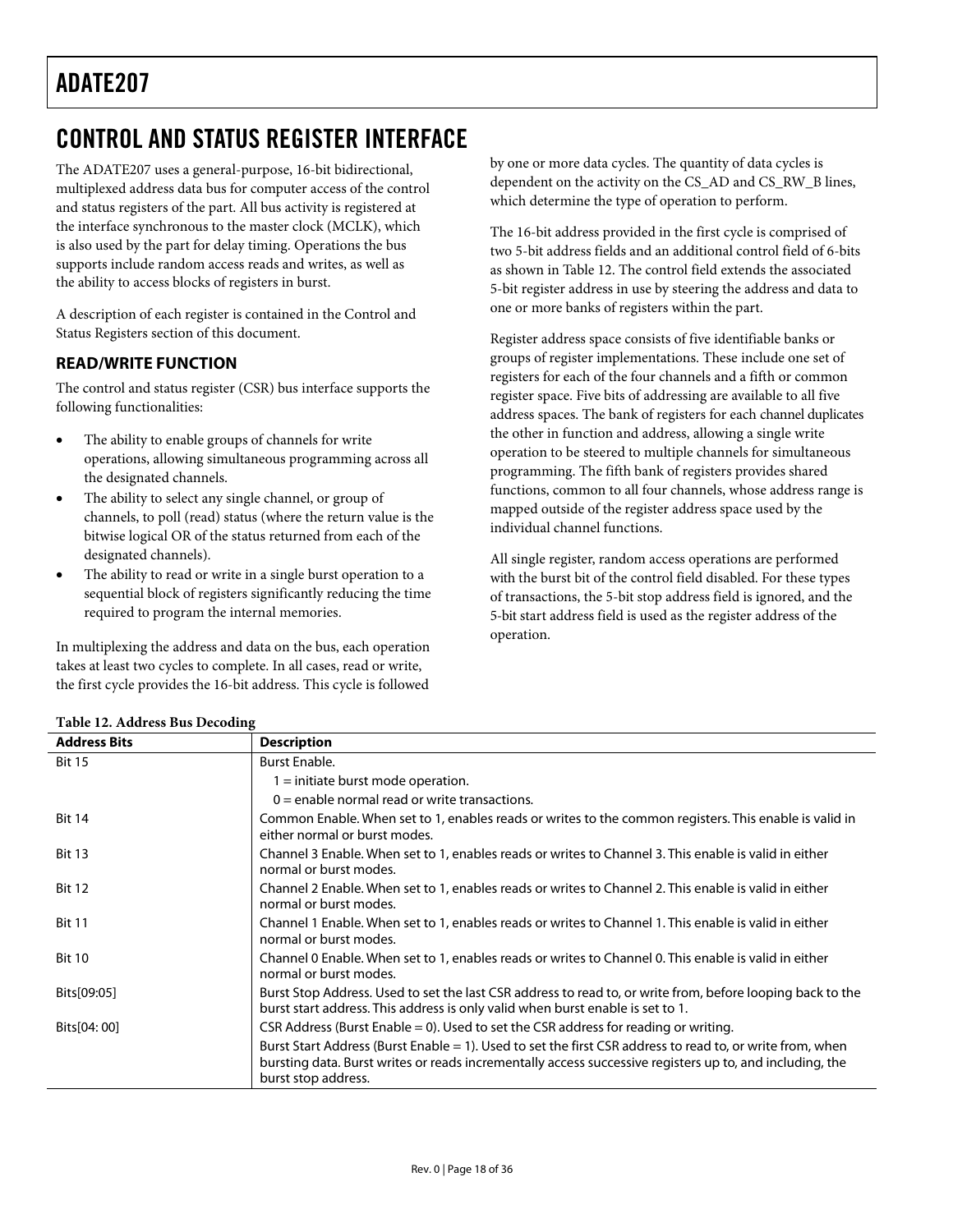

Figure 16. Bus Interface Function Timing Diagram

<span id="page-18-0"></span>[Figure 16](#page-18-0) shows the bus functional timing while performing both read and write operations. Highlights include

- The bus implements a synchronous protocol, where read and write transactions are slotted into MCLK cycles.
- The CS\_AD bus lines, 2.5 V CMOS signals, can be tristated. To implement a multidrop bus, strict adherence to proper bus turnaround from reads to writes (and vice versa) is required.
- The initial bus turn around time for a read operation is indicative of the internal path length inside the ADATE207.
- After accepting a read transaction, the ADATE207 waits one MCLK cycle for bus turnaround, and then turns on its bus drivers to precharge the bus.
- There must be at least one MCLK cycle between a read followed by a write transaction, and between the address and read data cycles due to bus turnaround. The ADATE207 tristates the bus on the MCLK after it has finished driving the read data.
- A write transaction can be followed immediately by a read transaction. Likewise, a series of write transactions can be grouped together with no dead time in between transactions.
- To ease board timing, holding the CS\_RW\_B signal high allows the read data to stay on the bus one extra MCLK cycle. One application allows two clock cycles for read data to propagate to its destination. Note that holding CS\_RW\_B high for more that two cycles has no effect.

All external bus signals come into the ADATE207 and are registered by the MCLK. Then, the registered signals are used to interface to the four channel-specific register banks and the common block. Each register bank receives an address, data, the read/write signal, and a block select. Even though some portions of the internal timing circuitry run at a high rate than the master clock, all of the register blocks run at the master clock, MCLK, rate.

When a block is selected, a read or write operation is performed. For read operations, data is enabled onto the read data bus of a block, and that data is OR'ed with four other block-specific RDATA busses to form the read data that is sent from the

ADATE207. Note that the read data takes more than one clock cycle. The bus interface state machine controls the output enable accordingly.

The write data is reregistered (retimed) to require only one MCLK cycle to write the data into the targeted register (or registers, in the case where multiple channels are selected).

#### **Burst Mode**

Burst mode is a special mode that allows for successive reads or writes with a predetermined addressing scheme. [Figure 17](#page-19-0) shows the burst mode operation of the bus. The primary purpose of burst mode is to allow fast writes into the waveform memory for each channel. Burst mode is initiated and completely controlled via the bus interface pins of the ADATE207.

Burst mode is initiated with a special address cycle, as defined in [Table 12](#page-17-1). Burst mode cycles are shown in [Figure 17](#page-19-0) through [Figure 19](#page-19-1) and incorporate the following conditions:

- The completion of burst mode is controlled by the address strobe signal. If address strobe is deasserted in a particular MCLK cycle, that becomes the last cycle of the burst.
- Only a series of burst writes or reads can occur. There can be no mixing of reads and writes in a burst sequence.
- The bus interface state machine takes over the internal register address only and the read/write selection signal.
- The CSR blocks and channel-specific memory accesses operate the same in burst mode as they do in the normal read/write transactions.
- There must be at least two MCLK cycles between a read burst followed by another read or write transaction, and between the address and read data cycles due to bus turnaround. The ADATE207 tristates the bus on the MCLK after it is finished driving read data, as shown in [Figure 18](#page-19-2).
- When extended read data hold mode is selected during a read burst, the internal address bus increments every other cycle, causing read data on the CS\_AD bus to change every other cycle, as shown in [Figure 19.](#page-19-1)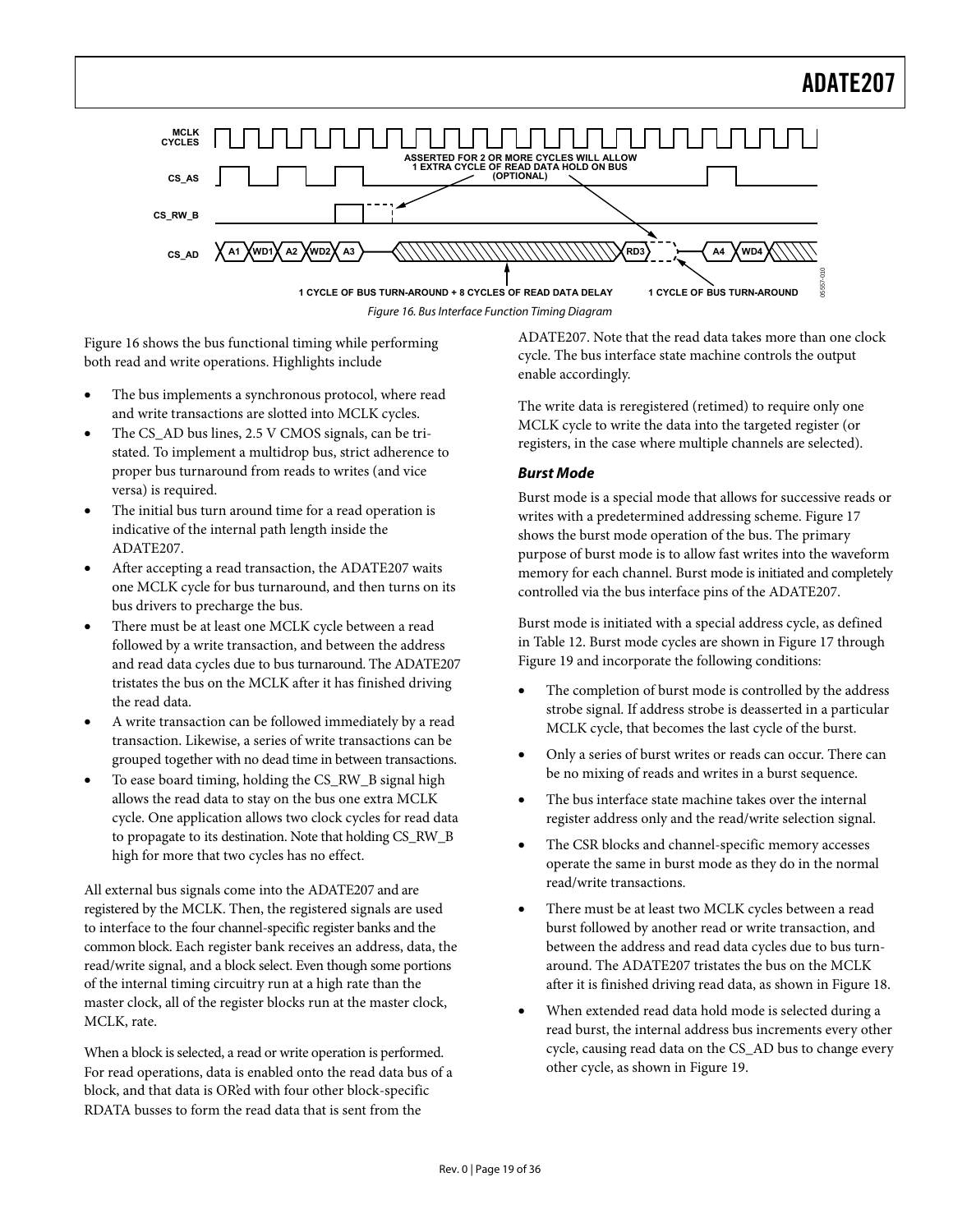<span id="page-19-0"></span>

<span id="page-19-2"></span><span id="page-19-1"></span>Figure 19. Read Burst Mode with Read Data Hold Functional Timing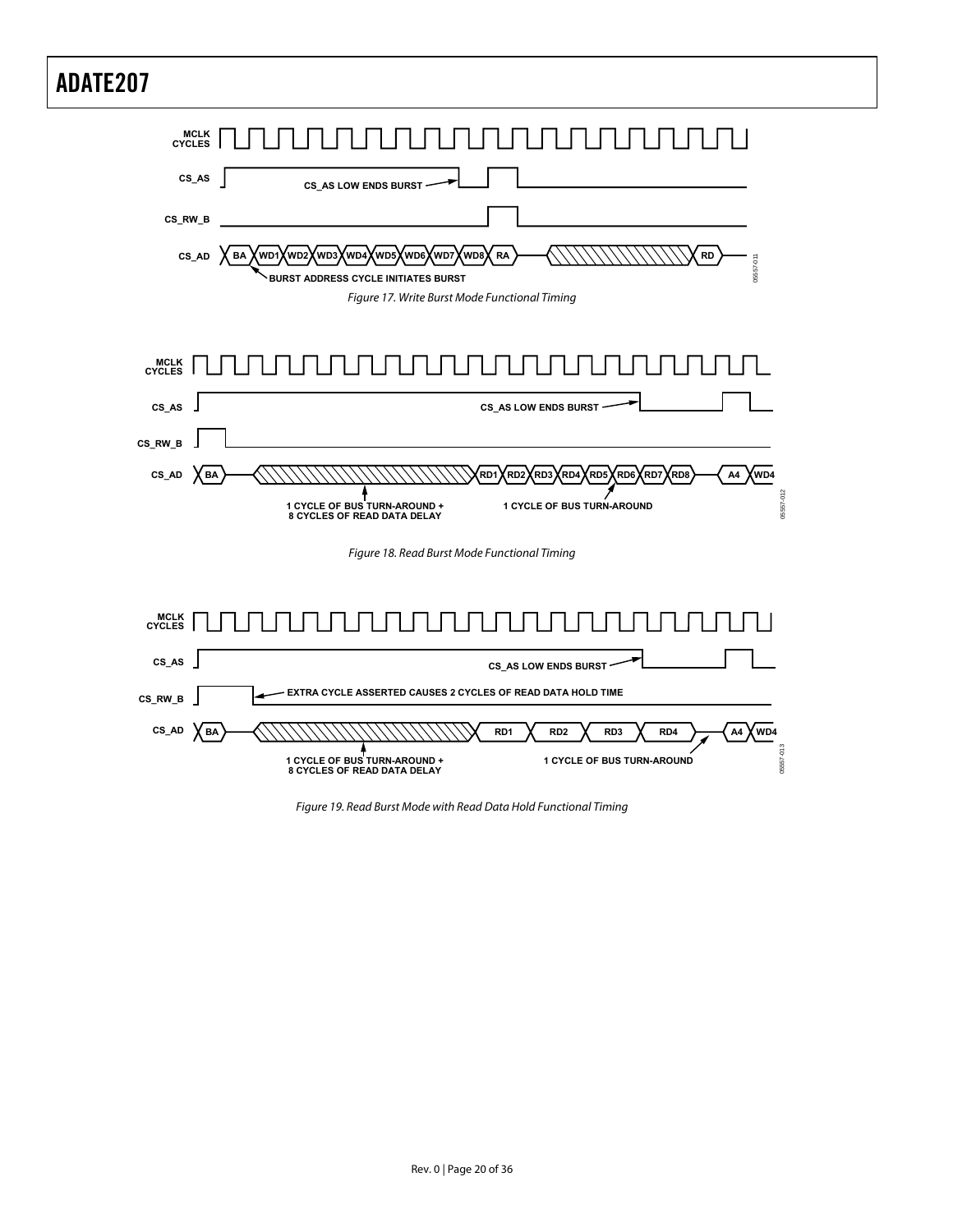## <span id="page-20-1"></span><span id="page-20-0"></span>CONTROL AND STATUS REGISTERS

This section details the breakdown of the configuration and status registers in the ADATE207. An address map provides the locations of all registers, and the detailed descriptions that follow show how each register is used.

| Table 13. Address Map |                                                             |
|-----------------------|-------------------------------------------------------------|
| <b>Chip Address</b>   | <b>Register Description</b>                                 |
| 0x00                  | Comparator and Fail Status. Channel-specific address space. |
| 0x01                  | Fail Counter Low.                                           |
| 0x02                  | Fail Counter High.                                          |
| 0x03                  | Static Configuration.                                       |
| 0x04                  | Dynamic Configuration.                                      |
| 0x05                  | Waveform/Calibration Memory Address.                        |
| 0x06                  | Waveform D0 Vernier Delay and Action.                       |
| 0x07                  | Waveform D0 Course Delay.                                   |
| 0x08                  | Waveform D1 Vernier Delay and Action.                       |
| 0x09                  | Waveform D1 Course Delay.                                   |
| 0x0A                  | Waveform D2 Vernier Delay and Action.                       |
| 0x0B                  | Waveform D2 Course Delay.                                   |
| 0x0C                  | Waveform D3 Vernier Delay and Action.                       |
| 0x0D                  | Waveform D3 Course Delay.                                   |
| 0x0E                  | Calibration Memory D0.                                      |
| 0x0F                  | Calibration Memory D1.                                      |
| 0x10                  | Calibration Memory D2.                                      |
| 0x11                  | Calibration Memory D3.                                      |
| 0x12                  | <b>DUT Data Selection.</b>                                  |
| 0x13 to 0x18          | Unused, Reserved.                                           |
| 0x19                  | Software Resets. Common register address space.             |
| 1x1A                  | Round Trip Delay Value.                                     |
| 0x1B                  | T0 Alignment Pipeline Depth.                                |
| 0x1C                  | <b>TMU Channel Select.</b>                                  |
| 0x1D                  | Channel Multiplex Enable.                                   |
| 0x1E                  | Channel Status.                                             |
| 0x1F                  | Chip Information.                                           |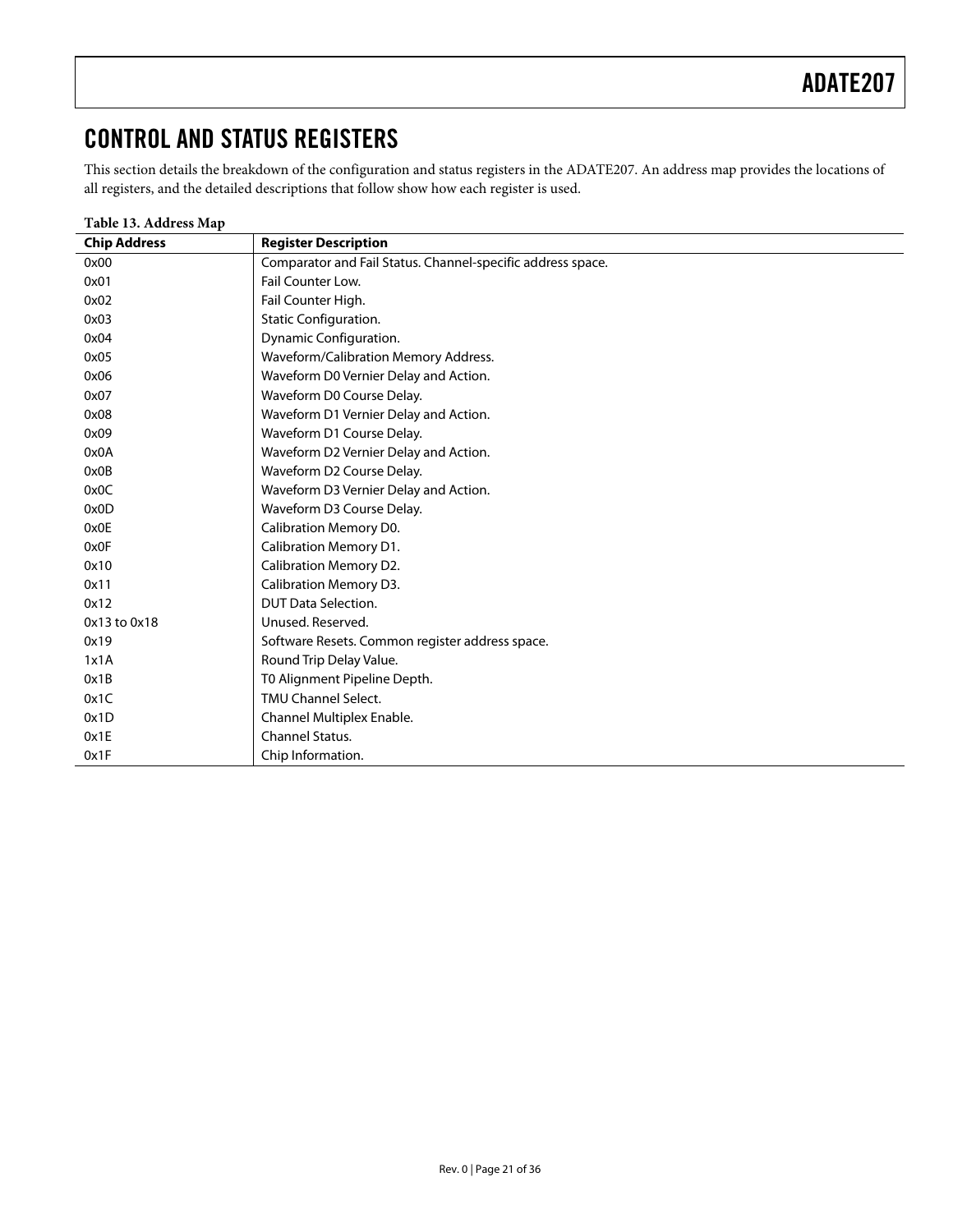### <span id="page-21-0"></span>**CHANNEL SPECIFIC AND COMMON REGISTERS**

Detailed register descriptions divided into channel-specific and common registers.

### **Channel Specific Registers**

**Name:** Comparator and Fail Status

**Address:** 0x00

**Type:** Read

#### **Table 14. Comparator and Fail Status**

| <b>Position</b> | <b>Description</b>                                                                                                                                                                                                                                                      | <b>Reset State</b> |
|-----------------|-------------------------------------------------------------------------------------------------------------------------------------------------------------------------------------------------------------------------------------------------------------------------|--------------------|
| Bits[15:08]     | Not used.                                                                                                                                                                                                                                                               | 0x00               |
| <b>Bit 07</b>   | Edge Error: Edges Longer Than 4 T0 Cycles. This occurs when the edge delay counters are reloaded<br>before they complete counting down, thus, causing a missing edge.                                                                                                   | 0x0                |
| <b>Bit 06</b>   | Edge Error: Out of Order Edge Strobes. This occurs when one or more edge delay counters complete<br>counting out of order (wrong action code is paired with an edge), or two edge delay counters complete<br>counting at the same CLK400 edge (causing a missing edge). | 0x0                |
| <b>Bit 05</b>   | Edge Error: Adder Overflow. This occurs when the residue or calibration constant adders overflow<br>causing edge delays to wrap around. This results in incorrect edge timing.                                                                                          | 0x0                |
| <b>Bit 04</b>   | Edge Error: Two Edges Too Close. This occurs when either the drive or compare verniers receive<br>nonincreasing delay values in back-to-back CLK400 cycles. The verniers become unsynchronized<br>and cause incorrect edge timing thereafter.                           | 0x0                |
| Bits[03:00]     | Accumulated Fail Registers. These four data bits provide up to four possible DUT failures—one for each<br>edge delay. The bits are decoded as follows:                                                                                                                  | 0x0                |
|                 | Bit $00 = D0$ edge or window failures.                                                                                                                                                                                                                                  |                    |
|                 | Bit $01 = D1$ edge failure or D0/D1 window failures.                                                                                                                                                                                                                    |                    |
|                 | Bit $02 = D2$ edge or window failures.                                                                                                                                                                                                                                  |                    |
|                 | Bit 03 = D3 edge failure or a D3/D2 window failure.                                                                                                                                                                                                                     |                    |

#### **Name:** Fail Counter Low

#### **Address:** 0x01

#### **Type:** Read/Write

#### **Table 15. Fail Counter Low**

<span id="page-21-1"></span>

| <b>Position</b> | <b>Description</b>                                                                                                                                                                                                                                                                                                                                                                                                                                                                                                                                                                                                                                                                                                                                                                                                                                                                                                                                                                                                                                                                                                                                                                                                                                                                                                                     | <b>Reset State</b> |
|-----------------|----------------------------------------------------------------------------------------------------------------------------------------------------------------------------------------------------------------------------------------------------------------------------------------------------------------------------------------------------------------------------------------------------------------------------------------------------------------------------------------------------------------------------------------------------------------------------------------------------------------------------------------------------------------------------------------------------------------------------------------------------------------------------------------------------------------------------------------------------------------------------------------------------------------------------------------------------------------------------------------------------------------------------------------------------------------------------------------------------------------------------------------------------------------------------------------------------------------------------------------------------------------------------------------------------------------------------------------|--------------------|
| Bits[15:00]     | Fail Counter Data Low Order Bits. This field contains the 16 LSBs of the fail counter. This register and the<br>fail counter data high register represent a binary encoded, 32-bit, number of fail events (up to 4 fail events<br>per T0 period) detected during the last pattern burst.<br>The CPU reads this register while the pattern is bursting, capturing a snapshot of the fail count at the time<br>of reading the low register. Writes during pattern burst can produce indeterminate results if fails are<br>occurring during the write cycle.<br>The CPU must read the contents of the counter by performing sequential reads from the fail counter low<br>register followed by a read from the fail counter high register. Reading from the fail counter low register<br>performs the transfer of data from the counter to a temporary holding register. Reading from the fail<br>counter high register reads solely from the temporary holding register.<br>For diagnostics, the CPU can preload the contents of the counter by performing sequential writes to the<br>Fail Counter CHx data low register followed by a write to the Fail Counter Chx data high register. Writing to<br>the Fail Counter Chx data high register performs the transfer of data from temporary holding registers to<br>the 32-bit counter. | 0x0000             |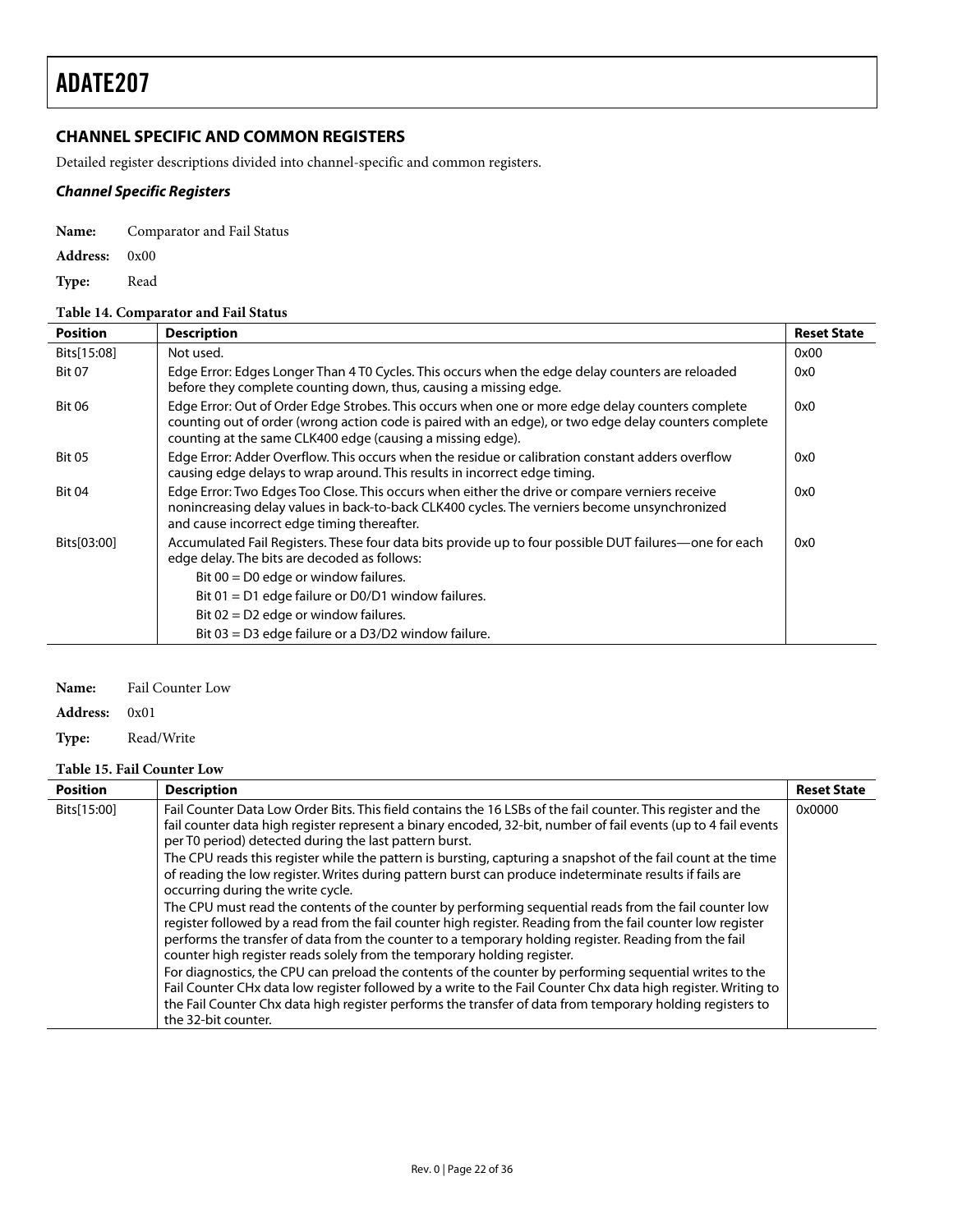**Name:** Fail Counter High

**Address:** 0x02

**Type:** Read/Write

### **Table 16. Fail Counter High**

| <b>Position</b> | <b>Description</b>                                                                                                                                 | <b>Reset State</b> |
|-----------------|----------------------------------------------------------------------------------------------------------------------------------------------------|--------------------|
| Bits[15:00]     | Fail Counter Data High. This field contains the 16 MSBs of the fail counter. See Table 15, the fail<br>counter low register, for more information. | 0x0000             |

| Name:           | <b>Static Configuration</b> |
|-----------------|-----------------------------|
| <b>Address:</b> | 0x03                        |
| Type:           | Read/Write                  |

#### **Table 17. Static Configuration**

| <b>Position</b> | <b>Description</b>                                                                                                                                | <b>Reset State</b> |
|-----------------|---------------------------------------------------------------------------------------------------------------------------------------------------|--------------------|
| Bits[15:04]     | Not Used.                                                                                                                                         | 0x000              |
| <b>Bit 03</b>   | Ch Data Low.                                                                                                                                      | 0                  |
|                 | A high with edges disabled produces a low level output from the drive data (DR_DATA) signal<br>regardless of pattern data.                        |                    |
|                 | Pulsing this bit allows the data to be preset to a low level output prior to bursting a pattern.                                                  |                    |
|                 | Control of the drive data is pattern data dependent when a pattern is burst.                                                                      |                    |
|                 | If both Data_High and Data_Low are high, the data is indeterminate.                                                                               |                    |
| <b>Bit 02</b>   | Ch_Data_High.                                                                                                                                     | 0                  |
|                 | A high with edges disabled produces a high level output from the drive data (DR_DATA) signal<br>regardless of pattern data                        |                    |
|                 | Pulsing this bit allows the data to be preset to a high level output prior to bursting a pattern.                                                 |                    |
|                 | Control of the drive data is pattern data dependent when a pattern is burst.                                                                      |                    |
| <b>Bit 01</b>   | Ch Driver Off.                                                                                                                                    | 0                  |
|                 | A high with edges disabled produces a low level output from the drive enable (DR_EN) signal,<br>tristating the driver regardless of pattern data. |                    |
|                 | Pulsing this bit allows the driver to tristate prior to bursting a pattern.                                                                       |                    |
|                 | Control of the driver is pattern data dependent when a pattern is burst.                                                                          |                    |
|                 | If both Driver_On and Driver_Off are high, the drive enable signal (DR_EN) is indeterminate.                                                      |                    |
| <b>Bit 00</b>   | Ch Driver On.                                                                                                                                     | 0                  |
|                 | A high with edges disabled produces high level output from the drive enable (DR_EN) signal,<br>enabling the driver regardless of pattern data.    |                    |
|                 | Pulsing this bit enables the driver prior to bursting a pattern.                                                                                  |                    |
|                 | Control of the driver is pattern data dependent when a pattern is burst.                                                                          |                    |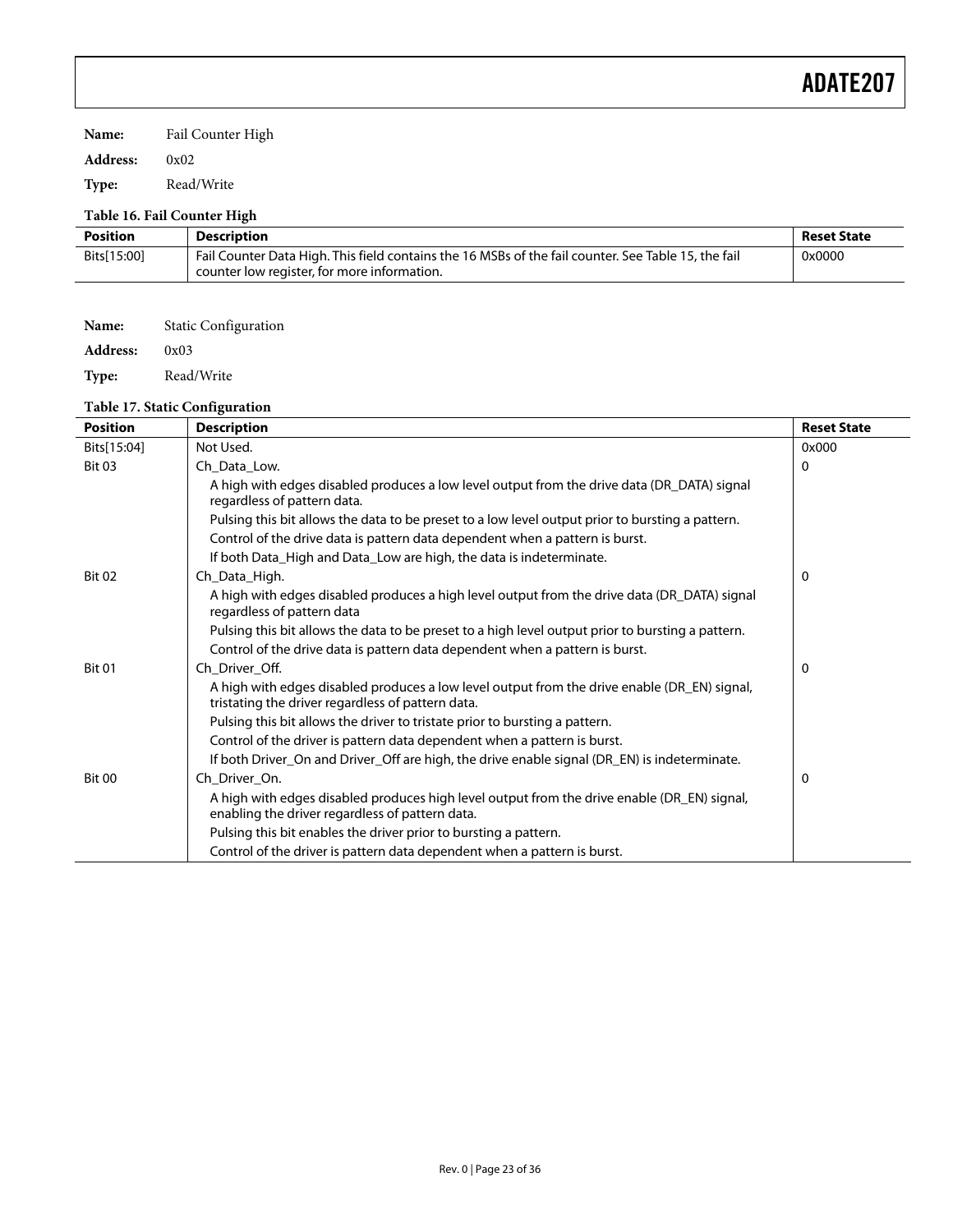**Name:** Dynamic Configuration

#### **Address:** 0x04

**Type:** Read/Write

#### **Table 18. Dynamic Configuration**

| <b>Position</b> | <b>Description</b>                                                                                          | <b>Reset State</b> |
|-----------------|-------------------------------------------------------------------------------------------------------------|--------------------|
| Bits[15:05]     | Not Used.                                                                                                   | 0x000              |
| <b>Bit 04</b>   | <b>Edge Generation Enable.</b>                                                                              |                    |
|                 | Low turns off the channel's edge delay generators.                                                          |                    |
|                 | High turns on the channel's edge delay generators.                                                          |                    |
| <b>Bit 03</b>   | T0 and C0 Select.                                                                                           | 0                  |
|                 | Low selects T0 as the pattern cycle clock for the edge delay generators.                                    |                    |
|                 | High selects C0 as the pattern cycle clock for the edge delay generators.                                   |                    |
|                 | When in C0 mode, compare events are illegal and treated as no action.                                       |                    |
| <b>Bit 02</b>   | Fail Mask.                                                                                                  | 0                  |
|                 | High statically disables channel failures by the Accumulated Fail registers and the fail counter.           |                    |
|                 | Low allows use of the pattern fail mask signals.                                                            |                    |
| <b>Bit 01</b>   | Low Jitter Clock Enable.                                                                                    | 0                  |
|                 | High statically enables the low jitter clock input onto the channel's drive data output.                    |                    |
|                 | Low disables the low jitter clock for the channel. This feature only applies to Channel 2 and<br>Channel 3. |                    |
|                 | The low jitter clock signal is not available on Channel 0 and Channel 1.                                    |                    |
| <b>Bit 00</b>   | Fail Counter Increment.                                                                                     | 0                  |
|                 | Writing a 1 to this bit creates a pulse to increment the fail counter.                                      |                    |
|                 | Writing a 0 has no effect.                                                                                  |                    |

#### **Waveform and Calibration Memory Addresses**

To gain access to the timing set memory, the timing set memory address must be programmed to the desired address.

| Name:           | Waveform/Calibration Memory Address |
|-----------------|-------------------------------------|
| <b>Address:</b> | 0x05                                |

**Type:** Read/Write

#### **Table 19. Waveform/Calibration Memory Address**

| <b>Position</b> | <b>Description</b>                                                                                                                                                                             | <b>Reset State</b> |
|-----------------|------------------------------------------------------------------------------------------------------------------------------------------------------------------------------------------------|--------------------|
| Bits[15:10]     | Not Used.                                                                                                                                                                                      | 0x00               |
| Bits[09:08]     | Waveform Memory Address Auto-Increment. Sets the address to auto-increment on a read from, or<br>write to, the following registers, based on the value programmed into this field:             | 0                  |
|                 | $0 =$ Waveform D0 Course Delay or Calibration Memory D0.                                                                                                                                       |                    |
|                 | 1 = Waveform D1 Course Delay or Calibration Memory D1.                                                                                                                                         |                    |
|                 | 2 = Waveform D2 Course Delay or Calibration Memory D2.                                                                                                                                         |                    |
|                 | 3 = Waveform D3 Course Delay or Calibration Memory D3.                                                                                                                                         |                    |
| Bits[07:00]     | Waveform Memory Programming Address. Sets the address into either the waveform memory or<br>calibration memory.                                                                                | 0                  |
|                 | Writing to, or reading from, the Waveform Dx course delay, Waveform Dx vernier delay and action,<br>or calibration memory data registers uses the address value programmed into this register. |                    |
|                 | Reads of this register reflect the current state of the auto-incremented address.                                                                                                              |                    |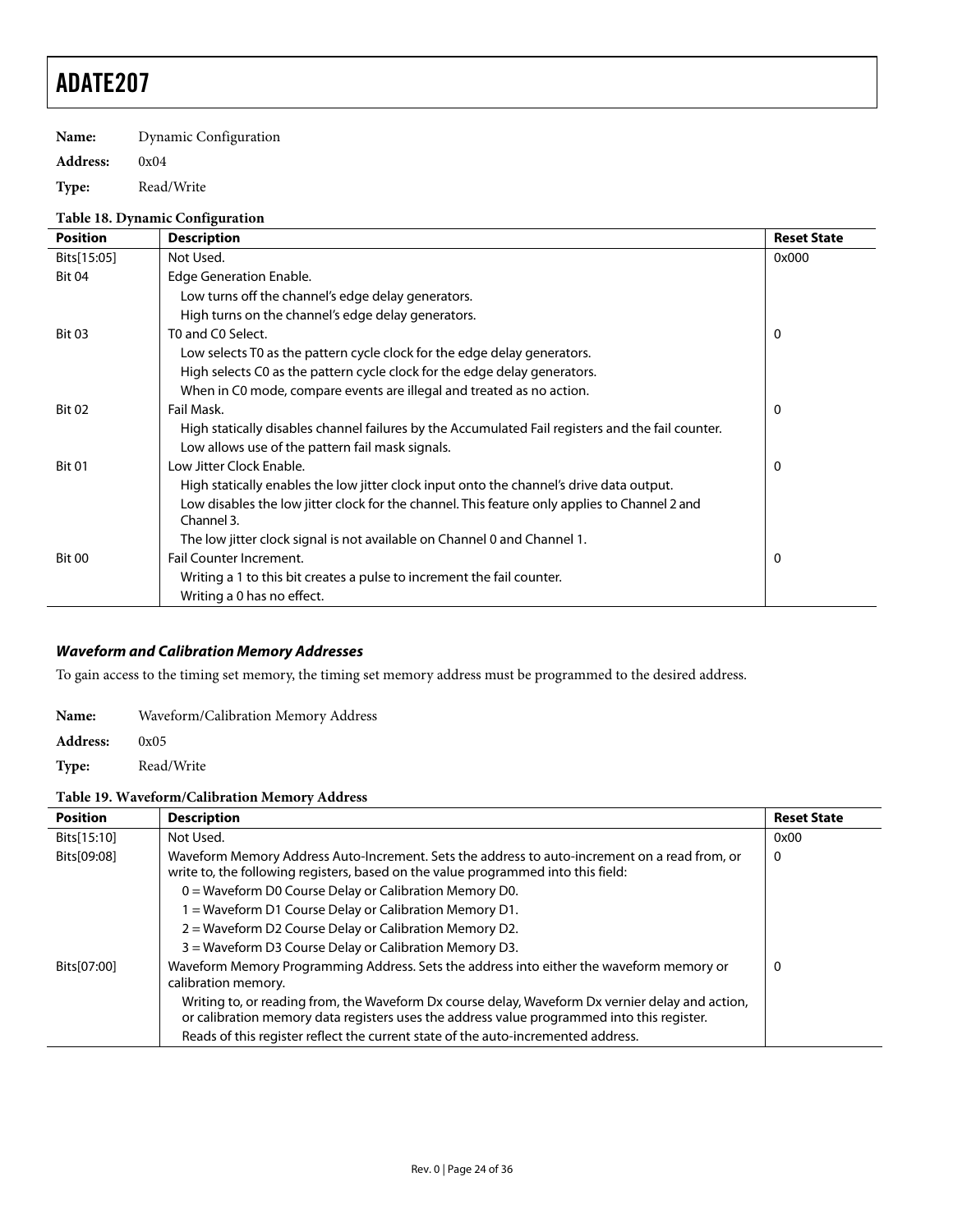**Name:** Waveform D0 Vernier Delay and Action

**Address:** 0x06

**Type:** Read/Write

### **Table 20. Waveform D0 Vernier Delay and Action**

| <b>Position</b> | <b>Description</b>                                                                                         | <b>Reset State</b> |
|-----------------|------------------------------------------------------------------------------------------------------------|--------------------|
| Bits[15:10]     | D0 Vernier Delay. The vernier delay is represented in binary by the equation, vvvvvv $\times$ (2.5 ns/64). | Undefined          |
| Bits[09:04]     | Not Used.                                                                                                  | 0x00               |
| Bits[03:00]     | D0 Action. A binary encoded data field.                                                                    | Undefined          |
|                 | $0x0 = no$ action.                                                                                         |                    |
|                 | $0x1 =$ drive low.                                                                                         |                    |
|                 | $0x2 =$ drive high.                                                                                        |                    |
|                 | $0x3$ = force off.                                                                                         |                    |
|                 | $0x4 =$ force on.                                                                                          |                    |
|                 | $0x5 =$ force down.                                                                                        |                    |
|                 | $0x6 =$ force up.                                                                                          |                    |
|                 | $0x7$ = edge compare low.                                                                                  |                    |
|                 | $0x8 =$ edge compare high.                                                                                 |                    |
|                 | $0x9 =$ edge compare off.                                                                                  |                    |
|                 | $0xA = edge compare valid.$                                                                                |                    |
|                 | $0xB =$ open window low.                                                                                   |                    |
|                 | $0xC =$ open window high.                                                                                  |                    |
|                 | $0xD =$ open window high-Z.                                                                                |                    |
|                 | $0xE =$ open window valid.                                                                                 |                    |
|                 | $0xF = \text{compare unknown}.$                                                                            |                    |

| Name: | Waveform D0 Vernier Delay and Action |
|-------|--------------------------------------|
|-------|--------------------------------------|

**Address:** 0x07

**Type:** Read/Write

#### **Table 21. Waveform D0 Course Delay**

| <b>Position</b> | <b>Description</b>                                                                                                                                                                                                                                                                                                                                                                                                         | <b>Reset State</b> |
|-----------------|----------------------------------------------------------------------------------------------------------------------------------------------------------------------------------------------------------------------------------------------------------------------------------------------------------------------------------------------------------------------------------------------------------------------------|--------------------|
| Bits[15:00]     | D0 Course Delay. Number of 2.5 ns clock periods to count. When this count is completed, the vernier<br>delay (defined by the D0 vernier value programmed into the Waveform D0 vernier delay and action<br>register) is added to the D0 course delay to place an edge in time. Waveform D0 vernier delay and<br>action must be written immediately before this register for the waveform memory to be written<br>correctly. | Undefined          |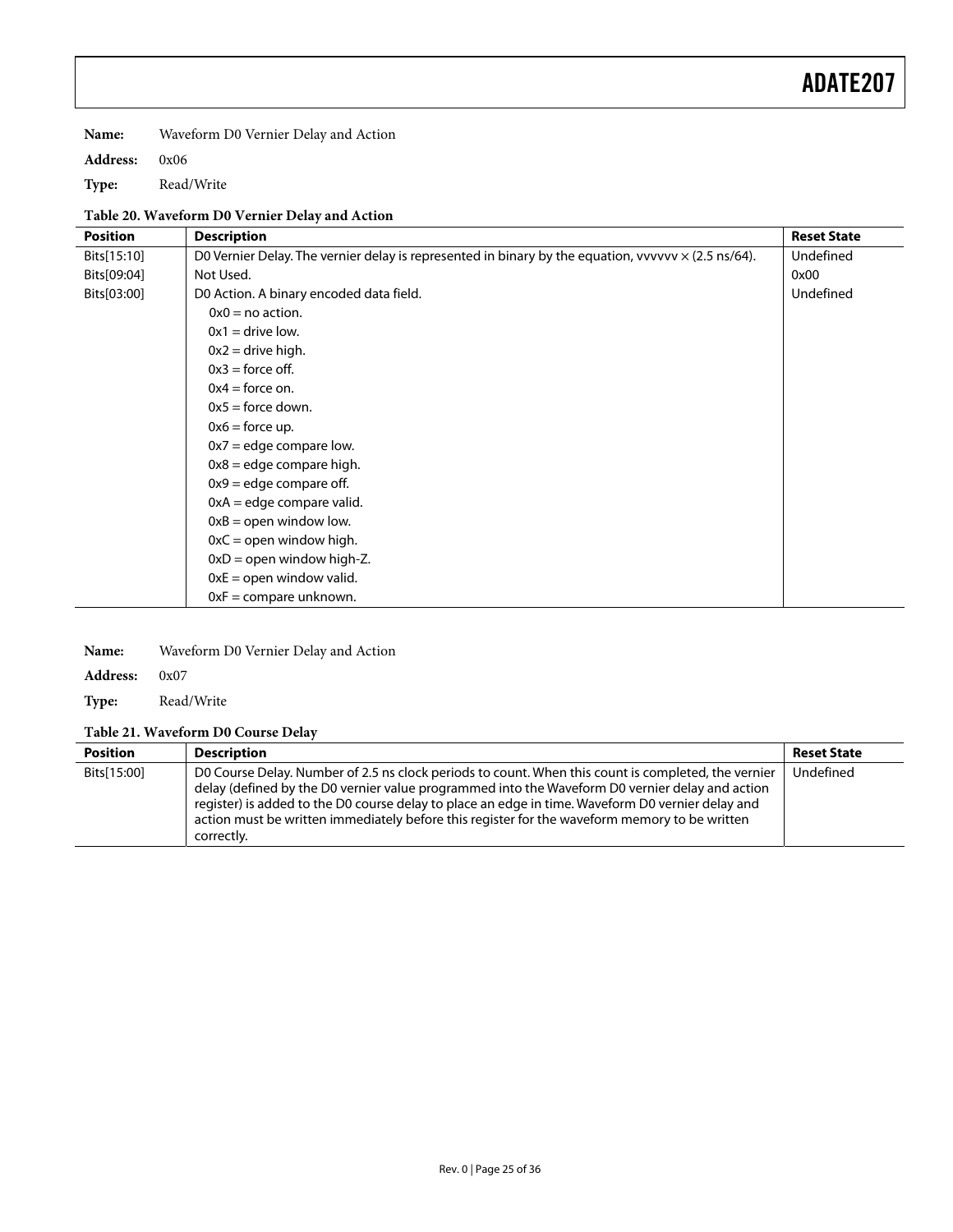**Name:** Waveform D1 Vernier Delay and Action

**Address:** 0x08

**Type:** Read/Write

#### **Table 22. Waveform D1 Vernier Delay and Action**

| <b>Position</b> | <b>Description</b>                                                                                         | <b>Reset State</b> |
|-----------------|------------------------------------------------------------------------------------------------------------|--------------------|
| Bits[15:10]     | D1 Vernier Delay. The vernier delay is represented in binary by the equation, vvvvvv $\times$ (2.5 ns/64). | Undefined          |
| Bits[09:04]     | Not Used.                                                                                                  | 0x00               |
| Bits[03:00]     | D1 Action. A binary encoded data field.                                                                    | Undefined          |
|                 | $0x0 = no$ action.                                                                                         |                    |
|                 | $0x1 =$ drive low.                                                                                         |                    |
|                 | $0x2 =$ drive high.                                                                                        |                    |
|                 | $0x3$ = force off.                                                                                         |                    |
|                 | $0x4 =$ force on.                                                                                          |                    |
|                 | $0x5 =$ force down.                                                                                        |                    |
|                 | $0x6 =$ force up.                                                                                          |                    |
|                 | $0x7 =$ edge compare low.                                                                                  |                    |
|                 | $0x8 =$ edge compare high.                                                                                 |                    |
|                 | $0x9 =$ edge compare off.                                                                                  |                    |
|                 | $0xA =$ edge compare valid.                                                                                |                    |
|                 | $0xF = close window/compare unknown.$                                                                      |                    |

**Name:** Waveform D1Course Delay

**Address:** 0x09

**Type:** Read/Write

### **Table 23. Waveform D1 Course Delay**

| <b>Position</b> | <b>Description</b>                                                                                                                                                                                             | <b>Reset State</b> |
|-----------------|----------------------------------------------------------------------------------------------------------------------------------------------------------------------------------------------------------------|--------------------|
| Bits[15:00]     | D1 Course Delay. Number of 2.5 ns clock periods to count.                                                                                                                                                      | Undefined          |
|                 | When this count is completed, add the vernier delay (defined by the D1 vernier value programmed<br>into the waveform D1 vernier delay and action register) to the D1 course delay to place an edge in<br>time. |                    |
|                 | Waveform D1 vernier delay and action must be written immediately before this register for the<br>waveform memory to be correctly written.                                                                      |                    |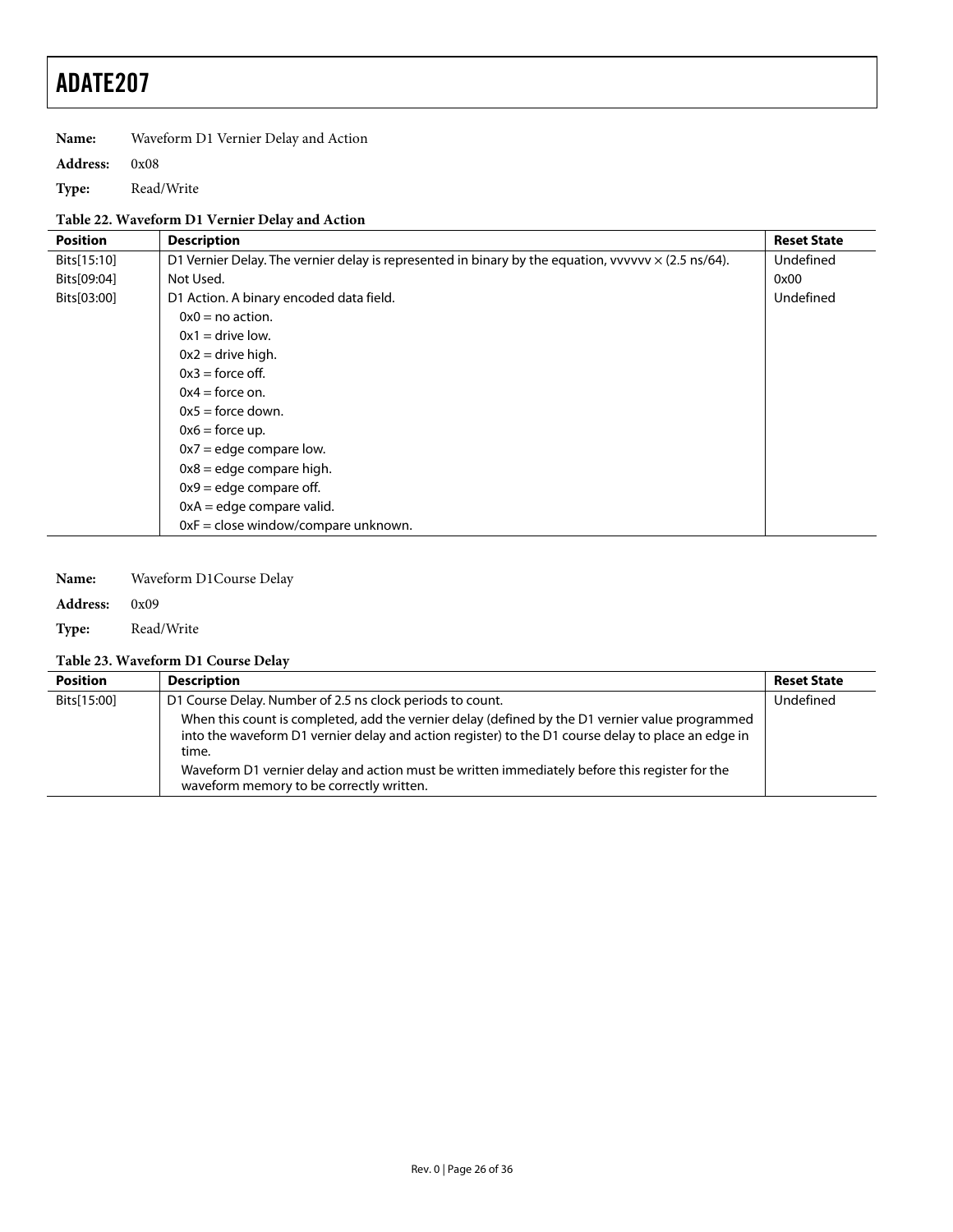**Name:** Waveform D2 Vernier Delay and Action

**Address:** 0x0A

**Type:** Read/Write

#### **Table 24. Waveform D2 Vernier Delay and Action**

| <b>Position</b> | <b>Description</b>                                                                                           | <b>Reset State</b> |
|-----------------|--------------------------------------------------------------------------------------------------------------|--------------------|
| Bits[15:10]     | D2 Vernier Delay: The vernier delay is represented in binary by the equation,<br>vvvvvv $\times$ (2.5 ns/64) | Undefined          |
| Bits[09:04]     | Not Used.                                                                                                    | 0x00               |
| Bits[03:00]     | D2 Action. A binary encoded data field.                                                                      | Undefined          |
|                 | $0x0 = no$ action.                                                                                           |                    |
|                 | $0x1 =$ drive low.                                                                                           |                    |
|                 | $0x2 =$ drive high.                                                                                          |                    |
|                 | $0x3$ = force off.                                                                                           |                    |
|                 | $0x4 =$ force on.                                                                                            |                    |
|                 | $0x5 =$ force down.                                                                                          |                    |
|                 | $0x6 =$ force up.                                                                                            |                    |
|                 | $0x7$ = edge compare low.                                                                                    |                    |
|                 | $0x8 =$ edge compare high.                                                                                   |                    |
|                 | $0x9 =$ edge compare off.                                                                                    |                    |
|                 | $0xA =$ edge compare valid.                                                                                  |                    |
|                 | $0xB =$ open window low.                                                                                     |                    |
|                 | $0xC =$ open window high.                                                                                    |                    |
|                 | $0xD =$ open window high-Z.                                                                                  |                    |
|                 | $0xE =$ open window valid.                                                                                   |                    |
|                 | $0xF =$ compare unknown.                                                                                     |                    |

**Name:** Waveform D2 Course Delay

**Address:** 0x0B

**Type:** Read/Write

#### **Table 25. Waveform D2 Course Delay**

| <b>Position</b> | <b>Description</b>                                                                                                                                                                                                 | <b>Reset State</b> |
|-----------------|--------------------------------------------------------------------------------------------------------------------------------------------------------------------------------------------------------------------|--------------------|
| Bits[15:00]     | D2 Course Delay. Number of 2.5 ns clock periods to count.                                                                                                                                                          | Undefined          |
|                 | When this count is completed, the vernier delay (defined by the D2 vernier value programmed<br>into the waveform D2 vernier delay and action register) is added to the D2 course delay to<br>place an edge in time |                    |
|                 | Waveform D2 vernier delay and action must be written immediately before this register for the<br>waveform memory to be correctly written.                                                                          |                    |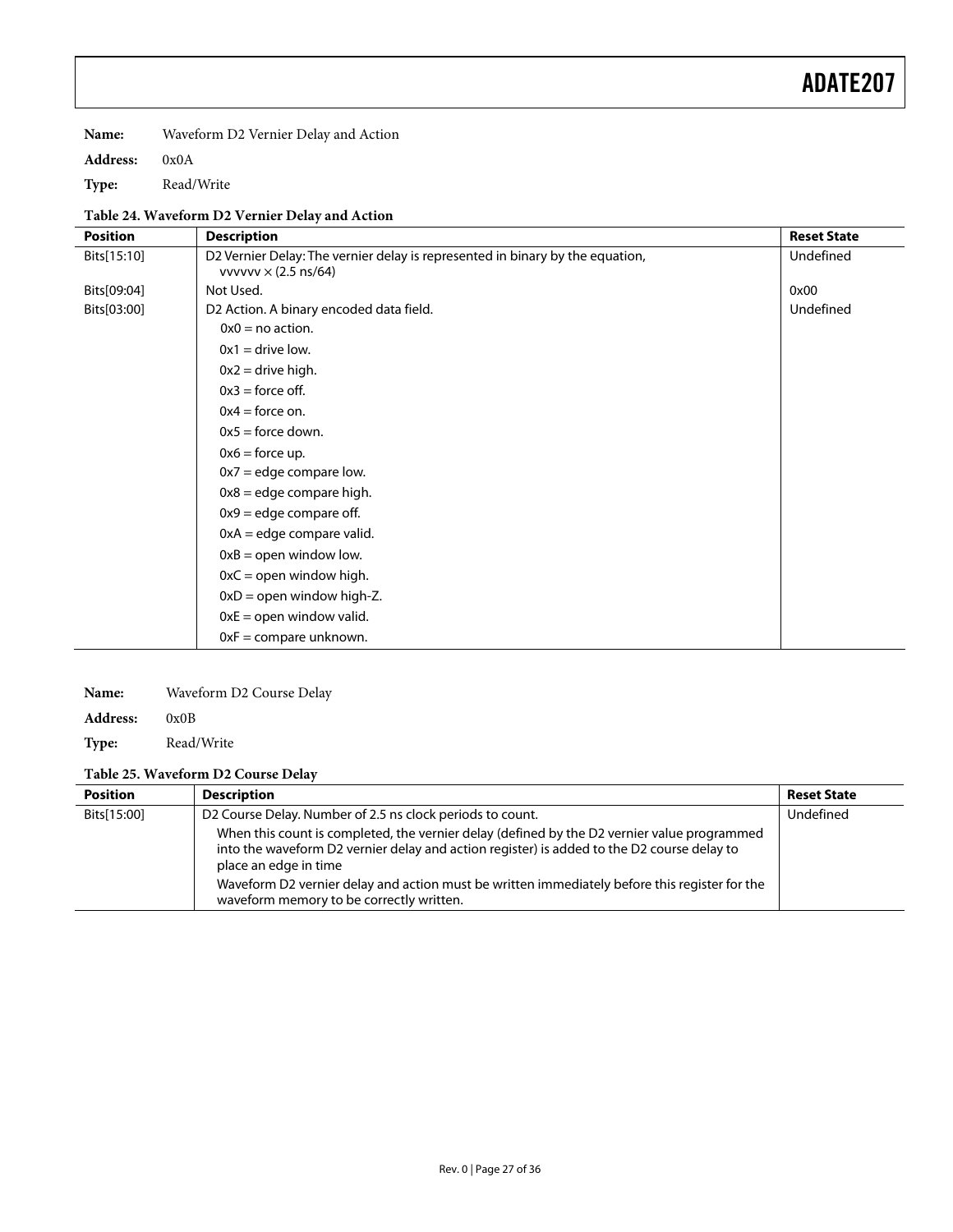**Name:** Waveform D3 Vernier Delay and Action

**Address:** 0x0C

**Type:** Read/Write

### **Table 26. Waveform D3 Vernier Delay and Action**

| <b>Position</b> | <b>Description</b>                                                                                        | <b>Reset State</b> |
|-----------------|-----------------------------------------------------------------------------------------------------------|--------------------|
| Bits[5:10]      | D3 Vernier Delay: The vernier delay is represented in binary by the equation, vvvvvv $\times$ (2.5 ns/64) | Undefined          |
| Bits[09:04]     | Not Used.                                                                                                 |                    |
|                 | D3 Action: A binary encoded data field.                                                                   |                    |
|                 | $0x0 = no$ action.                                                                                        |                    |
|                 | $0x1 =$ drive low.                                                                                        |                    |
|                 | $0x2 =$ drive high.                                                                                       |                    |
|                 | $0x3$ = force off.                                                                                        |                    |
| Bits[03:00]     | $0x4 =$ force on.                                                                                         | Undefined          |
|                 | $0x5 =$ force down.                                                                                       |                    |
|                 | $0x6 =$ force up.                                                                                         |                    |
|                 | $0x7 =$ edge compare low.                                                                                 |                    |
|                 | $0x8 =$ edge compare high.                                                                                |                    |
|                 | $0x9 =$ edge compare off.                                                                                 |                    |
|                 | $0xA = edge compare valid.$                                                                               |                    |
|                 | $0xF = close window/compare unknown.$                                                                     |                    |

**Name:** Waveform D3 Course Delay

**Address:** 0x0D

**Type:** Read/Write

### **Table 27. Waveform D3 Course Delay**

| <b>Position</b> | <b>Description</b>                                                                                                                                                                                                  | <b>Reset State</b> |
|-----------------|---------------------------------------------------------------------------------------------------------------------------------------------------------------------------------------------------------------------|--------------------|
| Bits[15:00]     | D3 Course Delay. Number of 2.5 ns clock periods to count.                                                                                                                                                           | Undefined          |
|                 | When this count is completed, the vernier delay (defined by the D3 vernier value programmed into<br>the waveform D3 vernier delay and action register) is added to the D3 course delay to place an edge<br>in time. |                    |
|                 | Waveform D3 vernier delay and action must be written immediately before this register for the<br>waveform memory to be correctly written.                                                                           |                    |

**Name:** Calibration Memory D0

**Address:** 0x0E

**Type:** Read/Write

#### **Table 28. Calibration Memory D0**

| <b>Position</b> | <b>Description</b>                                                                                                                   | <b>Reset State</b> |
|-----------------|--------------------------------------------------------------------------------------------------------------------------------------|--------------------|
| Bits[15:08]     | Not Used.                                                                                                                            | 0x000              |
| Bits[07:00]     | DO Calibration Constant (CCCCCCCC). The calibration delay is represented in binary by the equation<br>CCCCCCCC $\times$ (2.5 ns/64). | Undefined          |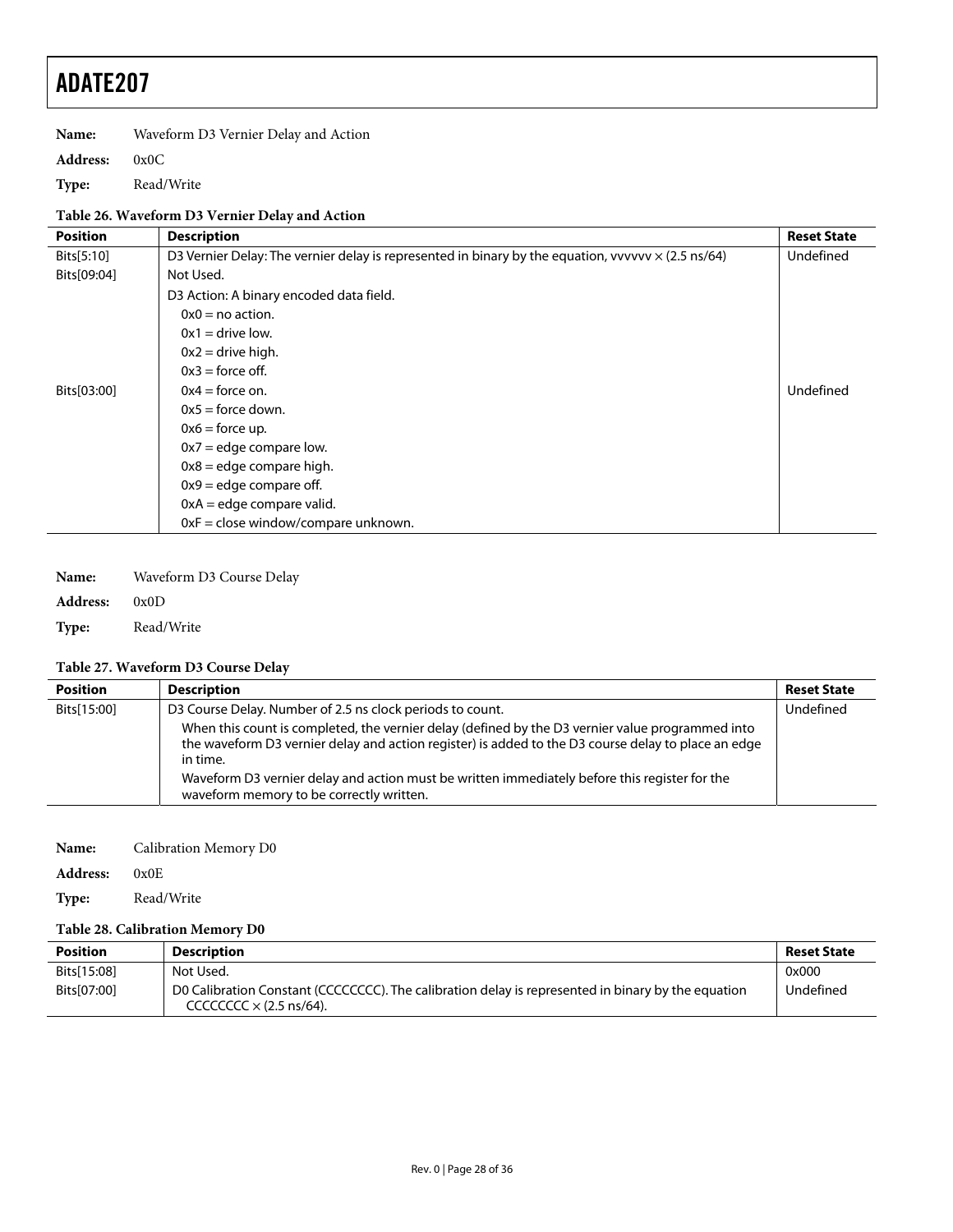#### **Name:** Calibration Memory D1

#### **Address:** 0x0F

**Type:** Read/Write

#### **Table 29. Calibration Memory D1**

| <b>Position</b> | <b>Description</b>                                                                                                                  | <b>Reset State</b> |
|-----------------|-------------------------------------------------------------------------------------------------------------------------------------|--------------------|
| Bits[15:08]     | Not Used.                                                                                                                           | 0x000              |
| Bits[07:00]     | D1 Calibration Constant (CCCCCCCC). The calibration delay is represented in binary by the equation<br>CCCCCCCC $\times$ (2.5 ns/64) | Undefined          |

#### **Name:** Calibration Memory D2

**Address:** 0x10

**Type:** Read/Write

#### **Table 30. Calibration Memory D2**

| <b>Position</b> | <b>Description</b>                                                                                                                         | <b>Reset State</b> |
|-----------------|--------------------------------------------------------------------------------------------------------------------------------------------|--------------------|
| Bits[15:08]     | Not Used.                                                                                                                                  | 0x000              |
| Bits[07:00]     | D2 Calibration Constant (CCCCCCCC). The calibration delay is represented in binary by the equation<br>$CCCCCCC \times (2.5 \text{ ns/64})$ | Undefined          |

#### **Name:** Calibration Memory D2

#### **Address:** 0x11

**Type:** Read/Write

#### **Table 31. Calibration Memory D3**

| Position    | <b>Description</b>                                                                                                                   | <b>Reset State</b> |
|-------------|--------------------------------------------------------------------------------------------------------------------------------------|--------------------|
| Bits[15:08] | Not Used.                                                                                                                            | 0x000              |
| Bits[07:00] | D3 Calibration Constant (CCCCCCCC). The calibration delay is represented in binary by the equation<br>CCCCCCCC $\times$ (2.5 ns/64). | Undefined          |

#### **DUT Data Selection**

- **Name:** DUT Data Selection
- **Address:** 0x12

**Type:** Read/Write

#### **Table 32. DUT Data Selection**

| <b>Position</b> | <b>Description</b>                                                                                                                                 | <b>Reset State</b> |
|-----------------|----------------------------------------------------------------------------------------------------------------------------------------------------|--------------------|
| <b>Bit 15</b>   | Not Used.                                                                                                                                          | 0                  |
| Bits[14:12]     | PAT_DUTDATA3 Select. A binary encoded data field that selects which edge and which comparator<br>to drive out of the ADATE207 PAT DUTDATAx[3] pin. | 0x00               |
|                 | $0x0 = Edge D0$ low comparator.                                                                                                                    |                    |
|                 | $0x1 = Edge D0$ high comparator.                                                                                                                   |                    |
|                 | $0x2 = Edge D1$ low comparator.                                                                                                                    |                    |
|                 | $0x3$ = Edge D1 high comparator.                                                                                                                   |                    |
|                 | $0x4 = Edge D2 low comparator.$                                                                                                                    |                    |
|                 | $0x5 =$ Edge D2 high comparator.                                                                                                                   |                    |
|                 | $0x6 =$ Edge D3 low comparator.                                                                                                                    |                    |
|                 | $0x7$ = Edge D3 high comparator.                                                                                                                   |                    |
| <b>Bit 11</b>   | Not Used.                                                                                                                                          | 0                  |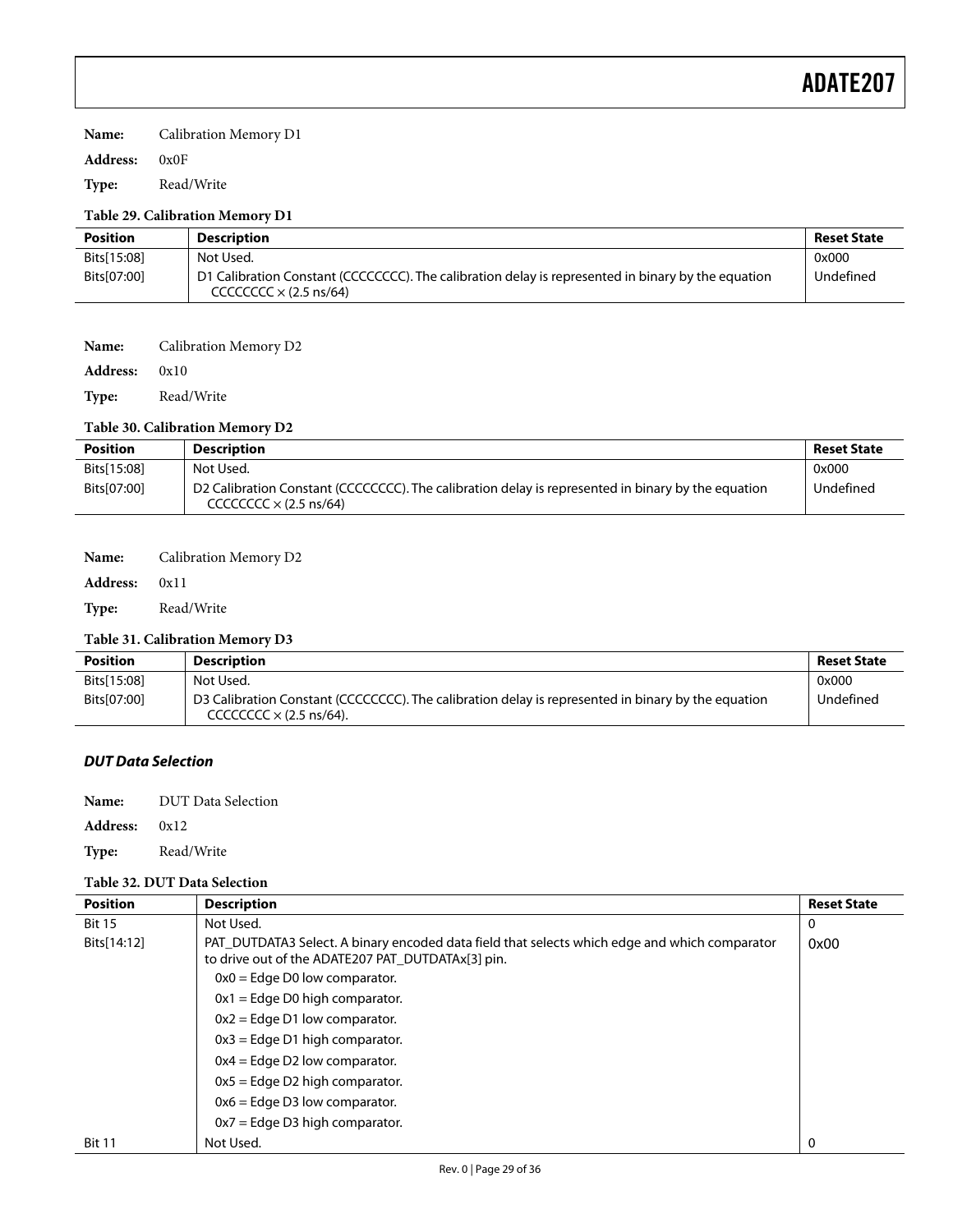<span id="page-29-0"></span>

| <b>Position</b> | <b>Description</b>                                                                                                                                 | <b>Reset State</b> |
|-----------------|----------------------------------------------------------------------------------------------------------------------------------------------------|--------------------|
| Bits[10:08]     | PAT_DUTDATA2 Select. A binary encoded data field that selects which edge and which comparator<br>to drive out of the ADATE207 PAT_DUTDATAx[2] pin. | 0x0                |
|                 | $0x0 = Edge D0$ low comparator.                                                                                                                    |                    |
|                 | $0x1 = Edge D0$ high comparator.                                                                                                                   |                    |
|                 | $0x2 = Edge D1 low comparator.$                                                                                                                    |                    |
|                 | $0x3 = Edge D1$ high comparator.                                                                                                                   |                    |
|                 | $0x4 = Edge D2 low comparator.$                                                                                                                    |                    |
|                 | $0x5 =$ Edge D2 high comparator.                                                                                                                   |                    |
|                 | $0x6 =$ Edge D3 low comparator.                                                                                                                    |                    |
|                 | $0x7 = Edge D3$ high comparator.                                                                                                                   |                    |
| <b>Bit 07</b>   | <b>Not Used</b>                                                                                                                                    | 0                  |
| Bits[06:04]     | PAT_DUTDATA1 Select. A binary encoded data field that selects which edge and which comparator<br>to drive out of the ADATE207 PAT_DUTDATAx[1] pin. | 0x0                |
|                 | $0x0 = Edge D0$ low comparator.                                                                                                                    |                    |
|                 | $0x1 = Edge D0$ high comparator.                                                                                                                   |                    |
|                 | $0x2 = Edge D1 low comparator.$                                                                                                                    |                    |
|                 | $0x3 =$ Edge D1 high comparator.                                                                                                                   |                    |
|                 | $0x4 = Edge D2 low comparator.$                                                                                                                    |                    |
|                 | $0x5 =$ Edge D2 high comparator.                                                                                                                   |                    |
|                 | $0x6 =$ Edge D3 low comparator.                                                                                                                    |                    |
|                 | $0x7 = Edge D3$ high comparator.                                                                                                                   |                    |
| <b>Bit 03</b>   | <b>Not Used</b>                                                                                                                                    | $\mathbf 0$        |
| Bits[02:00]     | PAT_DUTDATA0 Select. A binary encoded data field that selects which edge and which comparator<br>to drive out of the ADATE207 PAT_DUTDATAx[0] pin. | 0x0                |
|                 | $0x0 = Edge D0$ low comparator.                                                                                                                    |                    |
|                 | $0x1 = Edge D0$ high comparator.                                                                                                                   |                    |
|                 | $0x2 = Edge D1 low comparator.$                                                                                                                    |                    |
|                 | $0x3 = Edge D1$ high comparator.                                                                                                                   |                    |
|                 | $0x4 = Edge D2 low comparator.$                                                                                                                    |                    |
|                 | $0x5 = Edge D2$ high comparator.                                                                                                                   |                    |
|                 | $0x6 =$ Edge D3 low comparator.                                                                                                                    |                    |
|                 | $0x7 =$ Edge D3 high comparator.                                                                                                                   |                    |

### **CHIP-SPECIFIC (COMMON) REGISTERS**

| Name: | Software Resets |  |
|-------|-----------------|--|
|-------|-----------------|--|

**Address:** 0x19

**Type:** Write

### **Table 33. Software Resets**

| <b>Position</b> | <b>Description</b>                                                                                                                                                       | <b>Reset State</b> |
|-----------------|--------------------------------------------------------------------------------------------------------------------------------------------------------------------------|--------------------|
| <b>Bit 15</b>   | DLL Ready. Indicates that the internal PLL and DLL are stable after a reset and/or MCLK change.                                                                          | Dynamic            |
| Bits[14:04]     | Not Used.                                                                                                                                                                | 0x000              |
| <b>Bit 03</b>   | Error Registers Clear.                                                                                                                                                   | 0x0                |
|                 | Writing a 1 to this bit creates a pulse to clear all the delay generation errors for all channels and<br>resets the edge generation logic.<br>Writing a 0 has no affect. |                    |
| <b>Bit 02</b>   | Accumulated Fail Registers Clear.                                                                                                                                        | 0x0                |
|                 | Writing a 1 to this bit creates a pulse to clear the accumulated fail registers for all channels.<br>Writing a 0 has no affect.                                          |                    |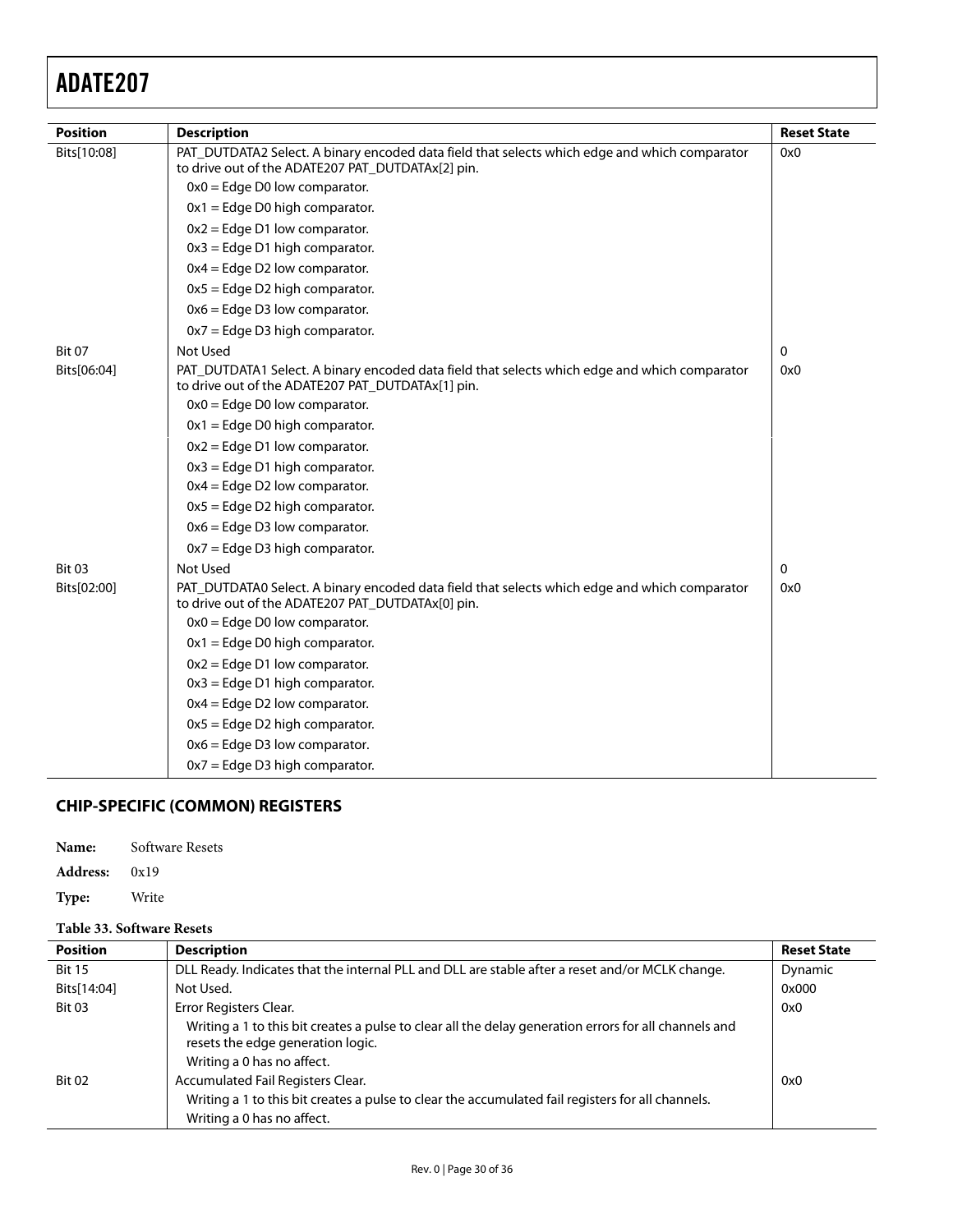| <b>Position</b> | <b>Description</b>                                                                                                                                                                                                                                                                                                                      | <b>Reset State</b> |
|-----------------|-----------------------------------------------------------------------------------------------------------------------------------------------------------------------------------------------------------------------------------------------------------------------------------------------------------------------------------------|--------------------|
| <b>Bit 01</b>   | Fail Counters Clear.                                                                                                                                                                                                                                                                                                                    | 0x0                |
| Bit 00          | Writing a 1 to this bit creates a pulse to clear the fail counters for all channels.<br>Writing a 0 has no affect.<br>Soft Reset. Writing this register bit to a Logic 1 causes the ADATE207 to generate a software reset. This<br>is logically equivalent to a hard reset via the I_RESET_B pin. All logic and registers<br>are reset. | 0x0                |

| Name:           | Round Trip Delay Value |
|-----------------|------------------------|
| <b>Address:</b> | 0x1A                   |

**Type:** Read/Write

#### **Table 34. Round Trip Delay Value**

| <b>Position</b> | <b>Description</b>                                                                                                                                                                                         | <b>Reset State</b> |
|-----------------|------------------------------------------------------------------------------------------------------------------------------------------------------------------------------------------------------------|--------------------|
| Bits[15:05]     | Not Used.                                                                                                                                                                                                  | 0x000              |
| Bits[4:00]      | Round Trip Delay Value. Programs the round-trip delay from the ADATE207 drive to compare pins, in<br>units of 2.5 ns. The maximum delay is 80 ns (value = 31) and the minimum delay is 2.5 ns (value = 0). | 0x0                |

| Name:           | T0 Alignment Pipeline Depth |
|-----------------|-----------------------------|
| <b>Address:</b> | 0x1B                        |

**Type:** Read/Write

#### **Table 35. T0 Alignment Pipeline Depth**

| <b>Position</b> | <b>Description</b>                                                                                                                                                                                                                                      | <b>Reset State</b> |
|-----------------|---------------------------------------------------------------------------------------------------------------------------------------------------------------------------------------------------------------------------------------------------------|--------------------|
| Bits[15:05]     | Not Used.                                                                                                                                                                                                                                               | 0x000              |
| Bits[04:00]     | TO Alignment Pipeline Depth. This pipeline value matches the edge generation delay for compare<br>edges thereby correctly aligning compare fails and DUT data to the T0 pipeline. It should be<br>programmed no higher than 30 and $\geq 10.5 +$ RTD/4. | 0x0                |

#### **TMU Channel Select**

This register selects one of four channels to independently direct to the TMU arm, start, and stop buses.

**Name:** TMU Channel Select

**Address:** 0x1C

**Type:** Read/Write

#### **Table 36. TMU Channel Select**

| <b>Position</b> | <b>Description</b>                                                  | <b>Reset State</b> |
|-----------------|---------------------------------------------------------------------|--------------------|
| Bits[15:12]     | Not Used.                                                           |                    |
| <b>Bit 11</b>   | TMU Stop Enable. A zero tristates the TMU stop output.              | 0                  |
| Bits[10:08]     | TMU Stop, Channel Select Multiplexer. A binary encoded data field.  | 0x00               |
|                 | 0x0 selects Channel 0 comparator high.                              |                    |
|                 | 0x1 selects Channel 0 comparator low.                               |                    |
|                 | Ox2 selects Channel 1 comparator high.                              |                    |
|                 | 0x3 selects Channel 1 comparator low.                               |                    |
|                 | 0x4 selects Channel 2 comparator high.                              |                    |
|                 | 0x5 selects Channel 2 comparator low.                               |                    |
|                 | 0x6 selects Channel 3 comparator high.                              |                    |
|                 | 0x7 selects Channel 3 comparator low.                               |                    |
| <b>Bit 07</b>   | TMU Start Enable. A zero tristates the TMU stop output.             | 0                  |
| Bits[06:04]     | TMU Start, Channel Select Multiplexer. A binary encoded data field. | 0x00               |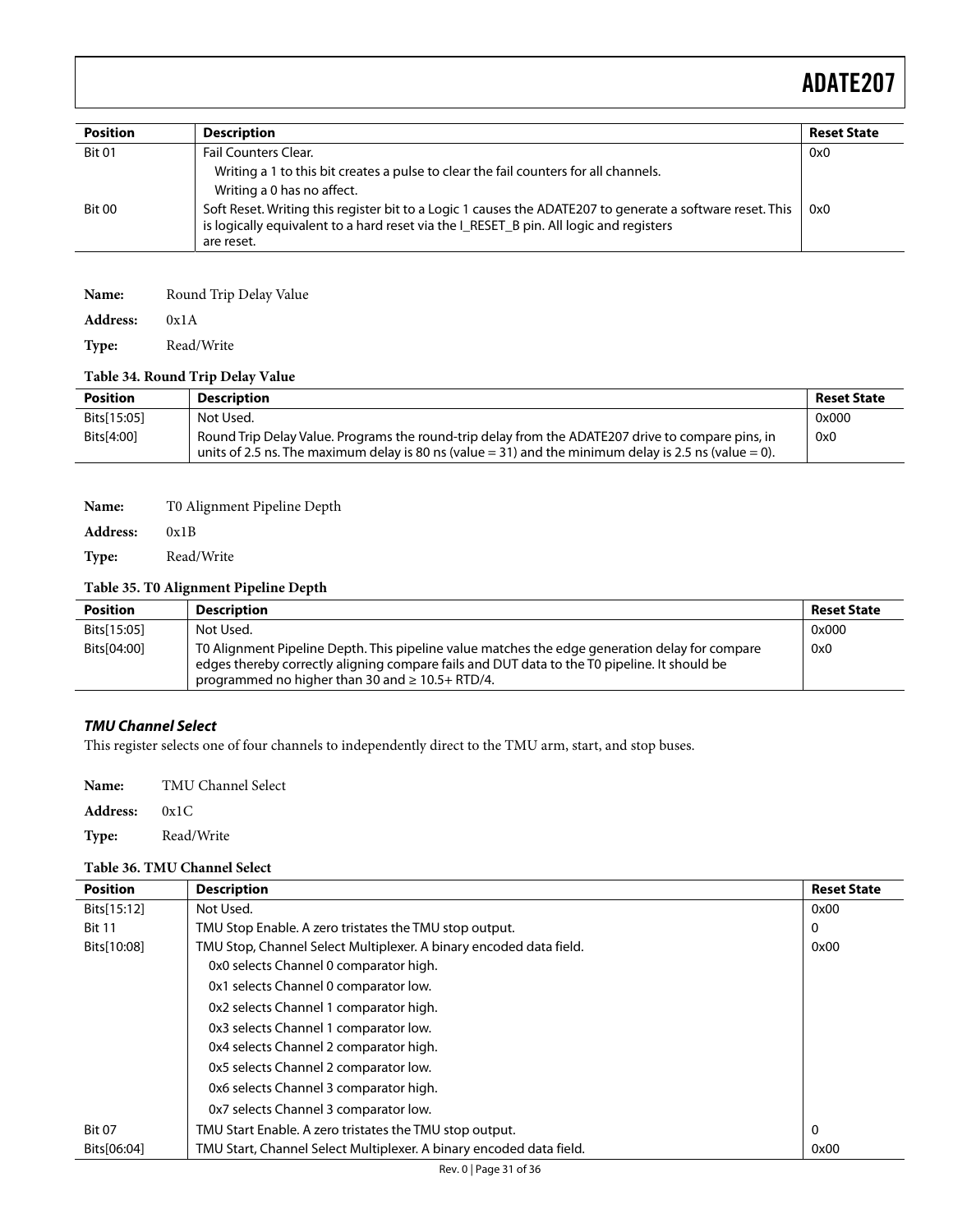| <b>Position</b>                        | <b>Description</b>                                                              | <b>Reset State</b> |  |
|----------------------------------------|---------------------------------------------------------------------------------|--------------------|--|
|                                        | 0x0 selects Channel 0 comparator high.                                          |                    |  |
|                                        | 0x1 selects Channel 0 comparator low.                                           |                    |  |
|                                        | 0x2 selects Channel 1 comparator high.                                          |                    |  |
|                                        | 0x3 selects Channel 1 comparator low.<br>0x4 selects Channel 2 comparator high. |                    |  |
|                                        |                                                                                 |                    |  |
|                                        | 0x5 selects Channel 2 comparator low.                                           |                    |  |
| 0x6 selects Channel 3 comparator high. |                                                                                 |                    |  |
|                                        | 0x7 selects Channel 3 comparator low.                                           |                    |  |
| <b>Bit 03</b>                          | TMU Arm Enable. A zero tristates the TMU Stop output.                           | 0                  |  |
| Bits[02:00]                            | TMU Arm Channel Select Multiplexer. A binary encoded data field.                | 0x00               |  |
|                                        | 0x0 selects Channel 0 comparator high.                                          |                    |  |
|                                        | 0x1 selects Channel 0 comparator low.                                           |                    |  |
|                                        | 0x2 selects Channel 1 comparator high.                                          |                    |  |
|                                        | 0x3 selects Channel 1 comparator low.                                           |                    |  |
|                                        | 0x4 selects Channel 2 comparator high.                                          |                    |  |
|                                        | 0x5 selects Channel 2 comparator low.                                           |                    |  |
|                                        | 0x6 selects Channel 3 comparator high.                                          |                    |  |
|                                        | 0x7 selects Channel 3 comparator low.                                           |                    |  |

### **Name:** Channel Multiplex Enable

**Address:** 0x1D

**Type:** Read/Write

### **Table 37. Channel Multiplex Enable**

| <b>Position</b> | <b>Description</b>                                                                                                                      | <b>Reset State</b> |
|-----------------|-----------------------------------------------------------------------------------------------------------------------------------------|--------------------|
| Bits[15:02]     | Not Used.                                                                                                                               | 0x0000             |
| <b>Bit 01</b>   | CH2 Multiplex Enable. This channel can be 2-way multiplexed. Setting this bit to 1 enables Channel 3<br>to be multiplexed on Channel 2. | - 0                |
| <b>Bit 00</b>   | CHO Multiplex Enable. This channel can be 2-way multiplexed. Setting this bit to 1 enables Channel 1<br>to be multiplexed on Channel 0. | - 0                |

**Name:** Channel Status **Address:** 0x1E Type: Read

#### **Table 38. Channel Status**

| <b>Position</b> | <b>Description</b>                                                                                                                                                                                                                                    | <b>Reset State</b> |
|-----------------|-------------------------------------------------------------------------------------------------------------------------------------------------------------------------------------------------------------------------------------------------------|--------------------|
| <b>Bit 15</b>   | Channel 3 Failure. This indicates that the channel had a failure. This signal is the Logic OR of the<br>accumulated fail registers (AFRs) of the channel. More details of the fail can be found by reading the<br>AFRs or fail counter for Channel 3. | 0x0                |
| <b>Bit 14</b>   | Channel 2 Failure. This indicates that the channel had a failure. This signal is the Logic OR of the<br>accumulated fail registers (AFRs) of the channel. More details of the fail can be found by reading the<br>AFRs or fail counter for Channel 2. | 0x0                |
| <b>Bit 13</b>   | Channel 1 Failure. This indicates that the channel had a failure. This signal is the Logic OR of the<br>accumulated fail registers (AFRs) of the channel. More details of the fail can be found by reading the<br>AFRs or fail counter for Channel 1. | 0x0                |
| <b>Bit 12</b>   | Channel 0 Failure. This indicates that the channel had a failure. This signal is the Logic OR of the<br>accumulated fail registers (AFRs) of the channel. More details of the fail can be found by reading the<br>AFRs or fail counter for Channel 0. | 0x0                |
| <b>Bit 11</b>   | Channel 3 Timing Error. This indicates that the channel had a timing error. This signal is the Logic OR of<br>the timing error flags of the channel. More details of the error can be found by reading the error flags<br>for Channel 3.              | 0x0                |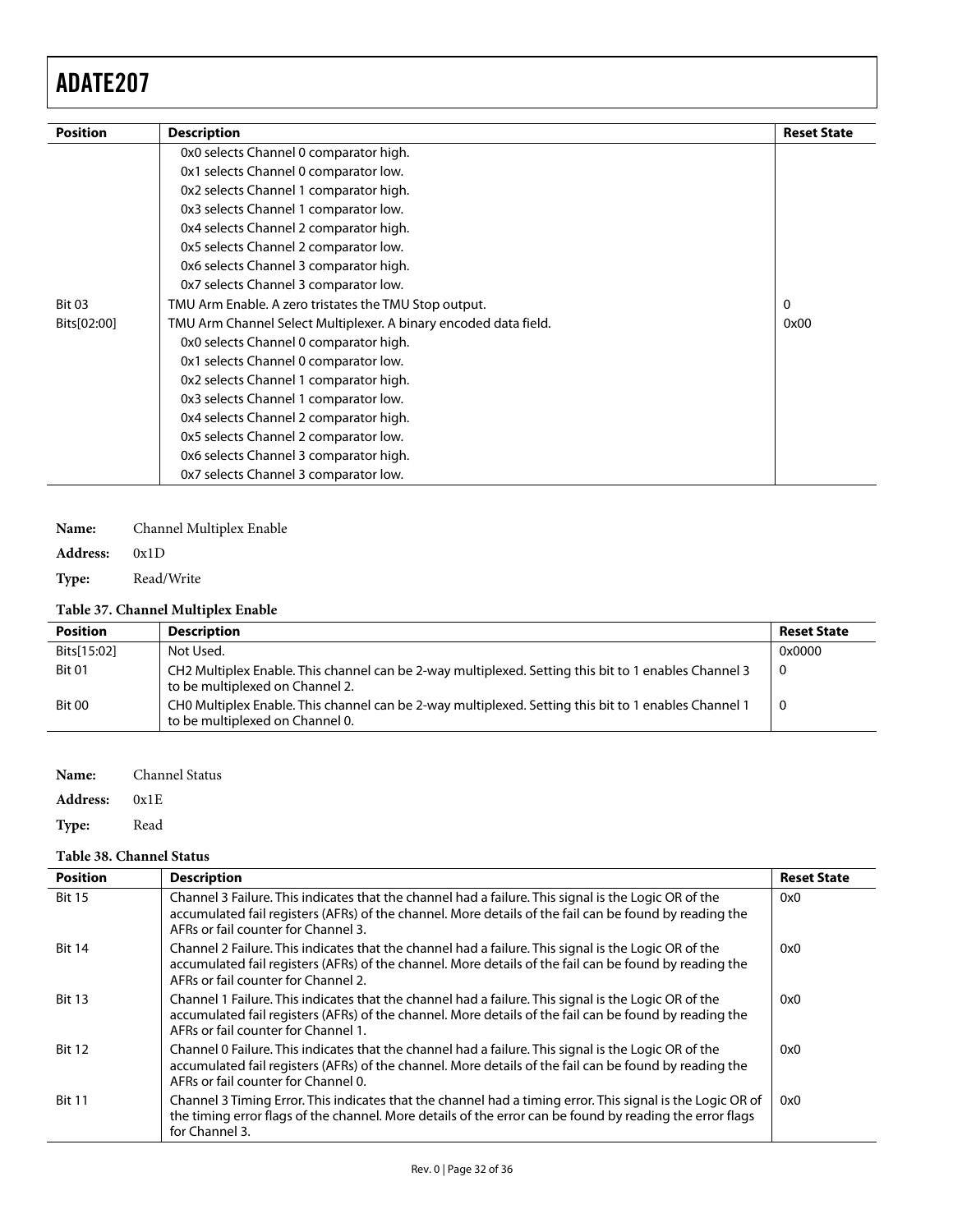| <b>Position</b> | <b>Description</b>                                                                                                                                                                                                                       | <b>Reset State</b> |
|-----------------|------------------------------------------------------------------------------------------------------------------------------------------------------------------------------------------------------------------------------------------|--------------------|
| <b>Bit 10</b>   | Channel 2 Timing Error. This indicates that the channel had a timing error. This signal is the Logic OR of<br>the timing error flags of the channel. More details of the error can be found by reading the error flags<br>for Channel 2. | 0x0                |
| <b>Bit 09</b>   | Channel 1 Timing Error. This indicates that the channel had a timing error. This signal is the Logic OR of<br>the timing error flags of the channel. More details of the error can be found by reading the error flags<br>for Channel 1. | 0x0                |
| <b>Bit 08</b>   | Channel 0 Timing Error. This indicates that the channel had a timing error. This signal is the Logic OR of<br>the timing error flags of the channel. More details of the error can be found by reading the error flags<br>for Channel 0. | 0x0                |
| <b>Bit 07</b>   | Channel 3 High Comparator Output. This indicates the state of the high comparator. When high, the<br>DUT logic output is higher than the $V_{OH}$ . When low, the DUT output is lower than the $V_{OH}$ .                                | Undefined          |
| <b>Bit 06</b>   | Channel 3 Low Comparator Output. This indicates the state of the low comparator. When low, the DUT<br>logic output is lower than the V <sub>OL</sub> . When high, the DUT output is higher than the V <sub>OL</sub> .                    | Undefined          |
| <b>Bit 05</b>   | Channel 2 High Comparator Output. This indicates the state of the high comparator. When high, the<br>DUT logic output is higher than the $V_{OH}$ . When low, the DUT output is lower than the $V_{OH}$ .                                | Undefined          |
| <b>Bit 04</b>   | Channel 2 Low Comparator Output. This indicates the state of the low comparator. When low, the DUT<br>logic output is lower than the $V_{OL}$ When high, the DUT output is higher than the $V_{OL}$ .                                    | Undefined          |
| <b>Bit 03</b>   | Channel 1 High Comparator Output. This indicates the state of the high comparator. When high, the<br>DUT logic output is higher than the $V_{OH}$ . When low, the DUT output is lower than the $V_{OH}$ .                                | Undefined          |
| <b>Bit 02</b>   | Channel 1 Low Comparator Output. This indicates the state of the low comparator. When low, the DUT<br>logic output is lower than the V <sub>OL</sub> When high, the DUT output is higher than the V <sub>OL</sub> .                      | Undefined          |
| <b>Bit 01</b>   | Channel 0 High Comparator Output. This indicates the state of the high comparator. When high, the<br>DUT logic output is higher than the $V_{OH}$ . When low, the DUT output is lower than the $V_{OH}$ .                                | Undefined          |
| <b>Bit 00</b>   | Channel 0 Low Comparator Output. This indicates the state of the low comparator. When low, the DUT<br>logic output is lower than the $V_{OL}$ . When high, the DUT output is higher than the $V_{OL}$ .                                  | Undefined          |

**Name:** Chip Information

**Address:** 0x1F

Type: Read

**Table 39. Chip Information** 

| Position<br>.        | -<br><b>Description</b><br>. . | <b>Reset State</b> |
|----------------------|--------------------------------|--------------------|
| 15:00<br><b>Bits</b> | -<br>Reserved.<br>.            | N/A                |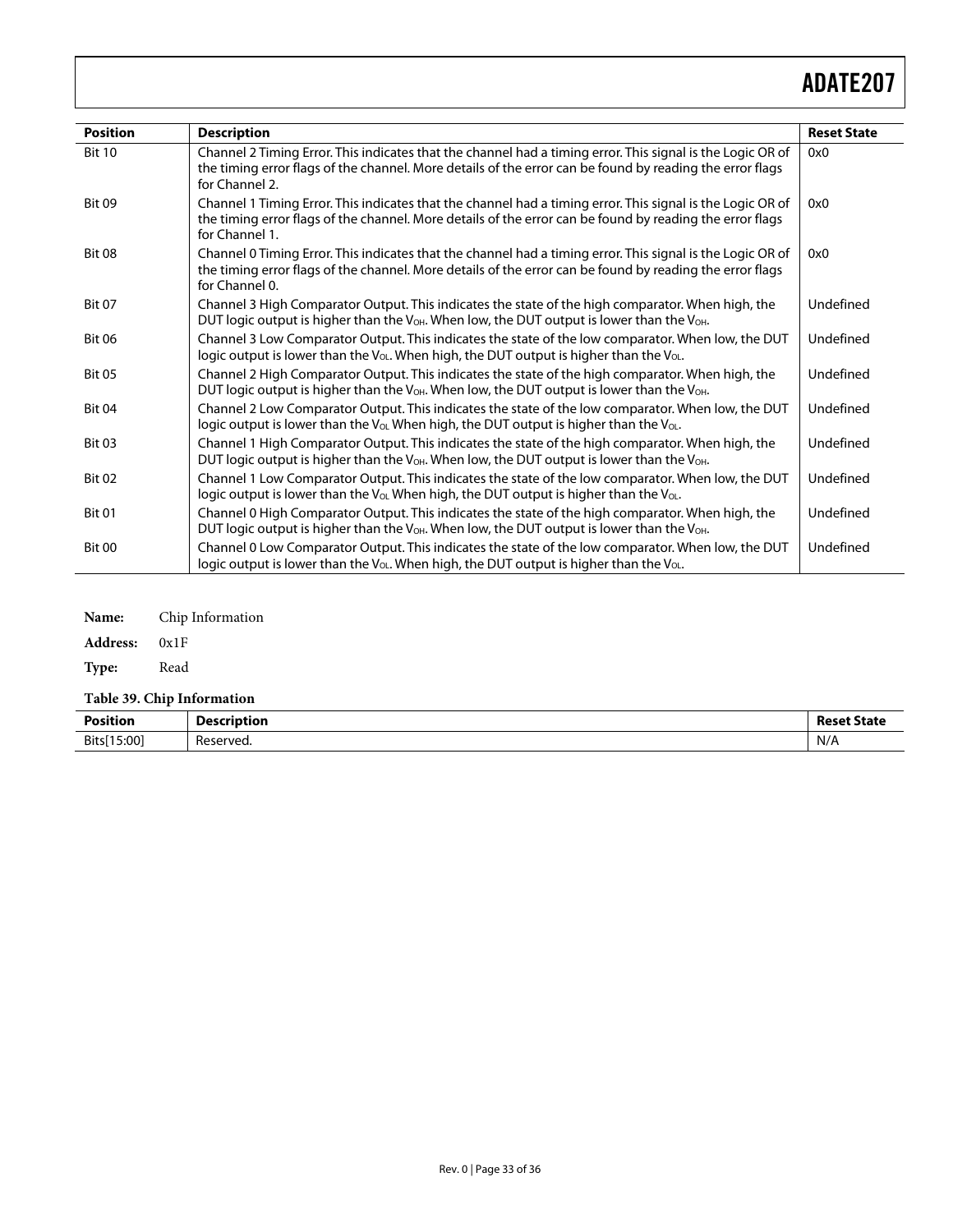### <span id="page-33-0"></span>APPLICATION INFORMATION

### **TIME MEASUREMENT SUPPORT**

The ADATE207 contains support for time measurement through an external time measurement unit (TMU) in the following ways:

- Connect the high comparator output of any channel to TMU arm, TMU start, or TMU stop.
- Connect the low comparator output of any channel to TMU arm, TMU start, or TMU stop.
- Tristate the TMU multiplexer outputs using an enable control bit.

The time measurement unit select logic provides time and frequency measurement capability from any digital pin high or low comparator output. To accomplish this task, independent multiplexers are employed for directing the high or low comparator outputs of the digital pins to the (three) time measurement unit signals, TMU\_ARM, TMU\_START, and TMU\_STOP. Off-chip control logic must select the appropriate TMU bus output signal from the ADATE207 devices on the board and direct its selection to the TMU.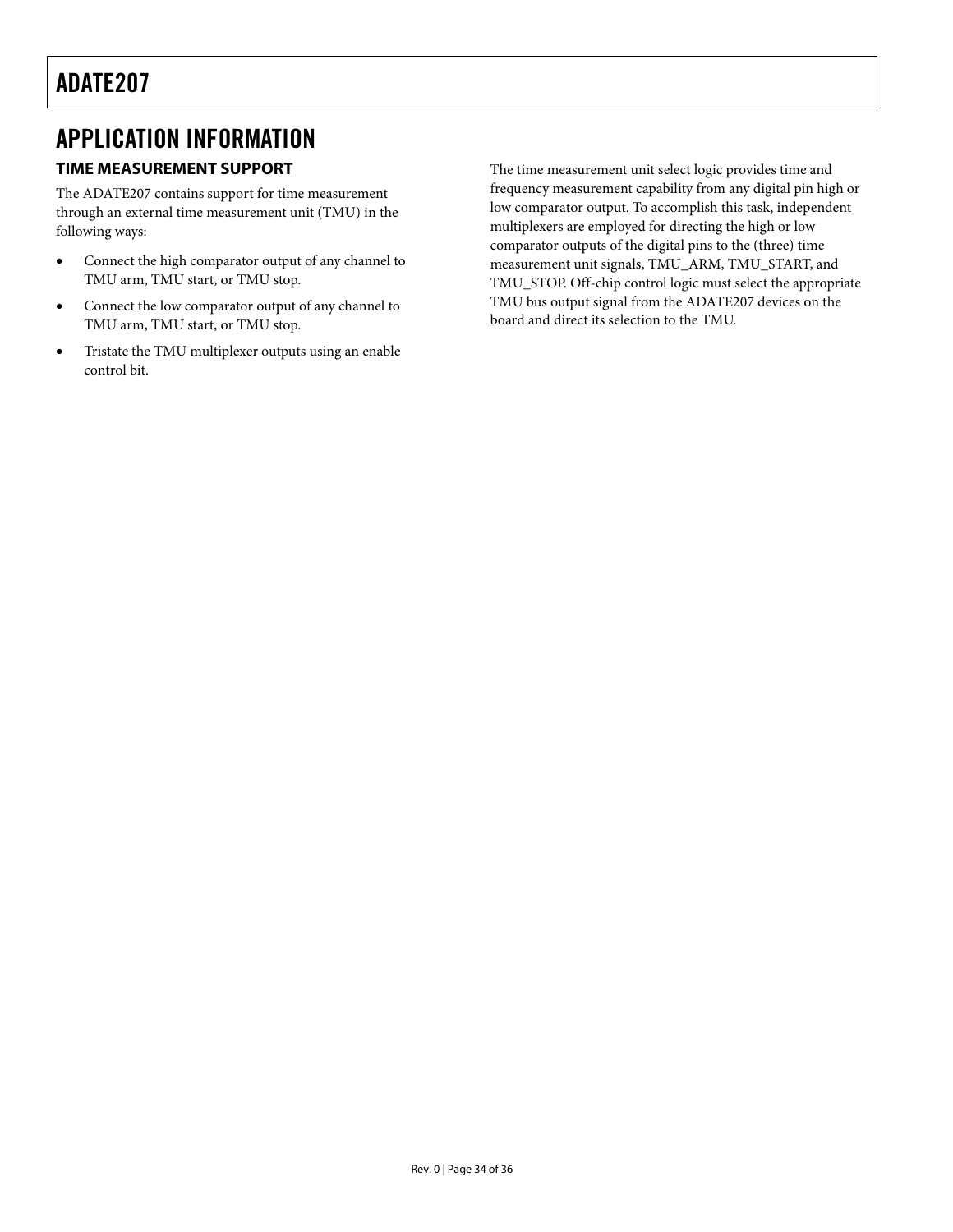## <span id="page-34-0"></span>OUTLINE DIMENSIONS



**COMPLIANT TO JEDEC STANDARDS MO-192-BAL-2** Figure 25. 256-Lead Ball Grid Array, Thermally Enhanced [BGA\_ED] (BP-256) Dimensions shown in millimeters

### **ORDERING GUIDE**

| Model                     | Temperature Range <sup>1</sup>     | <b>Package Description</b>                            | Package Option |
|---------------------------|------------------------------------|-------------------------------------------------------|----------------|
| ADATE207BBP               | $-25^{\circ}$ C to $+85^{\circ}$ C | 256-Lead Ball Grid Array, Thermally Enhanced [BGA_ED] | BP-256         |
| ADATE207BBPZ <sup>2</sup> | $-25^{\circ}$ C to $+85^{\circ}$ C | 256-Lead Ball Grid Array, Thermally Enhanced [BGA ED] | BP-256         |

 $1$  Guaranteed by design, not subject to production test.

 $2 Z =$  RoHS Compliant Part.